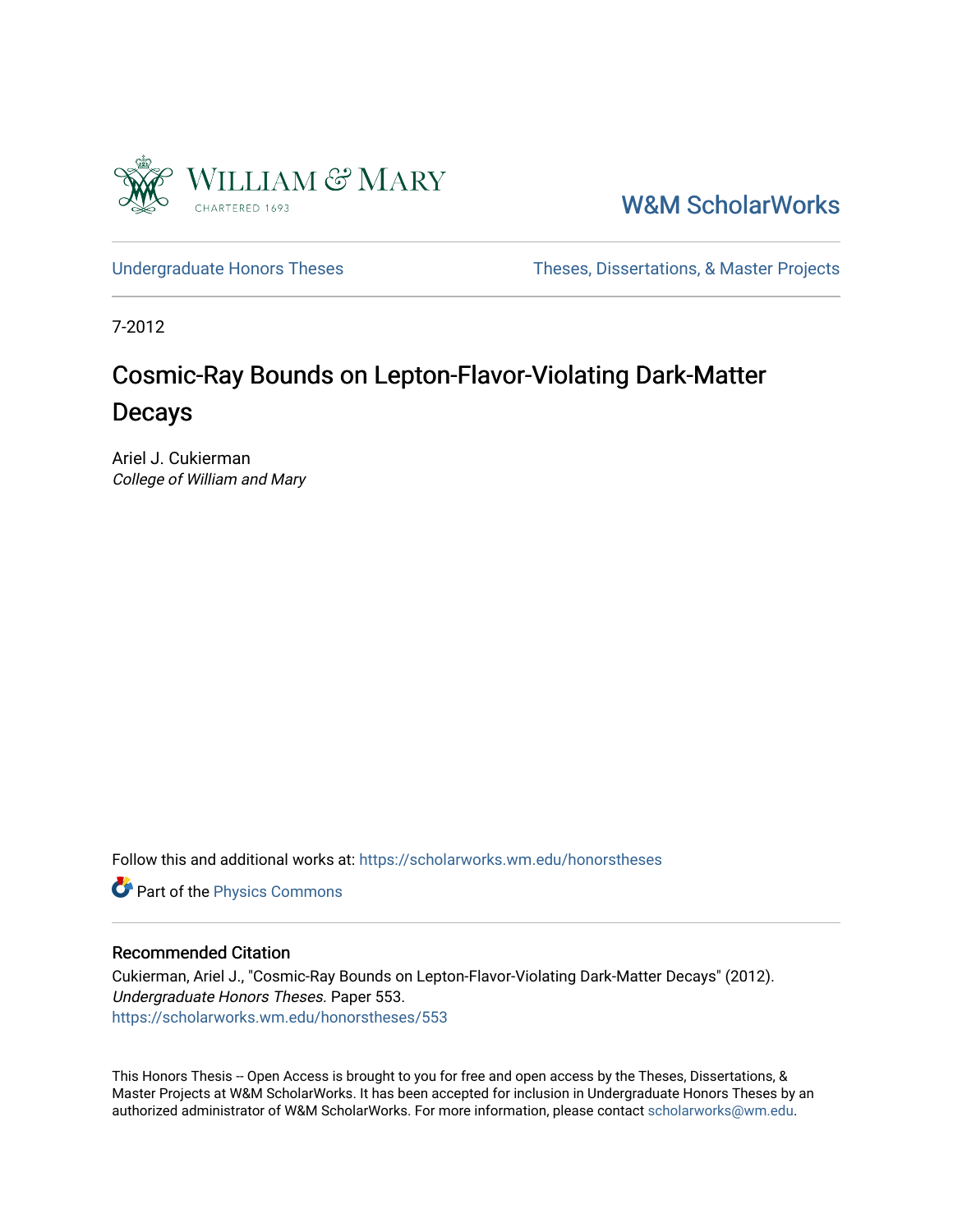#### Cosmic-Ray Bounds on Lepton-Flavor-Violating Dark-Matter Decays\*

A thesis submitted in partial fulfillment of the requirement for the degree of Bachelor of Science with Honors in Physics from the College of William & Mary in Virginia,

by

Ari J. Cukierman

Accepted for ONORS  $(Honors)$ Advisor: Christopher D  $\overline{\text{Carn}}$  $\mathcal{Z}{}$ r Joshua Erlich Gexin Yu Henry Krakauer

Williamsburg, Virginia April 2012

\*Portions of this thesis were previously published in C D Carone, A Cukierman and R Primulando, Phys. Lett B 704, 541 (2011).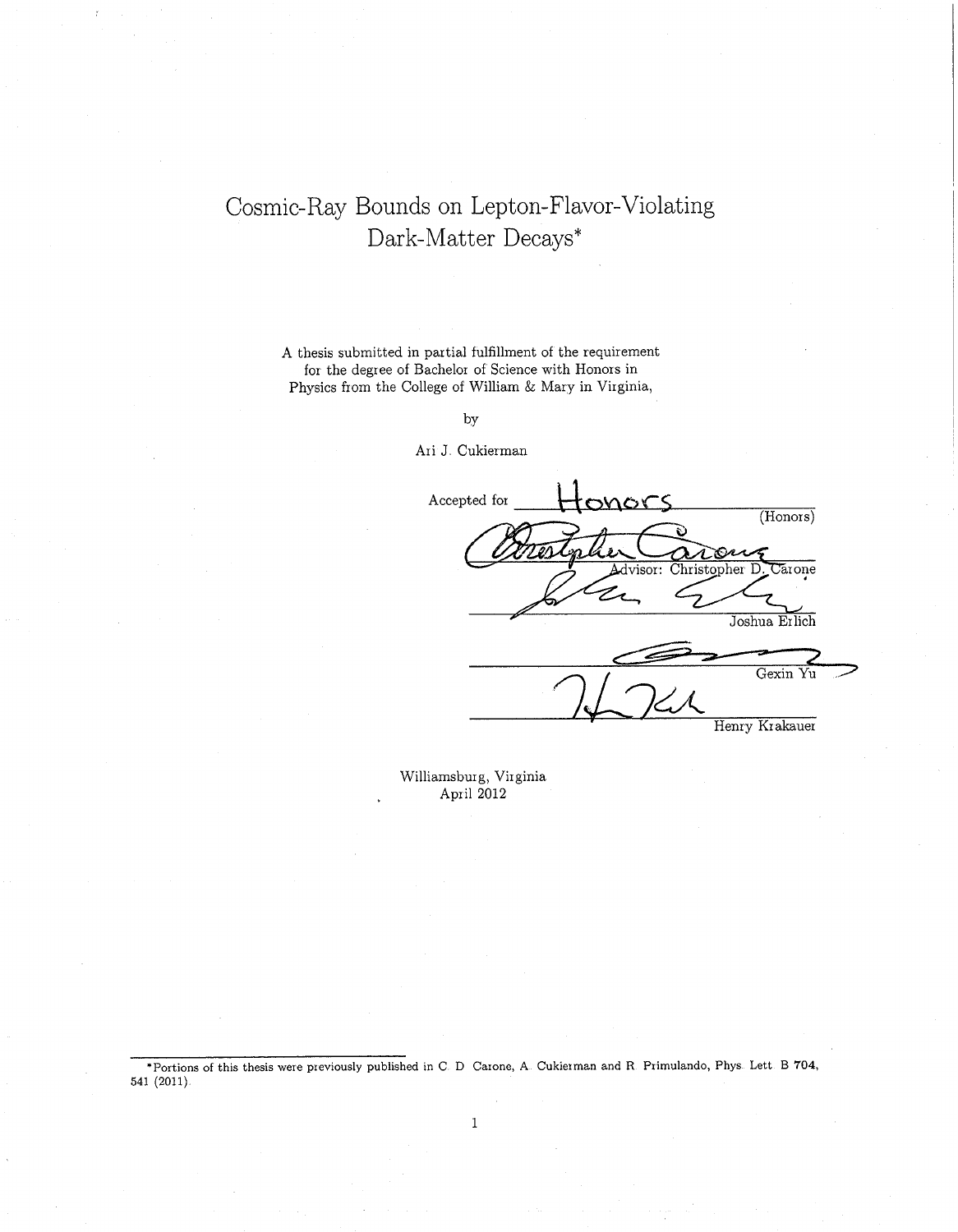# Cosmic-Ray Bounds on Lepton-Flavor-Violating Dark-Matter Decays<sup>∗</sup>

Ari J. Cukierman

<sup>∗</sup>Portions of this thesis were previously published in C. D. Carone, A. Cukierman and R. Primulando, Phys. Lett. B 704, 541 (2011).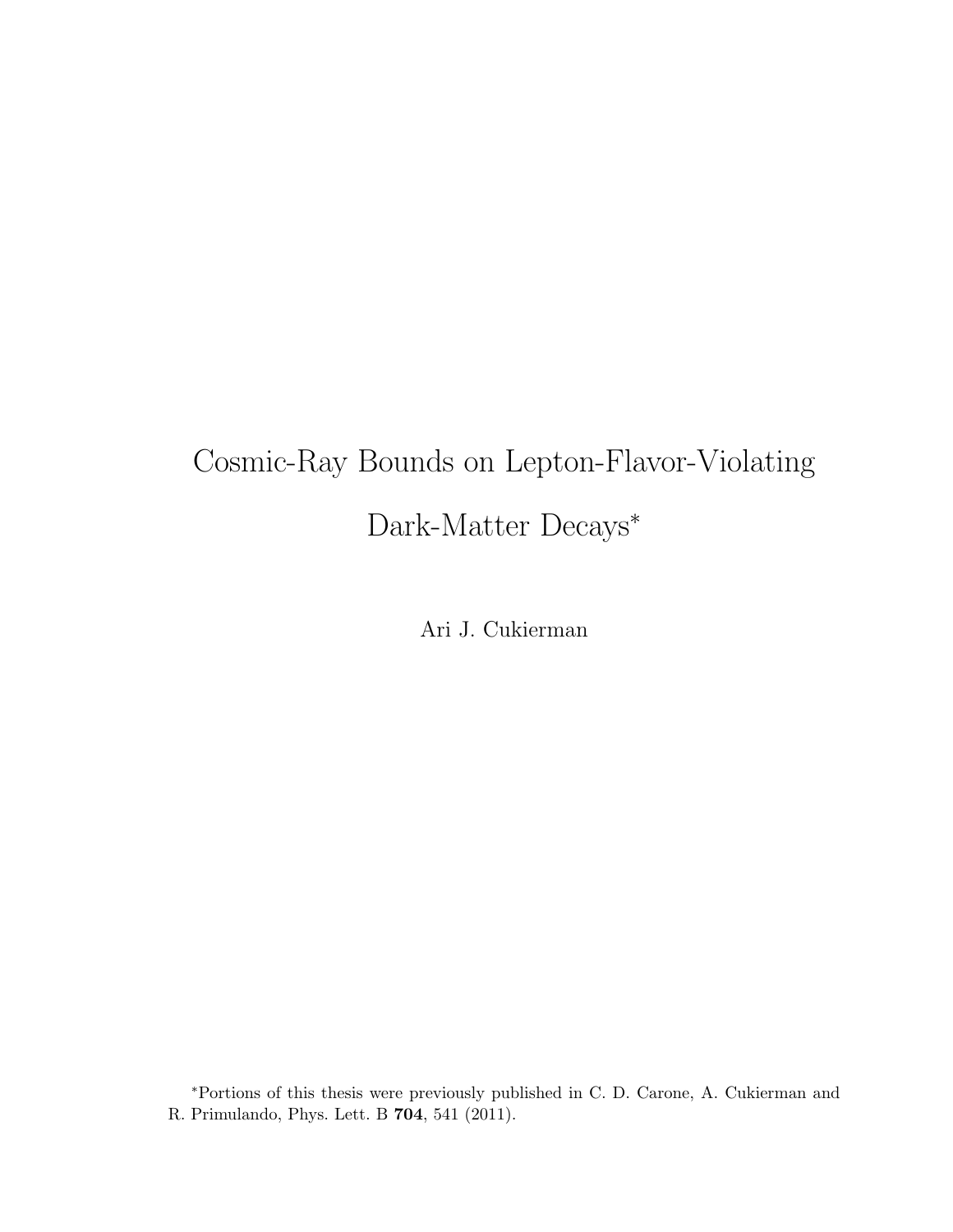#### Abstract

We consider possible leptonic three-body decays of spin- $1/2$  charge-asymmetric dark matter. Assuming a general Dirac structure for the four-fermion contact interactions of interest, we study the cosmic-ray electron and positron spectra and show that good fits to the current data can be obtained for both charged-lepton-flavor-conserving and flavor-violating decay channels. We find that different choices for the Dirac structure of the underlying decay operator can be significantly compensated by different choices for the dark-matter mass and lifetime. The decay modes we consider provide differing predictions for the cosmic-ray positron fraction at energies higher than those currently probed at the PAMELA experiment; these predictions might be tested at cosmic-ray detectors like AMS-02. Additionally, we consider the constraints imposed on these decays by neutrino and gamma-ray observatories.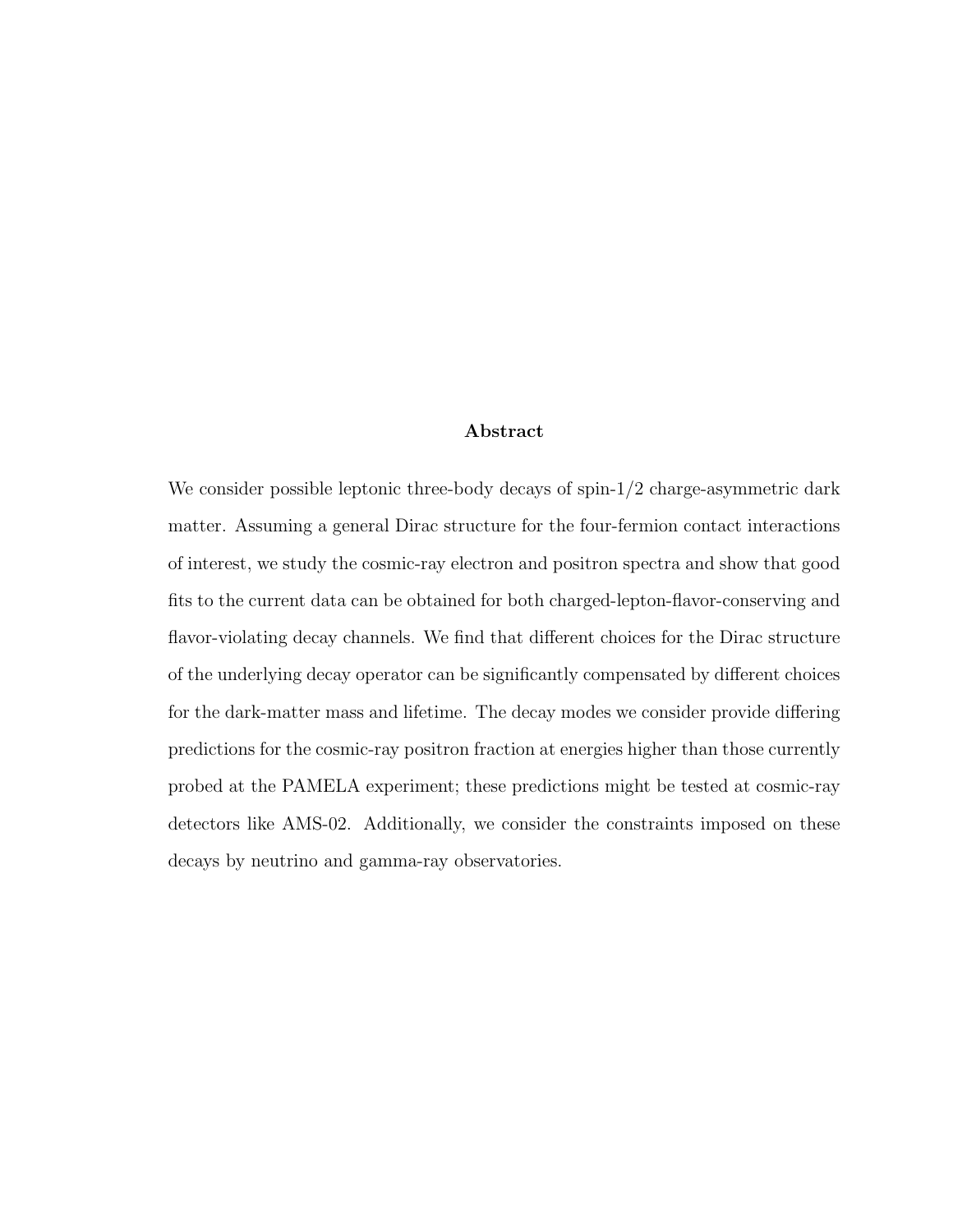#### Acknowledgements

I would like to the thank the Charles Center for supporting this research as part of a William & Mary Honors Fellowship. Additionally, I would like to thank my advisor, Chris Carone, as well as Josh Erlich, Gexin Yu and Henry Krakauer for serving on my honors committee.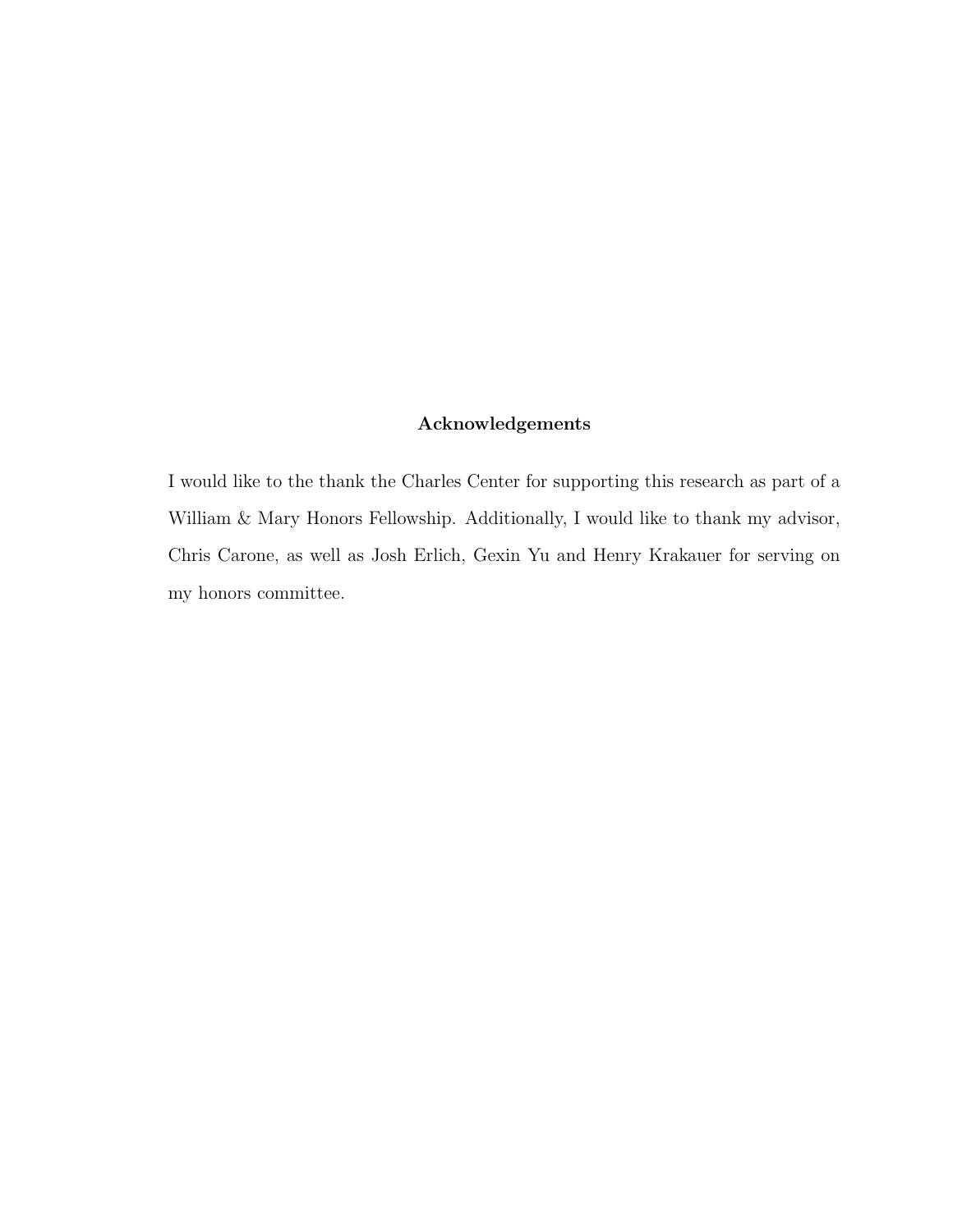## **Contents**

| $\mathbf{1}$                     | Introduction<br>3             |                                                                                     |                |
|----------------------------------|-------------------------------|-------------------------------------------------------------------------------------|----------------|
| $\overline{2}$                   | <b>Cosmic-Ray Propagation</b> |                                                                                     |                |
|                                  | 2.1                           |                                                                                     | $\overline{7}$ |
|                                  | 2.2                           |                                                                                     | 10             |
|                                  | 2.3                           |                                                                                     | 12             |
| 3                                | <b>Three-Body Decays</b>      |                                                                                     | 16             |
|                                  | 3.1                           |                                                                                     | 17             |
|                                  | 3.2                           | Single Differential Decay Distributions $\ldots \ldots \ldots \ldots \ldots \ldots$ | 19             |
| <b>Results</b><br>$\overline{4}$ |                               |                                                                                     | 24             |
|                                  | 4.1                           |                                                                                     | 25             |
|                                  | 4.2                           |                                                                                     | 29             |
|                                  | 4.3                           |                                                                                     | 31             |
| $5^{\circ}$                      | Conclusion                    |                                                                                     | 35             |
|                                  | A PYTHIA 8.1 Code             |                                                                                     |                |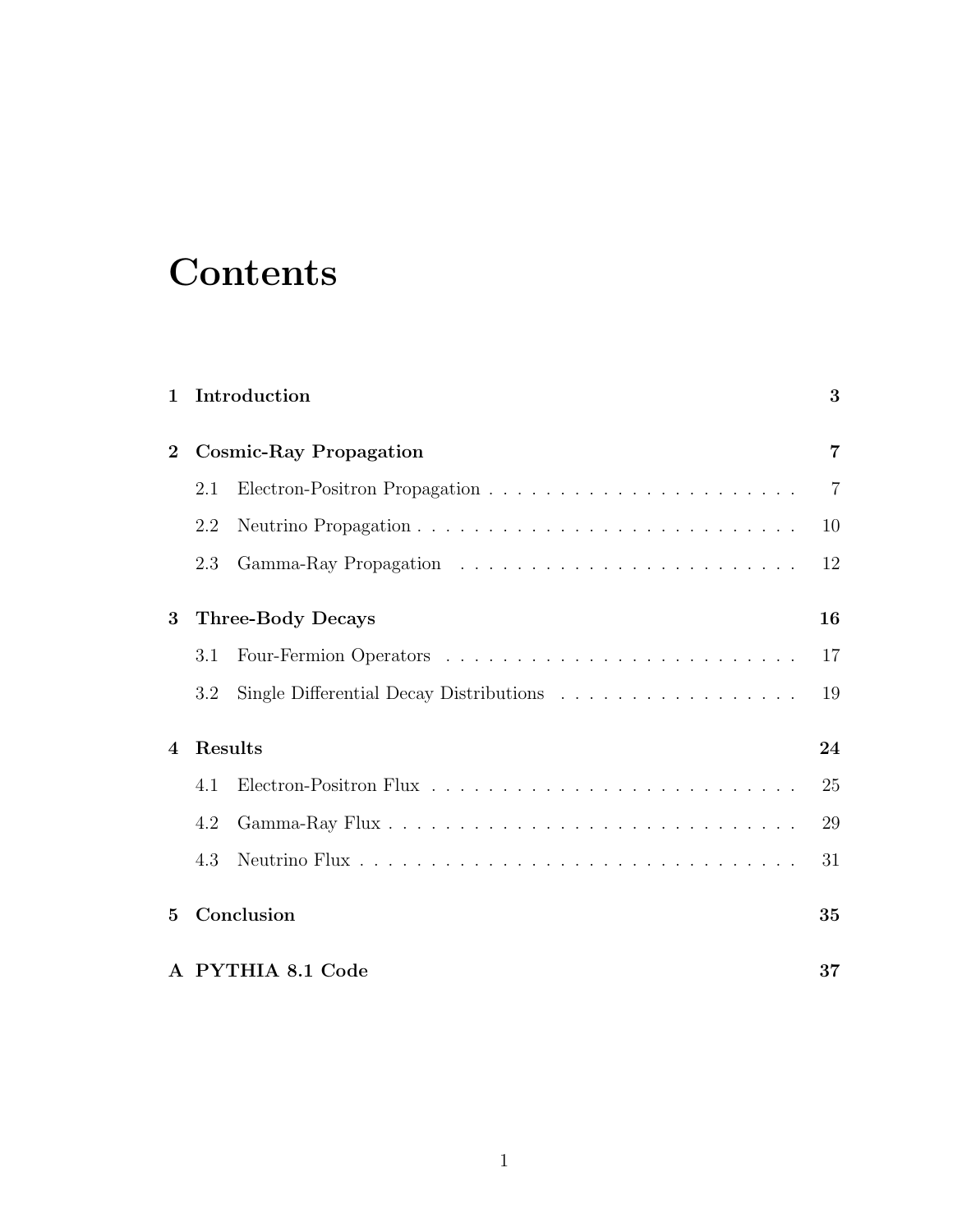# List of Figures

|     | 4.1 The envelope of possible cosmic-ray spectra for $\psi \to \tau^+ \tau^- \nu$<br>-26 |    |  |
|-----|-----------------------------------------------------------------------------------------|----|--|
|     | 4.2 Positron fraction and total electron-positron flux for some charged-                |    |  |
|     | lepton-flavor-conserving decays $\ldots \ldots \ldots \ldots \ldots \ldots \ldots 27$   |    |  |
|     | 4.3 Positron fraction and total electron-positron flux for some charged-                |    |  |
|     | lepton-flavor-violating decays with various sets of branching fractions                 | 28 |  |
| 4.4 | Gamma-ray flux for some flavor-conserving and flavor-violating decays                   |    |  |
|     | 4.5 Exclusion/detection plots for some flavor-conserving decays                         |    |  |
| 4.6 | Exclusion/detection plots for some flavor-violating decays $\dots \dots$                |    |  |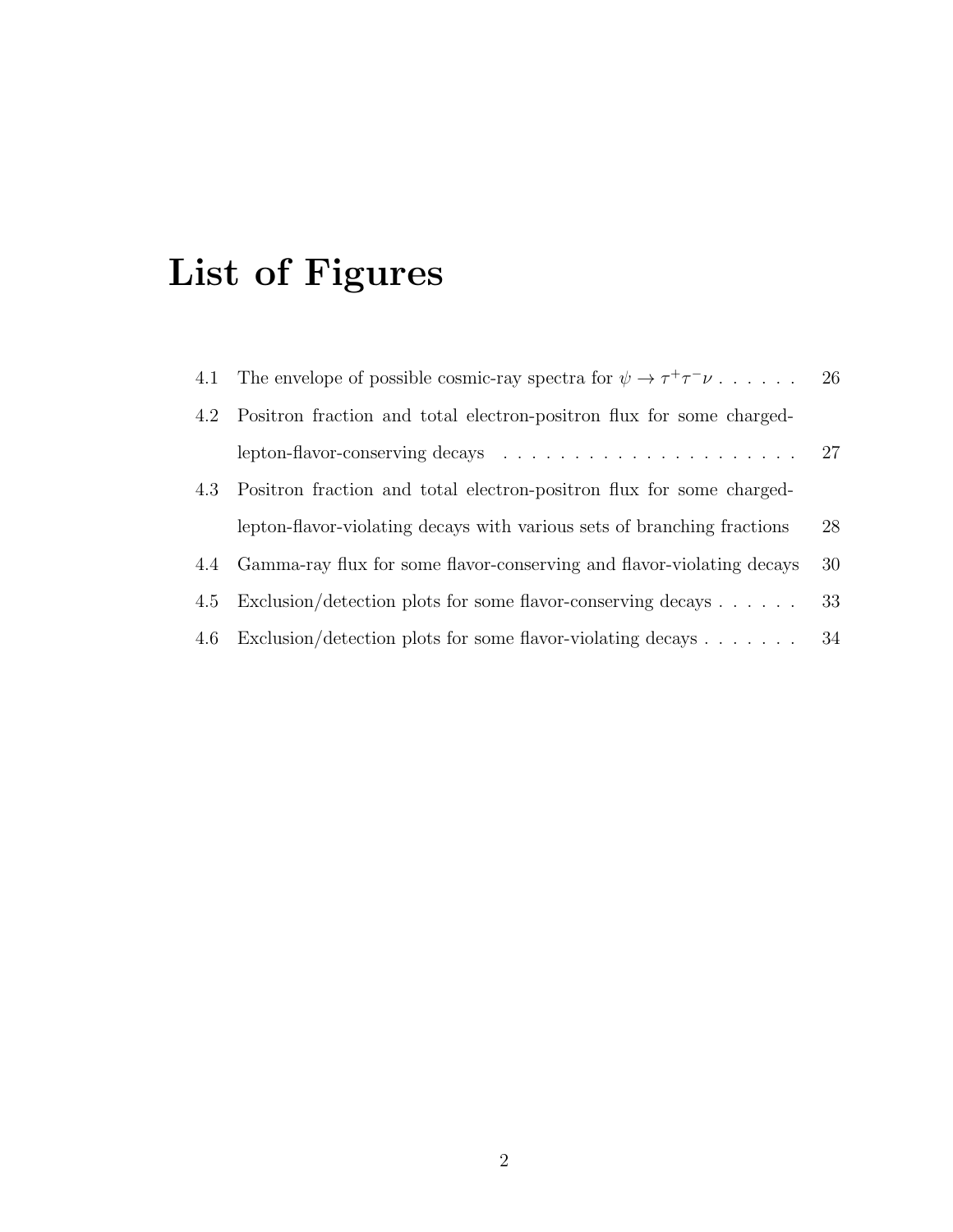### Chapter 1

## Introduction

Cosmic rays have been studied extensively at various earth-, balloon- and satellitebased experiments. Recently, the PAMELA satellite has observed an unexpected rise in the cosmic-ray positron fraction from approximately 7 to 100 GeV [1]. This feature is not explained by the expected background from the secondary production of cosmic-rays positrons. Moreover, observations of the total flux of electrons and positrons by Fermi-LAT [2] and H.E.S.S. [3] also show an excess over the predicted background, up to an energy of ∼ 1 TeV. The presence of nearby pulsars could provide an astrophysical explanation for these observations [4, 5]. Nevertheless, more exotic scenarios remain possible. The annihilation of dark matter in the galactic halo to electrons and positrons provides one such possibility, though generic annihilation cross sections must be enhanced by a large boost factor in order to describe the data [6, 7]. Alternatively, the excess could be explained by a TeV-scale decaying dark matter candidate. (For a review, see, for example, Ref. [9].) In this scenario, fits to the cosmic-ray data indicate that the dark matter must decay primarily to leptons with a lifetime of  $\mathcal{O}(10^{26})$  s.

While the thermal freeze-out of weakly-interacting, electroweak-scale dark matter can naturally lead to the desired relic density, this is not the only possible frame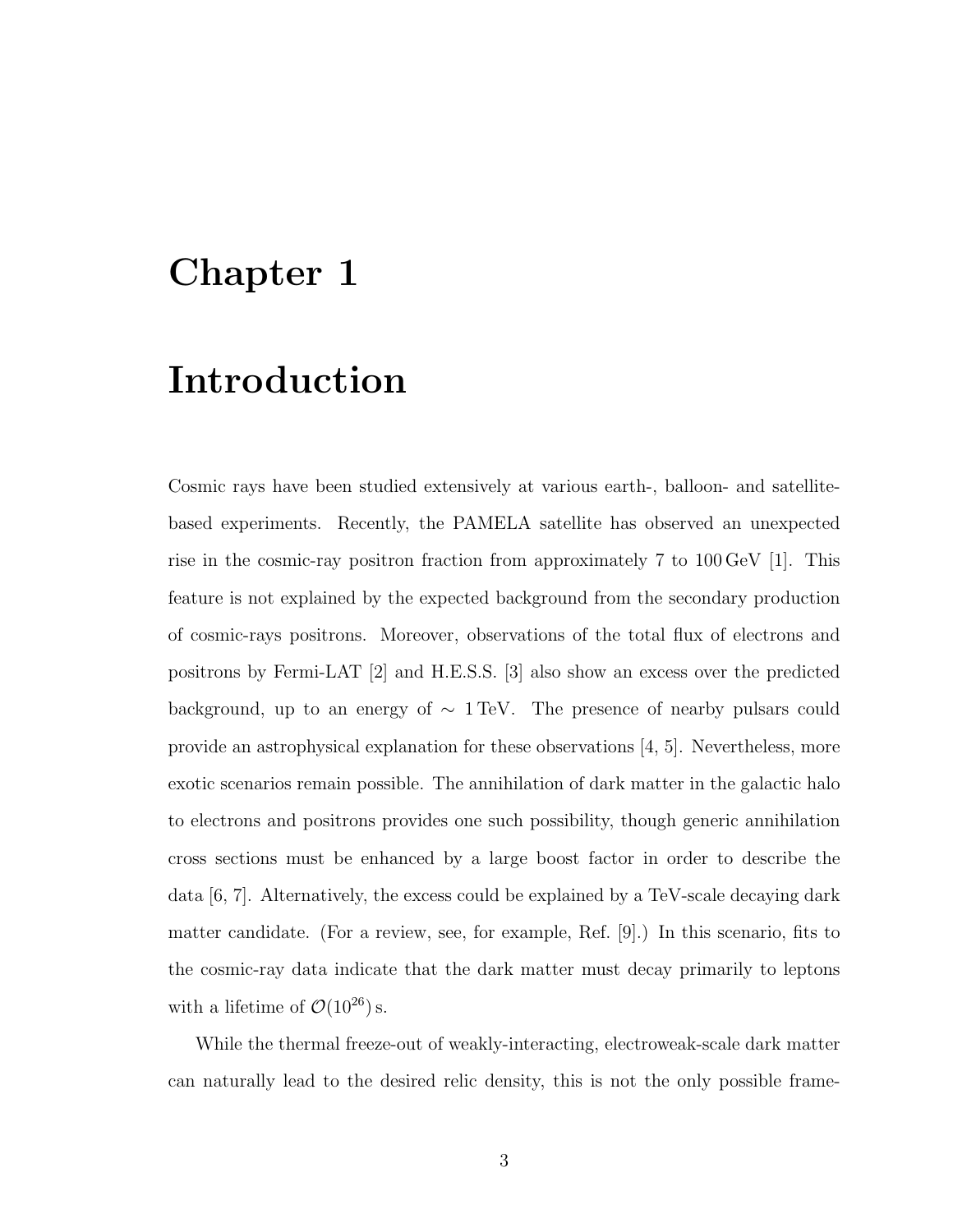work that can account for the present dark matter abundance. Recently proposed asymmetric dark-matter models relate the baryon- or lepton-number densities to the dark-matter number density motivated by the fact that these quantities are not wildly dissimilar [10, 11, 12, 13]. TeV-scale asymmetric dark-matter models have been constructed, for example, in Refs. [11, 12, 13]. The asymmetry between dark-matter particles and antiparticles can lead to differences in the primary cosmic-ray spectra of electrons and positrons with potentially measurable consequences [15]. Evidence for such charge-asymmetric dark-matter decays would disfavor the pulsar explanation of the  $e^{\pm}$  excess [15]. In addition, charge-asymmetric dark-matter decays may allow one to discern whether dark-matter decays are lepton-flavor-violating [16]. For example, the cosmic-ray spectra that one expects if dark matter decays symmetrically to  $e^+ \mu^$ and  $e^-\mu^+$  are indistinguishable from those obtained by assuming flavor-conserving decays to  $e^+e^-$  and  $\mu^+\mu^-$  with equal branching fractions; the same is not true if the dark matter decays asymmetrically to  $e^+\mu^-$  alone, 100% of the time.

References [15] and [16] study the cosmic-ray  $e^{\pm}$  spectra assuming a number of two-body charge-asymmetric dark-matter decays, with the latter work focusing on lepton-flavor-violating modes. In this thesis, we extend this body of work to chargeasymmetric three-body decays and, in particular, to modes that violate lepton flavor. We assume a spin- $1/2$  dark-matter candidate that decays via four-fermion contact interactions to two charged leptons and a light, stable neutral particle. For the present purposes, the latter could either be a standard-model neutrino or a lighter darkmatter component. Four-fermion interactions have a long history in the development of the weak interactions, and one can easily imagine that dark-matter decays could be the consequence of operators of this form, generated by higher-scale physics. Moreover, the possible presence of a neutrino in the primary decay may lead to interesting signals at neutrino telescopes [17]. Unlike the two-body decays already considered in the literature, the precise energy distribution of the decay products is affected by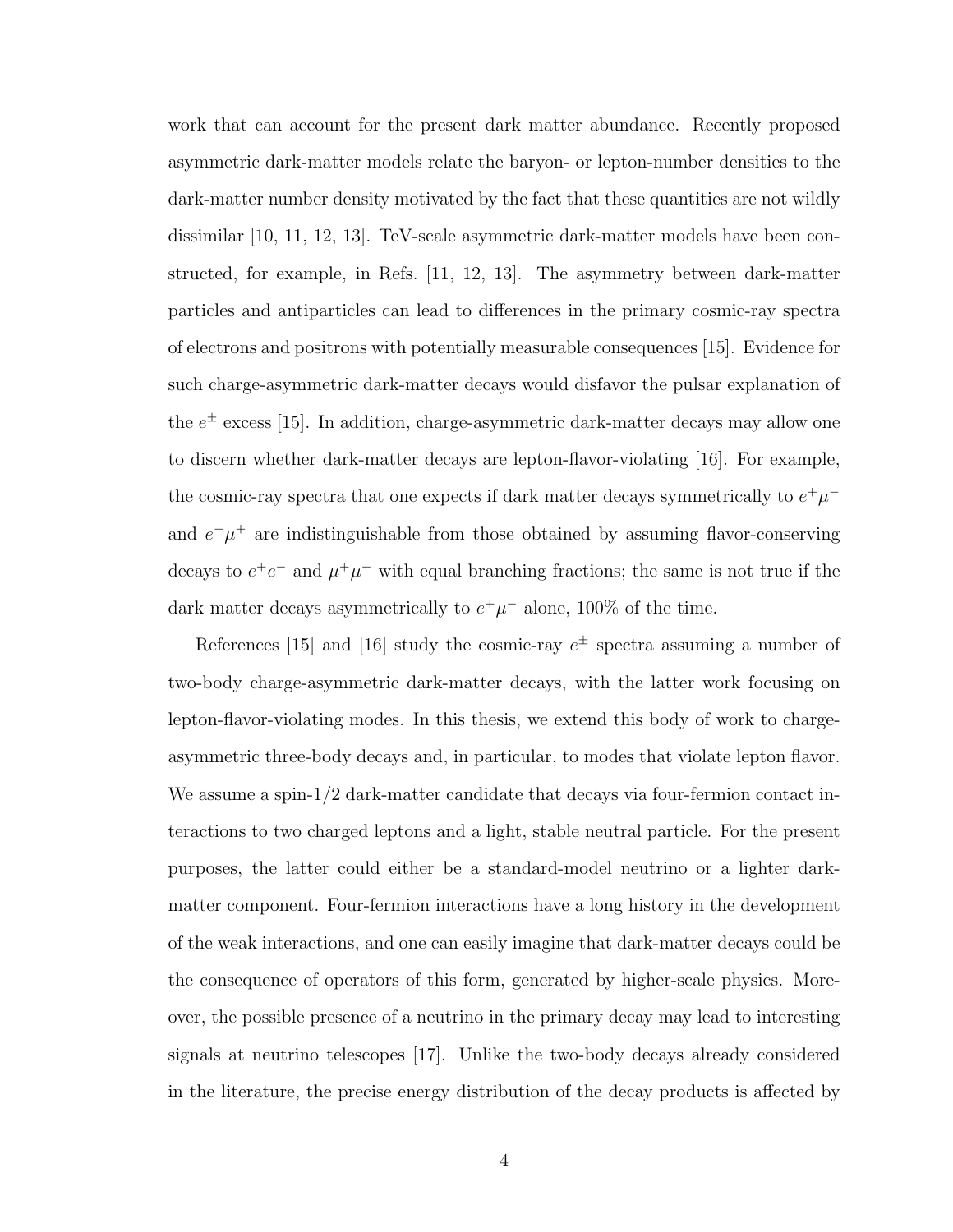the Dirac matrix structure of these contact interactions, which is not known (unless a model is specified). By considering the most general possibilities, we show that different choices for the Dirac structure of the underlying decay operator can be substantially compensated by different choices for the dark-matter mass  $m_{\psi}$  and lifetime  $\tau_\psi$ ; while the best-fit values of these parameters change, the predicted spectra are not dramatically altered. On the other hand, we find that the flavor structure of the decay operator has a more significant effect. Assuming various lepton-flavor-conserving and flavor-violating decay modes, we compute the resulting cosmic-ray spectra, performing  $\chi^2$  fits to the data to determine the optimal dark-matter masses and lifetimes. Like Refs. [15, 16], we obtain predictions for these spectra at  $e^{\pm}$  energies that are higher than those than can be probed accurately now. Future data from experiments like AMS-02 [18] may provide the opportunity to test these predictions, and evaluate them relative to other interpretations of the cosmic-ray positron excess.

Measurements of astrophysical neutrinos and gamma rays can also provide strong constraints on the decays considered in this thesis [17, 39]. We show that a null signal from IceCube/DeepCore after 5 years of running is enough to exclude several decays with a statistical significance of  $2\sigma$  or more. On the other hand, IceCube measurements could yield a  $5\sigma$  discovery for several decays within 5 years of running. Now, it is possible that dark-matter decays occur but are not entirely responsible for the  $e^{\pm}$  excess observed by PAMELA and Fermi. In this case, it is still possible to exclude/detect other regions of the dark-matter mass-lifetime parameter space on the basis of the neutrino and gamma-ray fluxes. We have computed the regions which can be excluded with a statistical significance of  $2\sigma$  or more and the regions which can be detected with a statistical significance of  $5\sigma$  or more after 5 years of running. The Fermi LAT has also released measurements of the extragalactic gammaray background [39]. These data can be used to constrain dark-matter decays. We show that none of the three-body decays which are used to explain the  $e^{\pm}$  excess is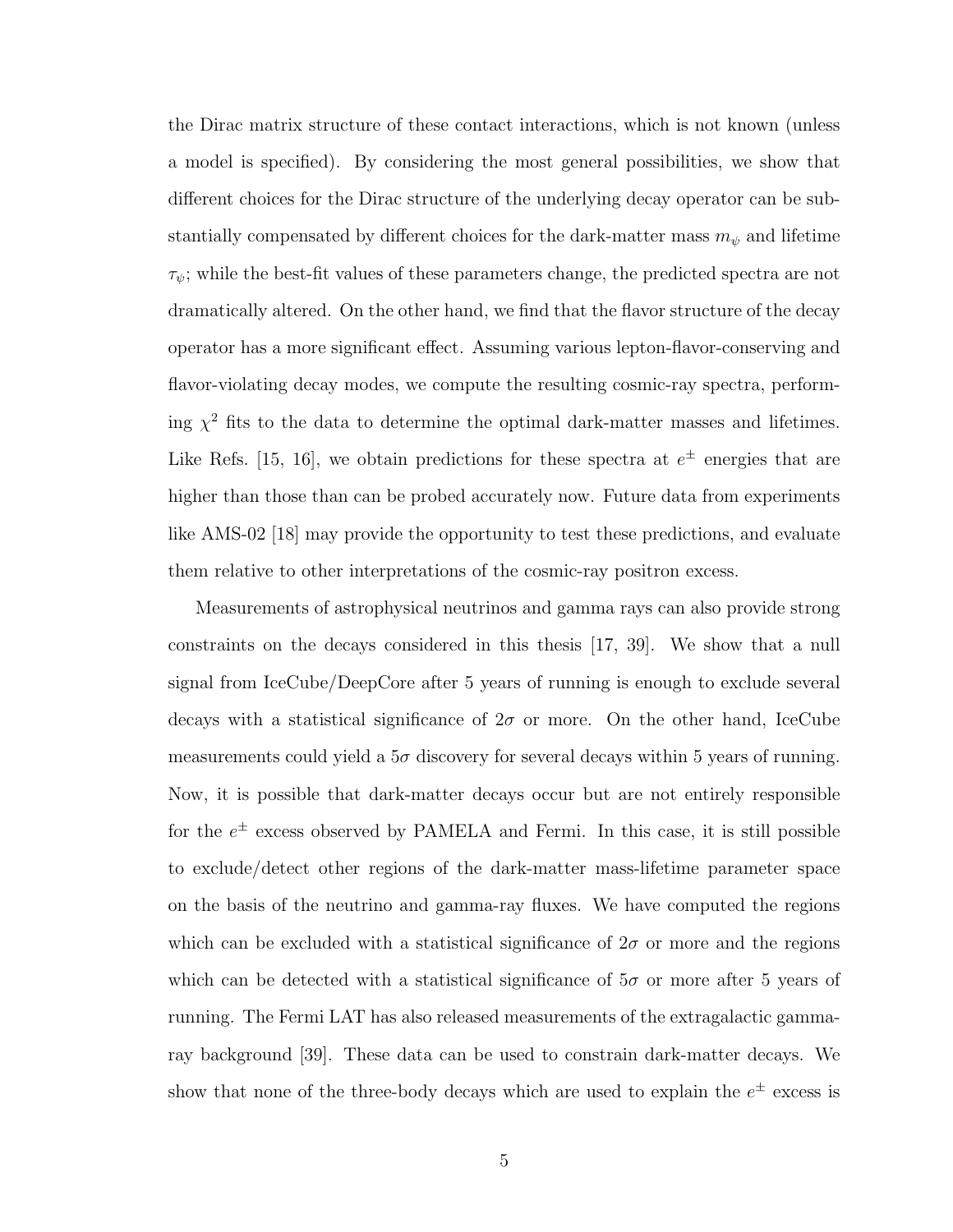in conflict with the Fermi data. However, as above, we can exclude other regions of the parameter space that may be relevant if dark-matter decays represent only a component of the  $e^{\pm}$  excess. We compute the regions of the mass-lifetime parameter space which can be excluded by the Fermi LAT extragalactic gamma-ray background data with a statistical significance of  $3\sigma$  or more.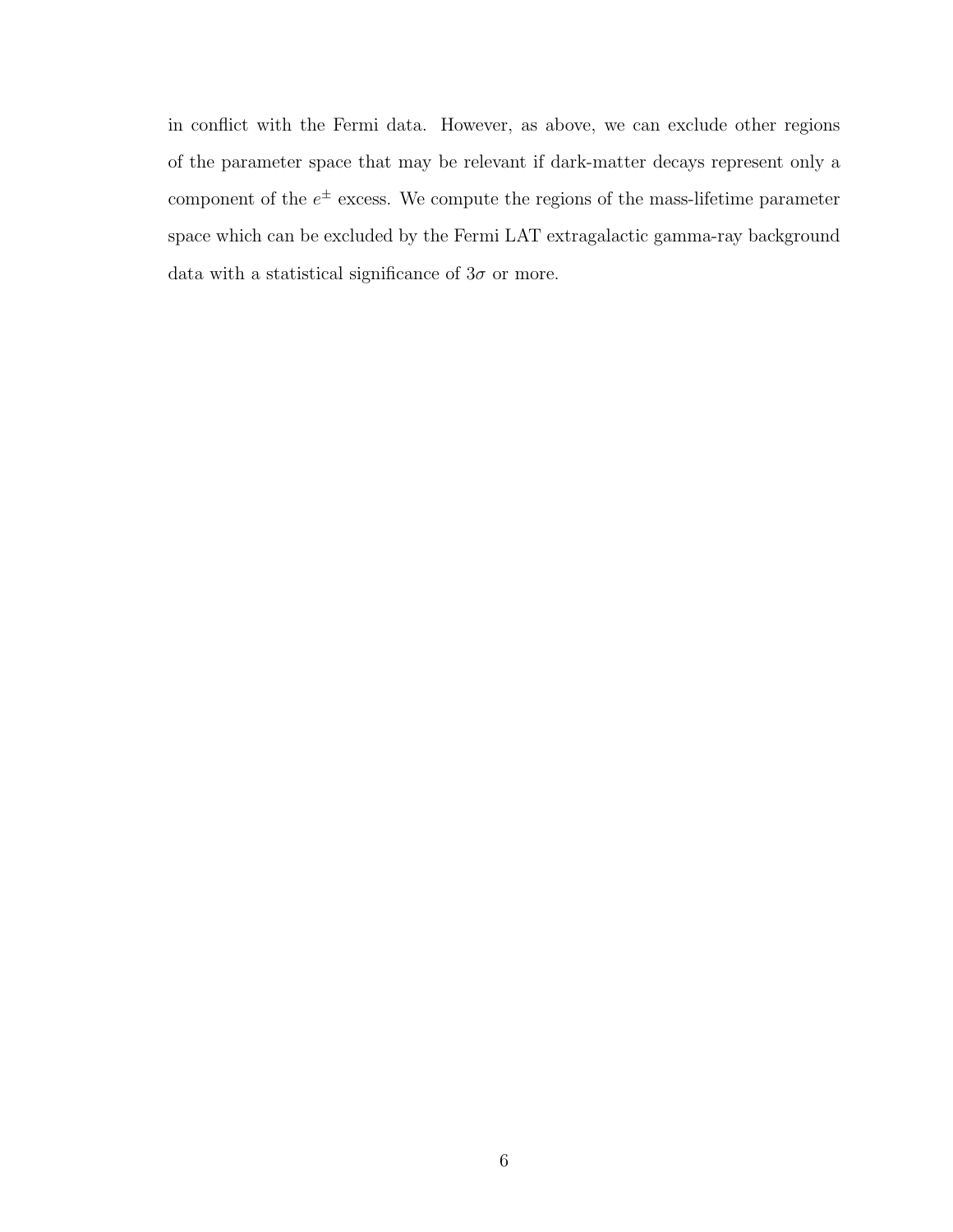### Chapter 2

### Cosmic-Ray Propagation

To compute the relevant cosmic-ray fluxes, one must take into account that electrons, positrons, neutrinos and gamma rays produced in dark-matter decays must propagate through galactic and/or intergalactic space before reaching the Earth. For the Milky Way Galaxy, we assume the spherically symmetric Navarro-Frenk-White (NFW) dark-matter-halo density profile [23]

$$
\rho(r) = \frac{r_c}{r} \frac{\rho_0}{(1 + r/r_c)^2},\tag{2.1}
$$

where r denotes the distance from the center of the galaxy,  $\rho_0 \simeq 0.26 \, \text{GeV}/\text{cm}^3$  and  $r_c \simeq 20$  kpc.

#### 2.1 Electron-Positron Propagation

The production rate of electrons/positrons per unit energy and per unit volume is given by

$$
Q(E,r) = \frac{\rho(r)}{m_{\psi}} \left(\frac{1}{\tau_{\psi}} \frac{dN_{e^{\pm}}}{dE}\right) ,
$$
 (2.2)

where  $m_{\psi}$  and  $\tau_{\psi}$  are the dark-matter mass and lifetime, respectively, and  $dN_{e^{\pm}}/dE$ is the energy spectrum of electrons/positrons produced in the dark-matter decay. Let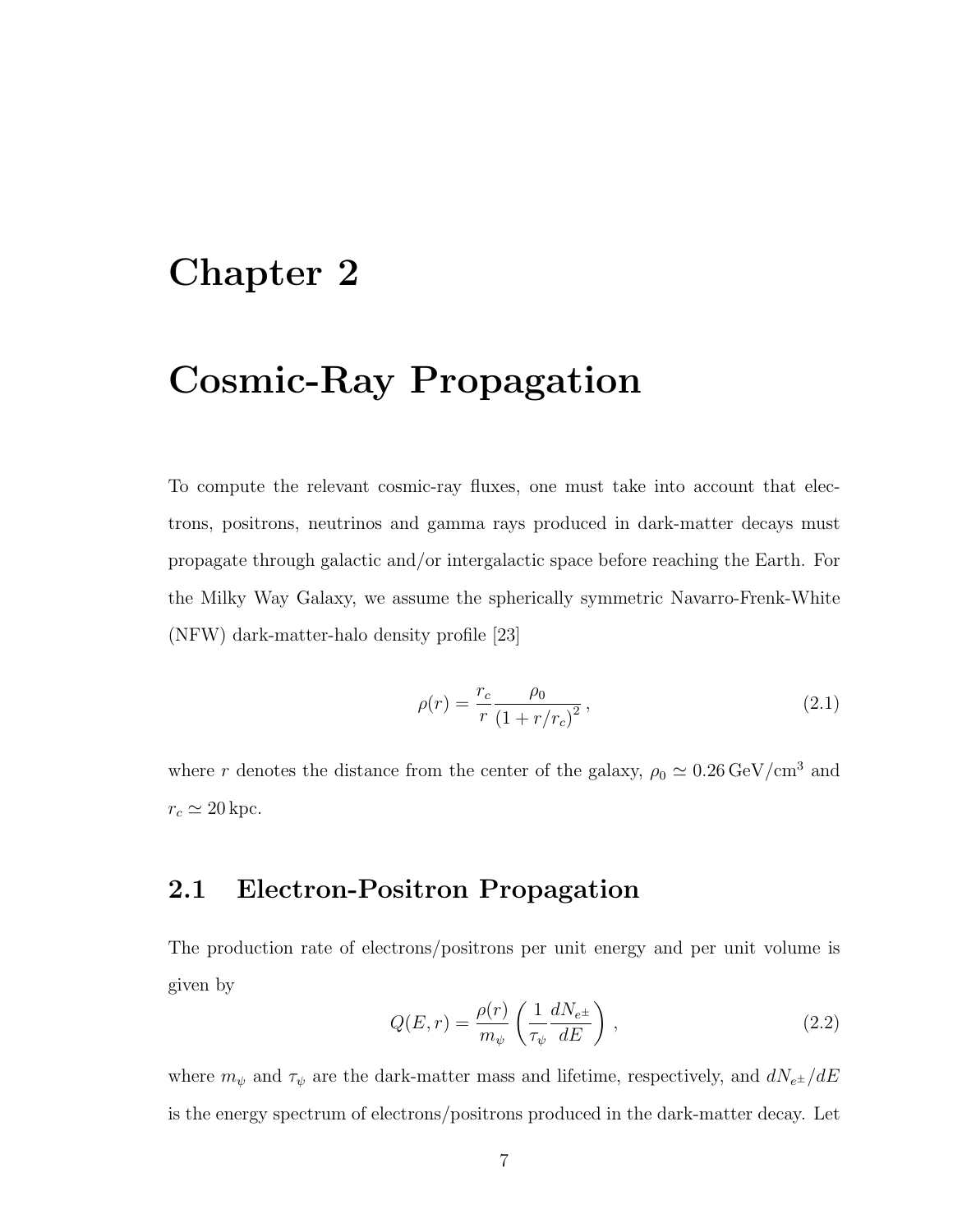$f_{e^{\pm}}(E, \mathbf{r})$  be the number density of electrons/positrons per unit energy. Then  $f_{e^{\pm}}$ satisfies the transport equation [24]

$$
0 = K(E)\nabla^2 f_{e^{\pm}}(E, \mathbf{r}) + \frac{\partial}{\partial E} \left[ b(E)f_{e^{\pm}}(E, \mathbf{r}) \right] + Q(E, r). \tag{2.3}
$$

where  $K(E)$  is the diffusion coefficient which accounts for propagation through the magnetic field of the galaxy and  $b(E)$  accounts for energy losses due to synchotron radiation and inverse Compton scattering off of the interstellar radiation field. We assume the MED propagation model described in Ref. [25] for which

$$
K(E) = 0.0112e^{0.70} \,\text{kpc}^2/\text{Myr}
$$
 (2.4)

and

$$
b(E) = 10^{-16} \epsilon^2 \,\text{GeV/s},\tag{2.5}
$$

where  $\epsilon = E/(1 \text{ GeV})$ . The diffusion zone is approximated as a cylinder with halfheight  $L = 4$  kpc and radius  $R = 20$  kpc. We require  $f_{e^{\pm}}(E, \mathbf{r})$  to vanish at the boundary of this zone. The solution at the heliospheric boundary is then given by [26]

$$
f_{e^{\pm}}(E) = \frac{1}{m_{\psi}\tau_{\psi}} \int_{0}^{m_{\psi}} dE' G_{e^{\pm}}(E, E') \frac{dN_{e^{\pm}}(E')}{dE'}.
$$
 (2.6)

The Green's function,  $G_{e^{\pm}}(E, E')$ , can be found in Ref. [26] in both an exact and an approximate form. The approximate form is

$$
G_{e^{\pm}}(E, E') = \frac{10^{16}}{E^2} e^{a+b(E^{\delta-1} - E'^{\delta-1})} \theta(E' - E) ,
$$
 (2.7)

where  $a = -1.0203$ ,  $b = -1.4493$  and  $\delta = 0.70$ . This is good to better than  $15 - 20\%$ over the whole range of energies.

The interstellar flux of electrons/positrons created in dark-matter decays is then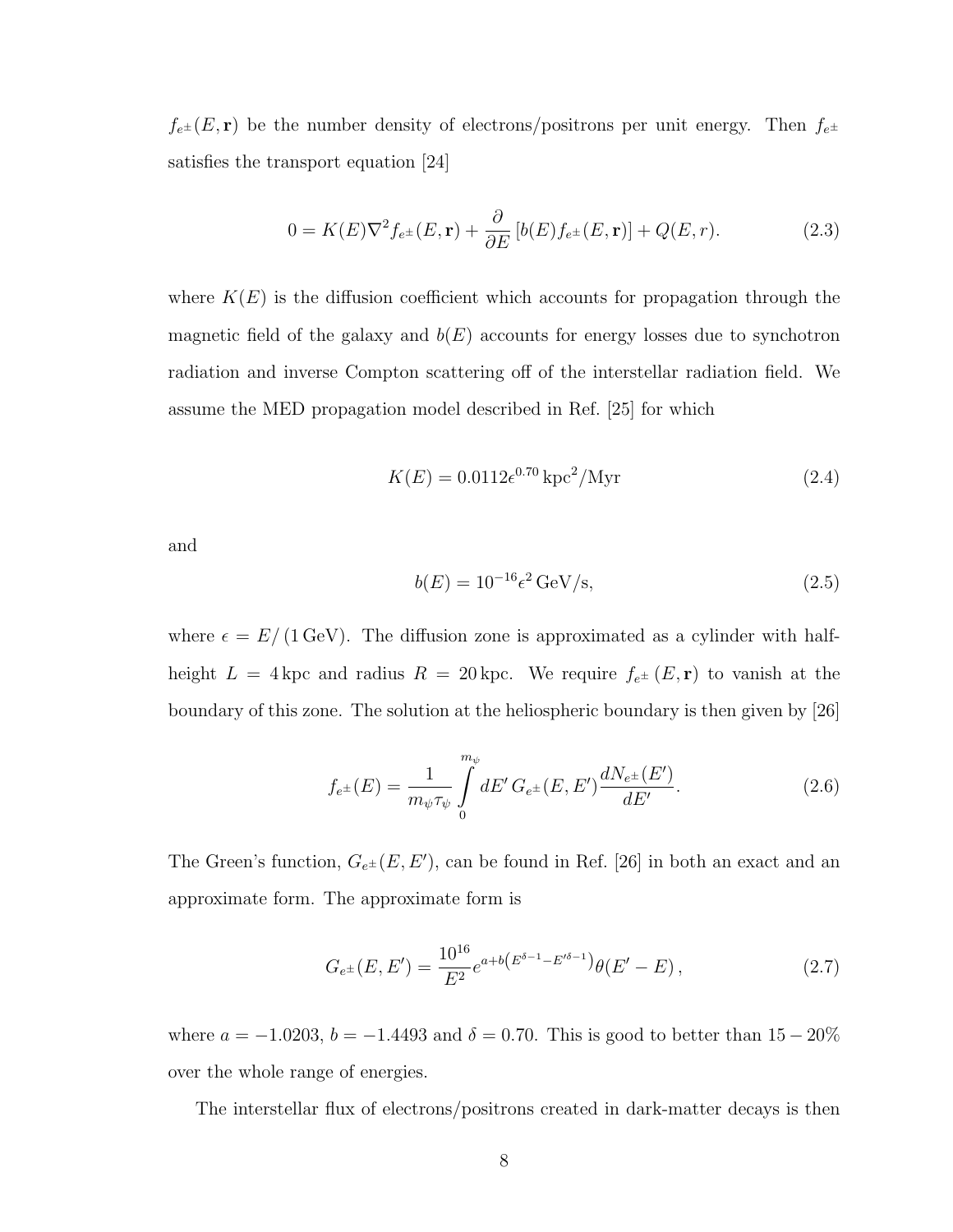given by

$$
\Phi_{e^{\pm}}^{\text{DM}}(E) = \frac{c}{4\pi} f_{e^{\pm}}(E),\tag{2.8}
$$

where  $c$  is the speed of light.

For the background fluxes, we use the Model 0 proposed by the Fermi LAT collaboration [27, 28]:

$$
\Phi_{e^-}^{\text{bkg}}(E) = \left(\frac{82.0e^{-0.28}}{1 + 0.224e^{2.93}}\right) \text{ GeV}^{-1} \text{m}^{-2} \text{s}^{-1} \text{sr}^{-1} \tag{2.9}
$$

and

$$
\Phi_{e^+}^{\text{bkg}}(E) = \left(\frac{38.4\epsilon^{-4.78}}{1 + 0.0002\epsilon^{5.63}} + 24.0\epsilon^{-3.41}\right) \,\text{GeV}^{-1}\text{m}^{-2}\text{s}^{-1}\text{sr}^{-1}\,,\tag{2.10}
$$

where, as before,  $\epsilon = E/(1 \,\text{GeV})$ .

At the top of the Earth's atmosphere, these fluxes must be corrected to account for the effects of solar modulation [28]. The flux at the top of the atmosphere (TOA) is related to the interstellar (IS) flux by

$$
\Phi_{e^{\pm}}^{\text{TOA}}(E_{\text{TOA}}) = \frac{E_{\text{TOA}}^2}{E_{\text{IS}}^2} \Phi_{e^{\pm}}^{\text{IS}}(E_{\text{IS}}),\tag{2.11}
$$

where  $E_{\rm IS} = E_{\rm TOA} + |e| \phi_F$  and  $|e| \phi_F = 550 \,\text{MeV}$ .

The total electron-positron flux is given by

$$
\Phi_e^{\text{tot}} = \Phi_{e^-}^{\text{DM}}(E) + \Phi_{e^+}^{\text{DM}}(E) + k\Phi_{e^-}^{\text{bkg}}(E) + \Phi_{e^+}^{\text{bkg}}(E) ,\qquad (2.12)
$$

where k is a free parameter which determines the normalization of the background electron flux. In our numerical analysis, the best-fit values of k never deviate by more than  $2\%$  from 0.84 and that fixing k at this value has a negligible effect on the goodness of fits and the predicted spectra. Therefore, we set  $k = 0.84$  from this point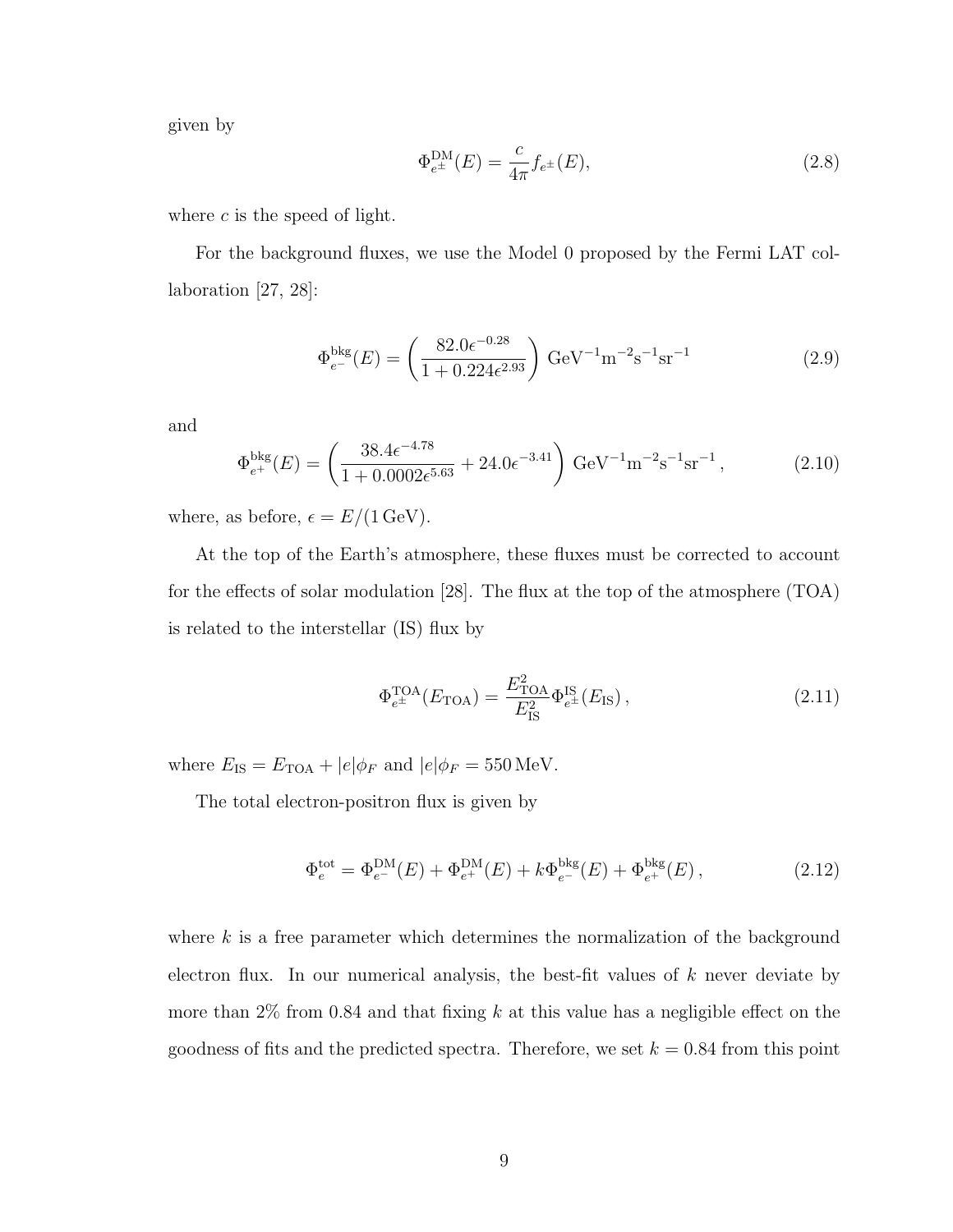on. The positron fraction is given by

$$
PF(E) = \frac{\Phi_{e^+}^{\text{DM}}(E) + \Phi_{e^+}^{\text{bkg}}(E)}{\Phi_e^{\text{tot}}}.
$$
\n(2.13)

#### 2.2 Neutrino Propagation

Define the line-of-sight integral

$$
J(\Delta\Omega) = \frac{1}{\Delta\Omega} \int_{\Delta\Omega} d\Omega \int_{\text{l.o.s.}} \rho(s)ds, \qquad (2.14)
$$

where  $\Delta\Omega$  is the region of the sky observed and  $\rho(s)$  is the NFW dark-matter-halo density profile at a distance s from the Earth. Then the neutrino flux from darkmatter decay in the Milky Way Galaxy is given by

$$
\frac{d\Phi(\Delta\Omega, E)}{dE} = \frac{1}{4\pi} \frac{1}{m_{\psi}\tau_{\psi}} J(\Delta\Omega) \Delta\Omega \sum_{i} \frac{dN_{i}}{dE},
$$
\n(2.15)

where  $m_\psi$  and  $\tau_\psi$  are the mass and lifetime of the dark matter particles, respectively, and  $dN_i/dE$  is the energy spectrum of neutrinos of flavor i. We consider the  $2\pi$  sr toward the galactic center. This gives

$$
J(2\pi \text{ toward the galactic center}) \simeq 2.3 \times 10^{22} \,\text{GeV/cm}^2. \tag{2.16}
$$

The effective area of the IceCube/DeepCore detector is given by

$$
A(E) \simeq \rho_{\rm ice} N_{\rm A} \sigma_{\nu N}^{\rm CC}(E) V(E) , \qquad (2.17)
$$

where  $\rho_{\text{ice}} \simeq 0.9 \text{ g/cm}^3$ ,  $N_A = 6.022 \times 10^{23} \text{ g}^{-1}$ ,  $\sigma_{\nu N}^{\text{CC}}(E)$  is the charged-current neutrino-nucleon cross section [29] (for antineutrinos we must use the antineutrinonucleon cross section,  $\sigma_{\bar{\nu}N}^{\rm CC}$  and  $V(E)$  is the effective volume of the detector; for the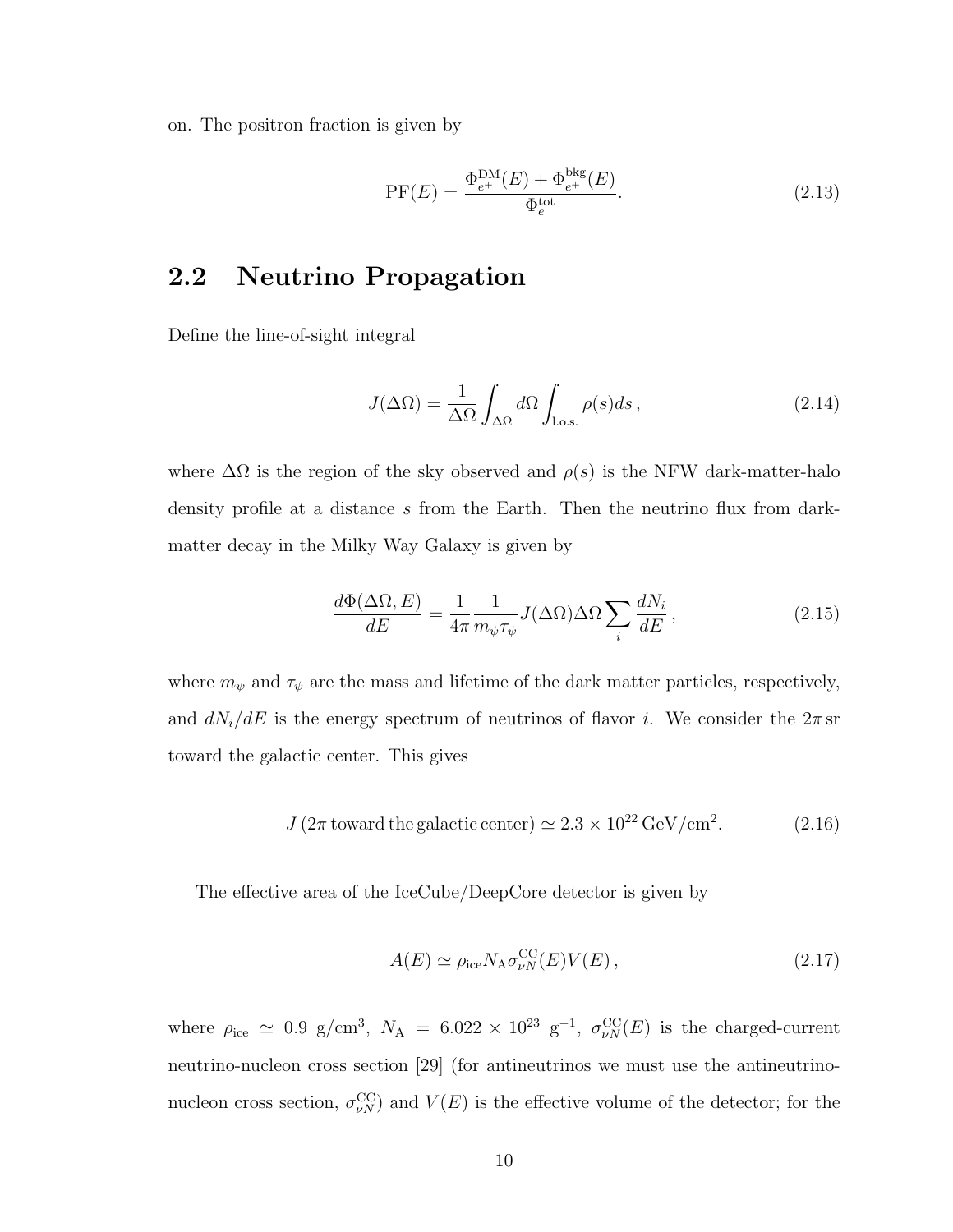relevant energy range, it is a good approximation to take  $V(E) \simeq 0.04 \text{ km}^3$  [30]. We have parameterized  $\sigma_{\nu N}^{\rm CC}(E)$  as a fifth-degree polynomial in E to better than 6% over the range  $60\,{\rm GeV}\leq E\leq 10000\,{\rm GeV},$ 

$$
\sigma_{\nu N}^{\rm CC}(E) \simeq \sum_{i=0}^{5} c_i \epsilon^i , \qquad (2.18)
$$

where  $\epsilon = E/(1 \text{GeV})$ ,  $c_0 = 6.35 \times 10^{-38} \text{ cm}^2$ ,  $c_1 = 6.82 \times 10^{-39} \text{ cm}^2$ ,  $c_2 = -5.82 \times$  $10^{-43} \text{ cm}^2$ ,  $c_3 = 1.10 \times 10^{-46} \text{ cm}^2$ ,  $c_4 = -1.37 \times 10^{-50} \text{ cm}^2$  and  $c_5 = 6.27 \times 10^{-55} \text{ cm}^2$ . We have also parameterized  $\sigma_{\bar{\nu}N}^{\rm CC}(E)$  as a fifth-degree polynomial in E to better than 0.5% over the range  $60 \,\mathrm{GeV} \leq E \leq 10000 \,\mathrm{GeV},$ 

$$
\sigma_{\bar{\nu}N}^{\rm CC}(E) \simeq \sum_{i=0}^{5} \bar{c}_i \epsilon^i , \qquad (2.19)
$$

where  $\bar{c}_0 = 1.12 \times 10^{-38} \text{ cm}^2$ ,  $\bar{c}_1 = 3.65 \times 10^{-39} \text{ cm}^2$ ,  $\bar{c}_2 = -1.37 \times 10^{-43} \text{ cm}^2$ ,  $\bar{c}_3 =$  $2.61 \times 10^{-47}$  cm<sup>2</sup>,  $\bar{c}_4 = -3.66 \times 10^{-51}$  cm<sup>2</sup>,  $\bar{c}_5 = 1.77 \times 10^{-55}$  cm<sup>2</sup>.

The main background consists of atmospheric neutrinos. The background fluxes over a half-sky for  $\nu_{\mu}$  and  $\bar{\nu}_{\mu}$  are given by Ref. [32]. We have fit the numerical data with the following functions (inspired by Ref. [31]):

$$
\frac{d\Phi_{\nu_{\mu}}}{dE} = a_{\nu_{\mu}} \epsilon^{-b_{\nu_{\mu}}} \left[ \frac{\log\left(1 + c_{\nu_{\mu}}\epsilon\right)}{c_{\nu_{\mu}}\epsilon} + d_{\nu_{\mu}} \frac{\log\left(1 + e_{\nu_{\mu}}\epsilon\right)}{e_{\nu_{\mu}}\epsilon} \right] \left(\text{cm}^2 \,\text{s GeV}\right)^{-1},\qquad(2.20)
$$

where  $\epsilon = E/(1 \text{ GeV})$ ,  $a_{\nu_{\mu}} = 66.20$ ,  $b_{\nu_{\mu}} = 1.96$ ,  $c_{\nu_{\mu}} = 3730.61$ ,  $d_{\nu_{\mu}} = -0.000011$  and  $e_{\nu_{\mu}} = 0.014$  and

$$
\frac{d\Phi_{\bar{\nu}_{\mu}}}{dE} = a_{\bar{\nu}_{\mu}} \epsilon^{-b_{\bar{\nu}_{\mu}}} \left[ \frac{\log\left(1 + c_{\bar{\nu}_{\mu}}\epsilon\right)}{c_{\bar{\nu}_{\mu}}\epsilon} + d_{\bar{\nu}_{\mu}} \frac{\log\left(1 + e_{\bar{\nu}_{\mu}}\epsilon\right)}{e_{\bar{\nu}_{\mu}}\epsilon} \right] \left(\text{cm}^2 \,\text{s GeV}\right)^{-1},\qquad(2.21)
$$

where  $a_{\bar{\nu}_{\mu}} = 1.26$ ,  $b_{\bar{\nu}_{\mu}} = 2.09$ ,  $c_{\bar{\nu}_{\mu}} = 35.56$ ,  $d_{\bar{\nu}_{\mu}} = -0.00051$  and  $e_{\bar{\nu}_{\mu}} = 0.0080$ . The expressions for  $d\Phi_{\nu_{\mu}}/dE$  and  $d\Phi_{\bar{\nu}_{\mu}}/dE$  are good to better than 6% and 8%,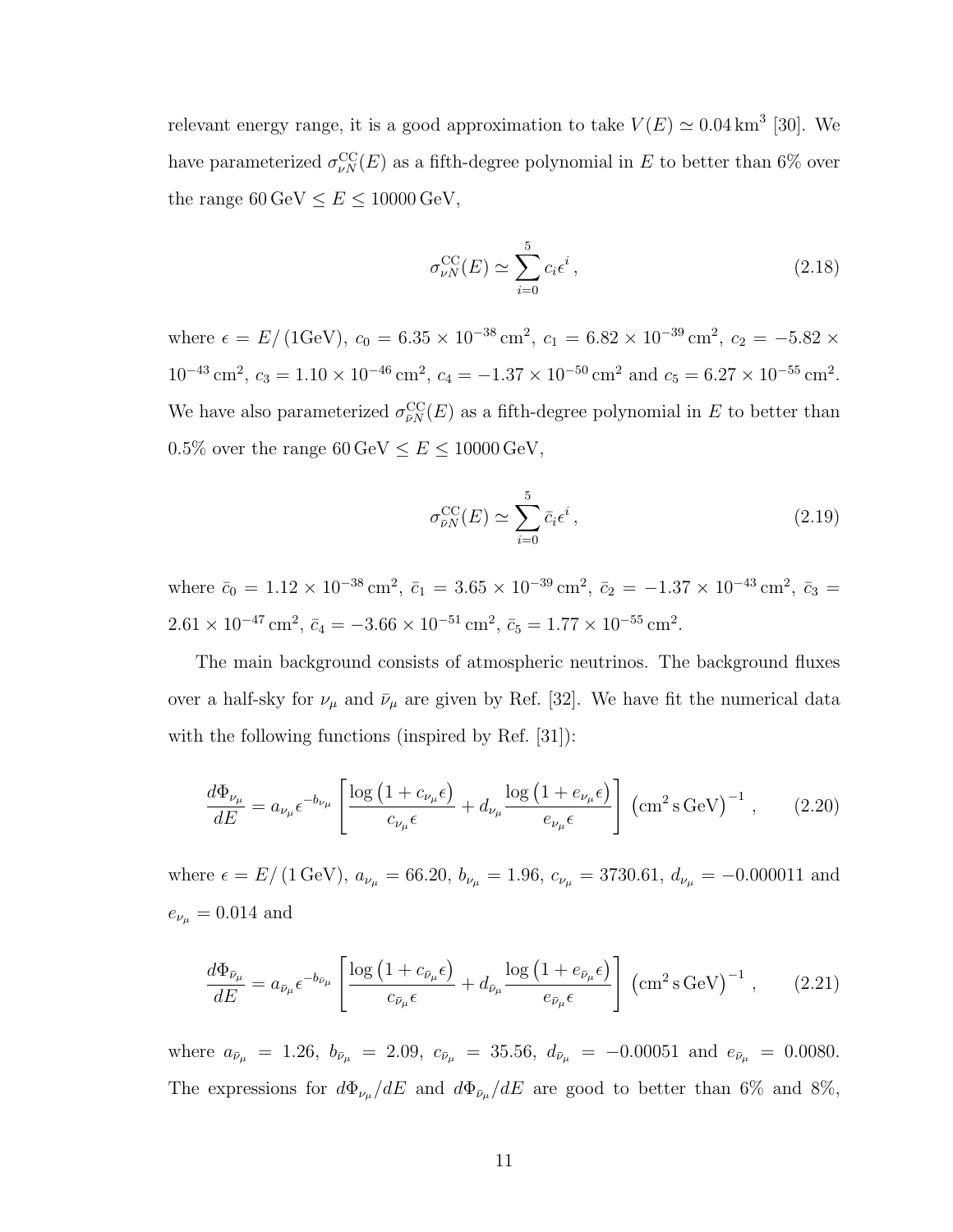respectively, over the range  $60 \,\text{GeV} \leq E \leq 10000 \,\text{GeV}$ .

The rate of neutrino events between energies  $E_{\text{min}}$  and  $E_{\text{max}}$  is given by

$$
\Gamma = \int_{E_{\text{min}}}^{E_{\text{max}}} dE A(E) \frac{d\Phi(\Delta \Omega)}{dE}.
$$
\n(2.22)

#### 2.3 Gamma-Ray Propagation

The gamma-ray flux from dark-matter decay consists of multiple components.

First of all, we have a gamma-ray flux which is due to photons created in the decay shower. We will call this the local contribution to the gamma-ray flux. The component of this flux which is due to dark-matter decays in the Milky Way Galaxy can be computed using Eq. (2.15) where the sum over  $dN_i/dE$  is now the energy spectrum of photons created in the dark-matter decay. There is also an isotropic extragalactic component. Gamma rays originating at cosmological distances experience a significant red shift as they travel to the Milky Way Galaxy due to the expansion of the universe. The extragalactic flux measured at the Earth at a particular energy  $E$  is due to gamma rays originally produced at higher energies in distant galaxies; as these gamma rays traveled to the Earth, their energies were red-shifted down to E. The more distant the galaxy in which they originated, the greater the red shift experienced by the gamma rays. The explicit expression for the extragalactic flux, which is essentially an integral over all red shifts, is given by (see, e.g., Refs. [33] and [34])

$$
\left(\frac{d\Phi_{\gamma}}{dEd\Omega}\right)_{\text{local}}^{\text{(ex.)}} = \frac{c}{4\pi} \frac{\Omega_{\text{DM}}\rho_c}{m_{\psi}\tau_{\psi}} \int_0^{\infty} dz \frac{1}{H(z)} \frac{dN_{\gamma}}{d\left(E(1+z)\right)},\tag{2.23}
$$

where  $\Omega_{DM} \simeq 0.21$ ,  $\rho_c \simeq 5.46 \times 10^{-6} \,\text{GeV/cm}^3$ , z is the redshift and

$$
H(z) = H_0 \sqrt{\Omega_M (1+z)^3 + (1-\Omega_M)},
$$
\n(2.24)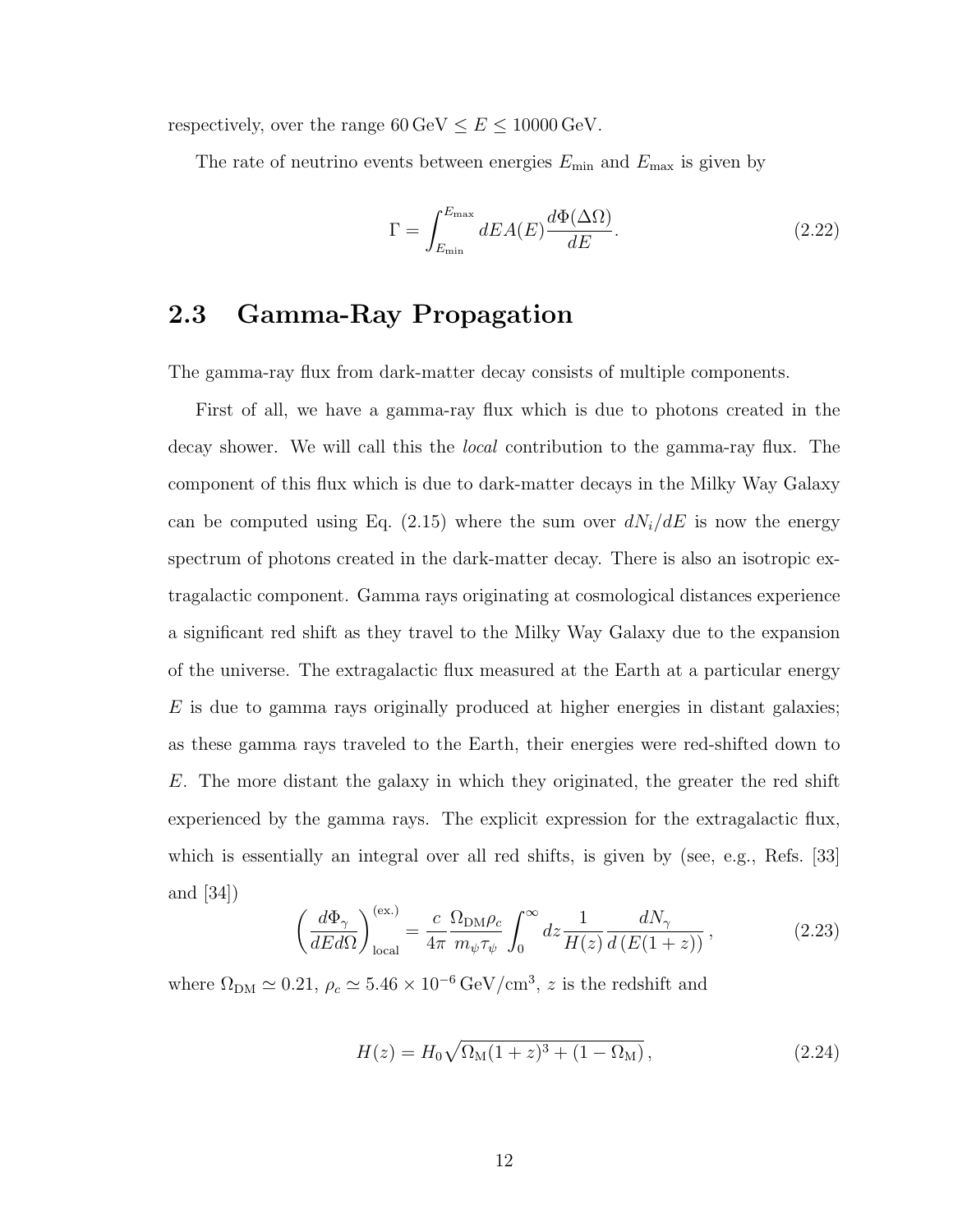where  $H_0 \simeq 72$  (km/s)/Mpc and  $\Omega_M \simeq 0.26$ .

There is also a flux due to synchotron radiation produced by electrons and positrons interacting with the galactic magnetic field. Since the field is so weak, this contribution is negligible at gamma-ray frequencies [33].

The second major component of the gamma-ray flux is due to inverse Compton scattering of electrons and positrons produced in the dark-matter decay chain off of interstellar/intergalactic photons. The interstellar radiation field (ISRF) consists of three main components (see, e.g., Ref. [40]): cosmic microwave background (CMB) radiation, starlight and infrared radiation from interstellar dust. The CMB component is constant throughout the galaxy, and the number density is given by the blackbody spectrum

$$
n_{\rm CMB}(E) = \frac{E^2}{\pi^2} \frac{1}{e^{E/T_0} - 1},
$$
\n(2.25)

where  $T_0 \simeq 2.725 \text{ K}$ . The other components are given by the GALPROP collaboration [41]. Since we will be comparing our predictions to the Fermi LAT measurements of the extragalactic diffuse gamma-ray emission [39], we need not concern ourselves with the *interstellar* radiation field. On cosmological scales, the only significant component of the radiation field is due to the cosmic microwave background. To compute the gamma-ray flux from inverse Compton scattering on cosmological scales, we will follow the prescription given in Ref. [42].

Since typical CMB photon energies are relatively small, we can work in the Thomson (non-relativistic) limit for which the radiated power is given by

$$
\mathcal{P}_{\rm IC}\left(E_{\gamma}, E_e, z\right) = \frac{3\sigma_{\rm T}}{4\gamma^2} E_{\gamma} \int_0^1 dy \frac{n_{\rm CMB}\left(E_{\gamma}^0(y), z\right)}{y} \left(2y \log y + y + 1 - 2y^2\right) ,\quad (2.26)
$$

where  $\sigma_{\rm T} \simeq 6.65 \times 10^{-25}$  cm<sup>2</sup> is the Thomson cross section,

$$
y = \frac{E_{\gamma}}{4\gamma^2 E_{\gamma}^0} \tag{2.27}
$$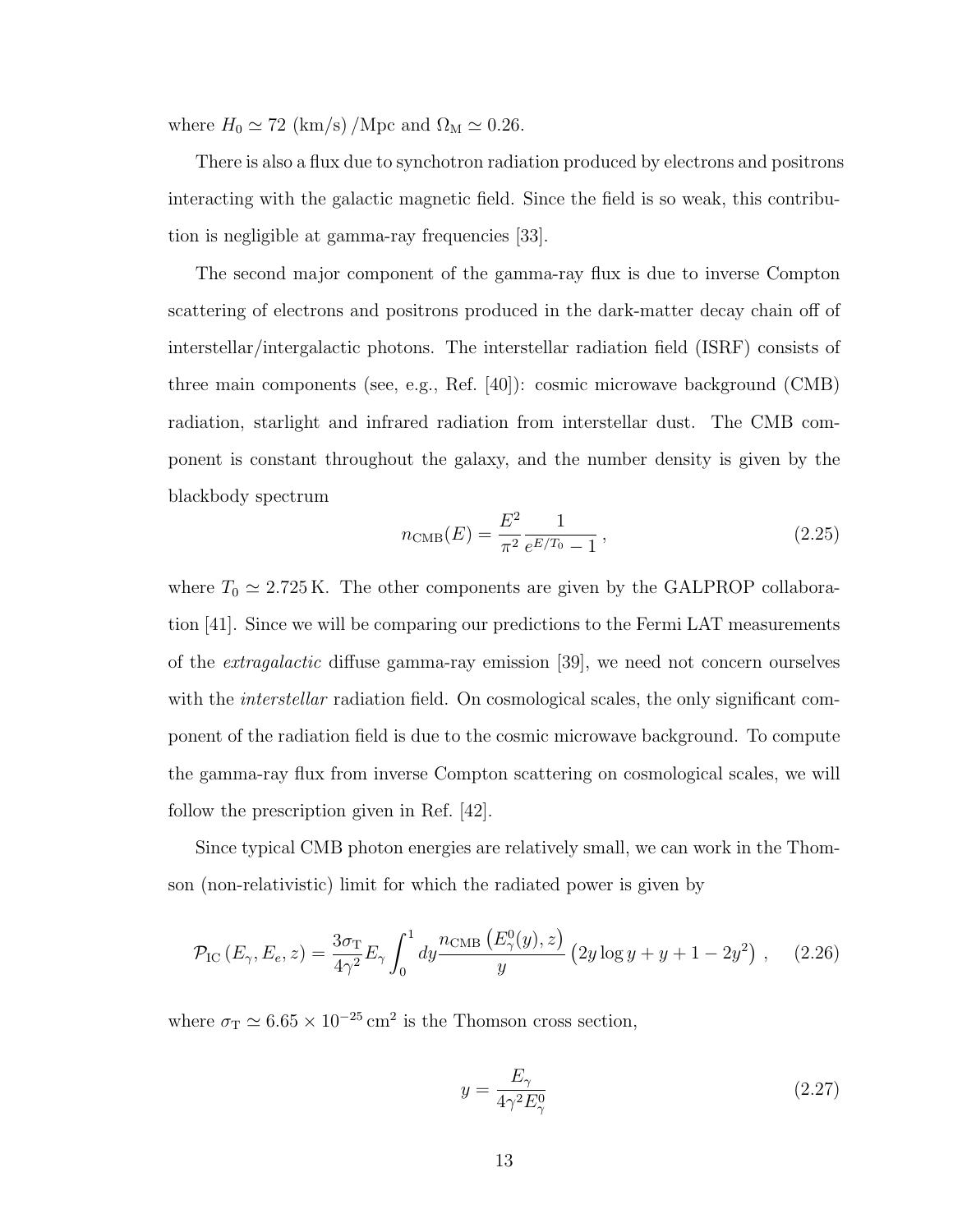and

$$
\gamma = \frac{E_e}{m_e}.\tag{2.28}
$$

From Ref. [33], the rate of energy loss due to inverse Compton scattering in the Thomson limit is given by

$$
b_{\rm IC} = \frac{4}{3} \left( \frac{E}{m_e} \right)^2 \sigma_{\rm T} \rho_{\rm CMB} (1+z)^4 \,, \tag{2.29}
$$

where  $\rho_{\text{CMB}} \simeq 0.26 \,\text{eV}/\text{cm}^3$ . Then the emissivity of gamma-rays from inverse Compton scattering is given by

$$
j_{\rm IC}(E',z') = \int_{m_e}^{m_\psi/2} dE_e \frac{\mathcal{P}_{\rm IC}(E'_{\gamma},E_e,z')}{b_{\rm IC}(E_e,z')} \int d\bar{E}_e \frac{dN_e}{d\bar{E}} \frac{\bar{\rho}(z')}{m_\psi \tau_\psi},\tag{2.30}
$$

where  $\bar{\rho}(z) = \bar{\rho}_0 (1+z)^3$  with  $\bar{\rho}_0 \simeq 1.15 \times 10^{-6} \,\text{GeV/cm}^3$  and  $dN_e/dE$  is the energy spectrum of electrons and positrons produced in the dark-matter decay. In the Thomson limit, we can simplify the expression for the emissivity to

$$
j_{\rm IC}(E', z') = (1+z)^2 j_{\rm IC}\left(\frac{E'}{1+z'}, 0\right). \tag{2.31}
$$

Then the gamma-ray flux from extragalactic inverse Compton scattering is given by

$$
\left(\frac{d\Phi_{\rm IC}}{dE_{\gamma}d\Omega}\right)_{\rm IC}^{\rm (ex.)} = \frac{c}{E_{\gamma}} \int_0^{\infty} dz' \frac{1}{H(z')(1+z')^4} \frac{j_{\rm IC}\left(E'_{\gamma}, z'\right)}{4\pi} e^{-\tau(E'_{\gamma}, z')},\tag{2.32}
$$

where  $E'_{\gamma} = E_{\gamma}(1 + z')$ ,  $H(z')$  is given by Eq. (2.24) and  $\tau(E'_{\gamma}, z')$  is the optical depth of the universe for gamma rays collected today with energy  $E_{\gamma} = E_{\gamma}'/(1 + z')$ . Several processes contribute to the value of the optical depth. In the energy range 1 Mev  $\leq E \leq 1$  TeV, the factor  $e^{-\tau(E'_\gamma,z')}$  accounts for the absorption of gamma rays by pair production on baryonic matter, photon-photon scattering on ambient photon background radiation (PBR) and pair production on ambient PBR [42]. From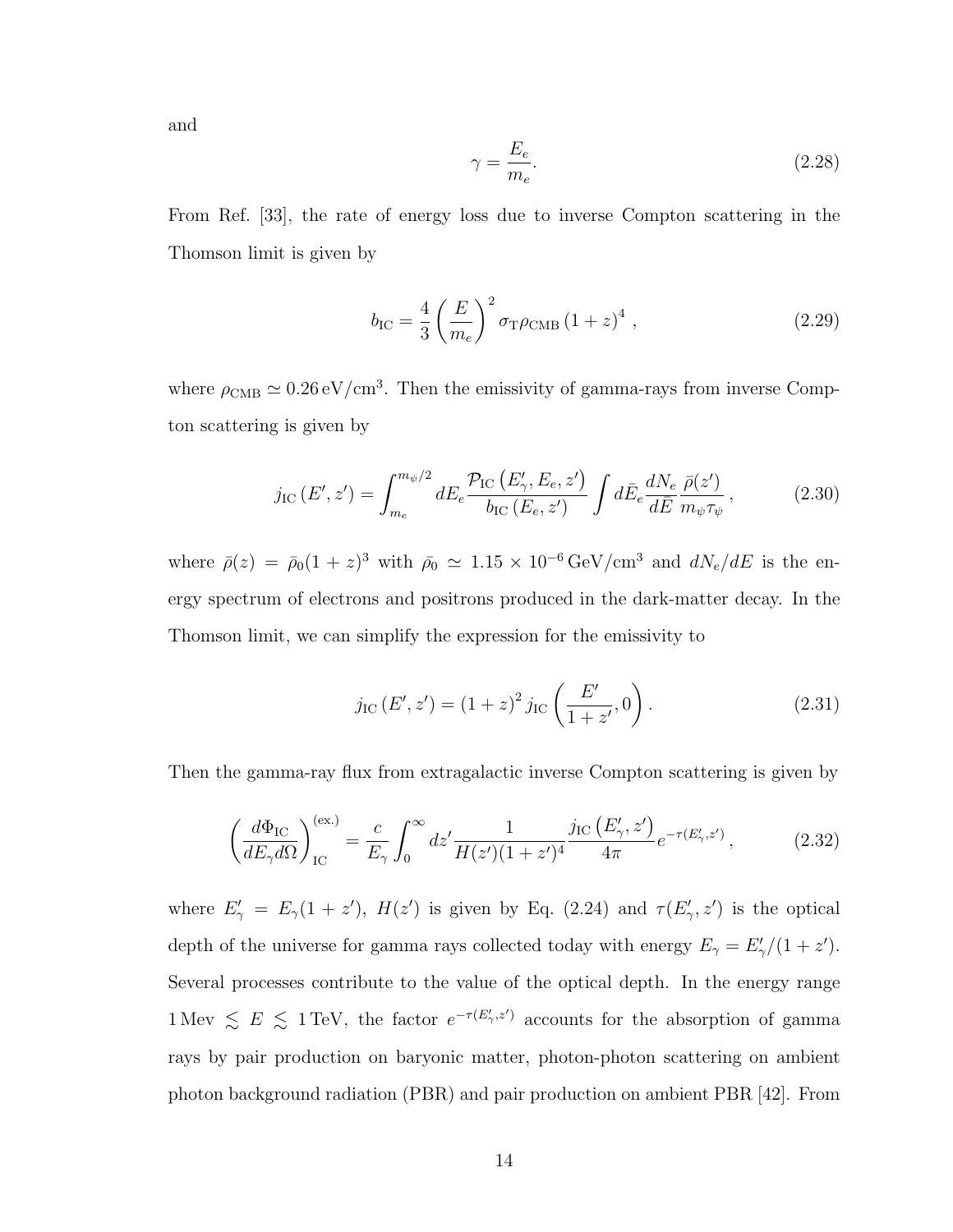Ref. [43], we see that  $e^{-\tau}$  is close to 1 in the region of interest, so we will assume  $e^{-\tau} = 1$  from this point on.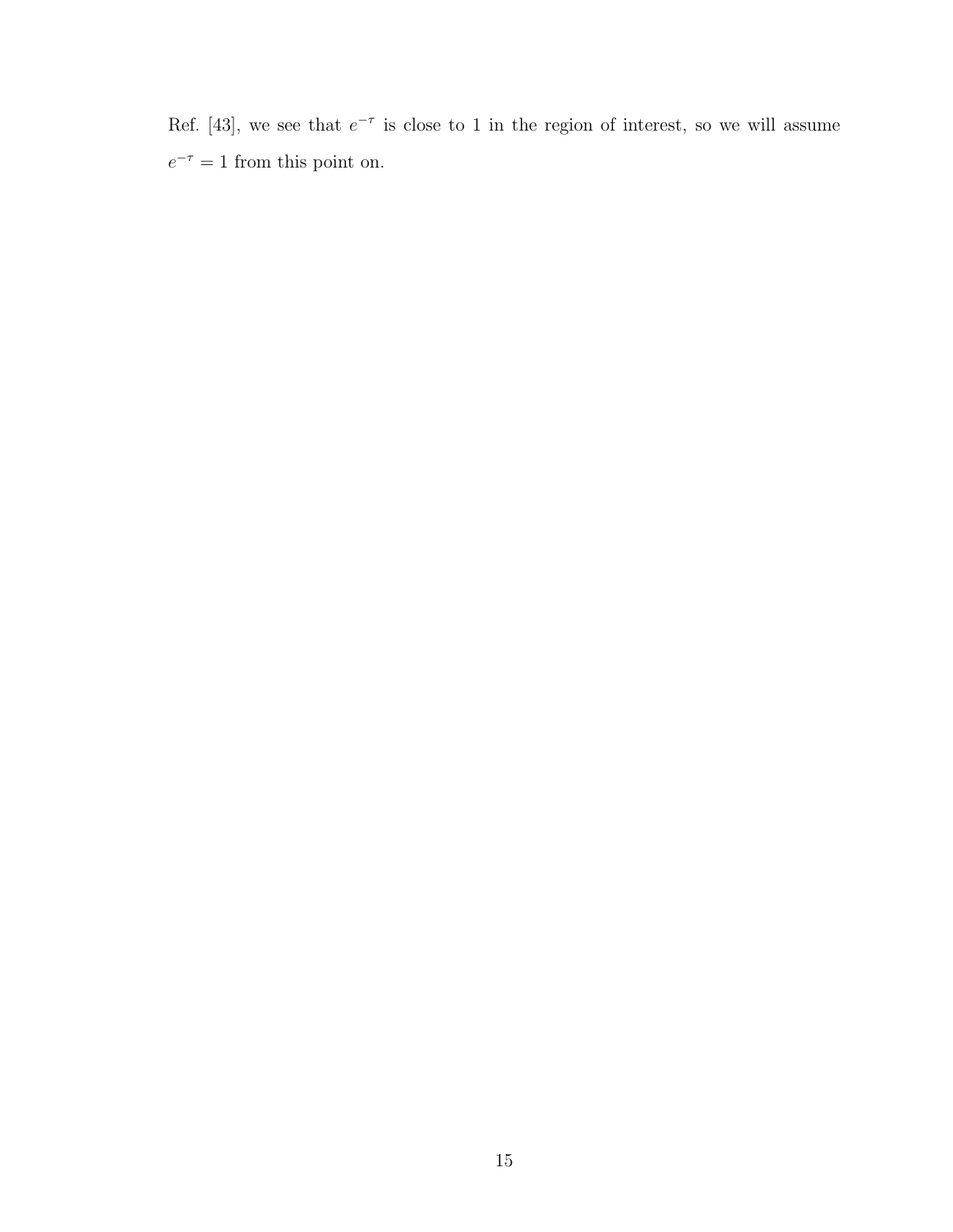### Chapter 3

### Three-Body Decays

In the propagation models described in Ch. 2, the only remaining undetermined quantities are  $m_{\psi}$ ,  $\tau_{\psi}$  and  $dN_k/dE$  where k is meant to represent electrons, positrons, neutrinos, antineutrinos or photons. The energy spectra,  $dN_k/dE$  are determined by  $m_{\psi}$  and by a set of parameters which I describe in the following section. We consider decays of the form

$$
\psi \to \ell_i^+ \ell_j^- \nu \,, \tag{3.1}
$$

where  $\ell_i^{\pm}$  $\frac{1}{i}$  is a charged lepton of the *i*<sup>th</sup> generation. At this point, the  $\nu$  need not be a neutrino; it can be any neutral fermion which is much lighter than  $\psi$ . The exact nature of this light neutral state will be irrelevant for the  $e^{\pm}$  and gamma-ray analyses since its effect on the results presented in those sections will come solely from kinematics. For the sake of convenience, however, we will refer to  $\nu$  as a neutrino. We focus on the simplest scenario, in which there are no additional decay channels involving the charge conjugate of  $\nu$ , and consider the possible four-fermion operators that contribute to the decays of interest. Note that the production of a neutrino in the primary decay may have interesting phenomenological consequences (see, e.g., Ref. [17]), which provides a separate motivation for our three-fermion final state.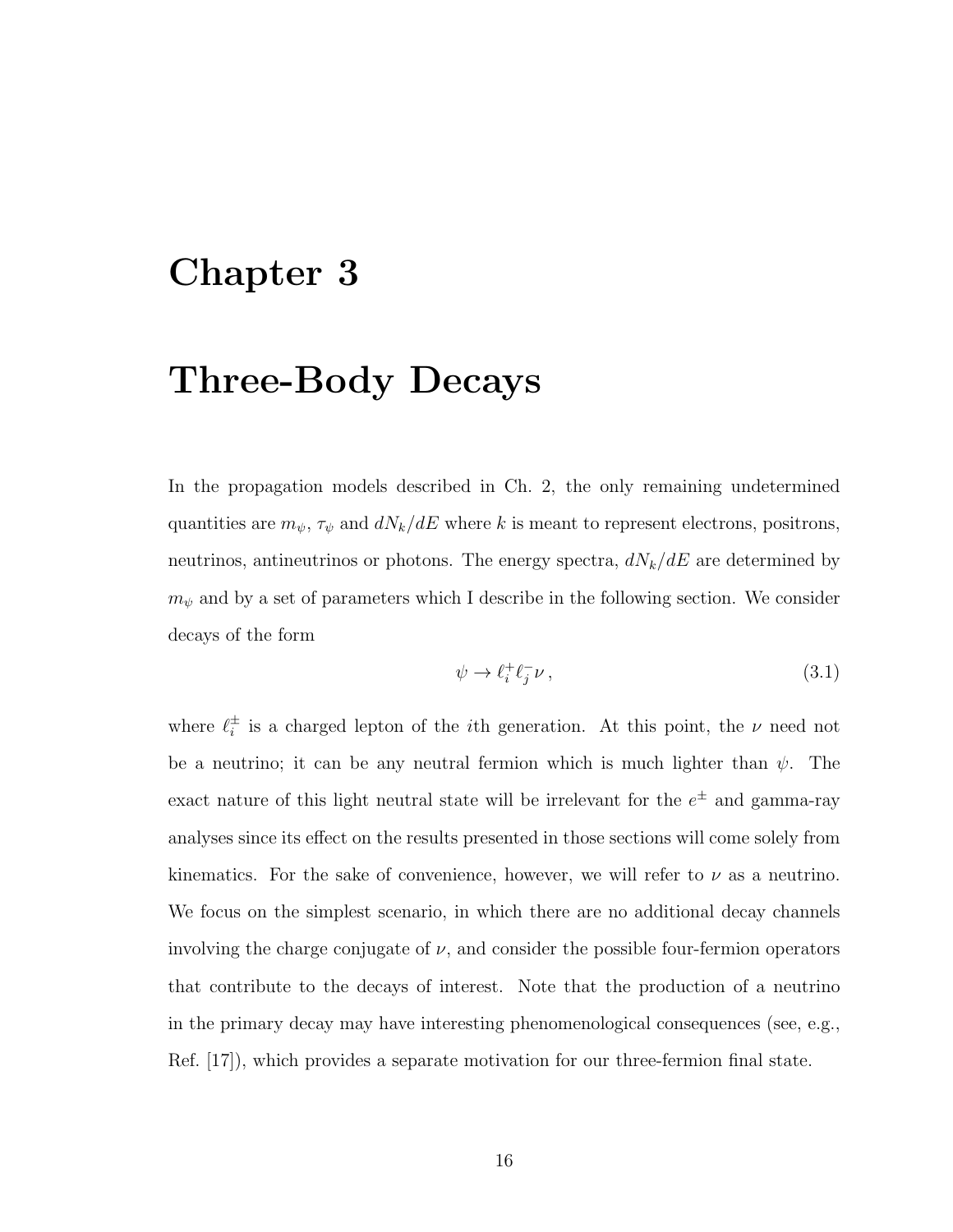#### 3.1 Four-Fermion Operators

The problem of paramterizing an unknown decay amplitude of one spin-1/2 particle to three distinct spin-1/2 decay products was encountered in the study of muon decay, before the Standard Model was well-established. The most general decay amplitude  $\mathcal M$  can be parameterized by [20]

$$
i\mathcal{M} = ig \sum_{i} \left[ \bar{u}(p_0) O_i u_{\psi} \right] \left[ \bar{u}(p_-) O_i (c_i + c'_i \gamma^5) v(p_+) \right], \qquad (3.2)
$$

where  $p_{\pm}$  and  $p_0$  are the momenta of the decay products, labeled according to their electric charge, and the  $O_i$ ,  $i = 1 \cdots 5$  are elements of the set of linearly independent matrices

$$
O = \{1, \gamma^{\mu}, \sigma^{\mu\nu}, \gamma^{\mu}\gamma^5, \gamma^5\}.
$$
 (3.3)

The  $c_i$  and  $c'_i$  are complex coefficients. Terms involving the contraction of spinor indices that link different pairs of spinor wave functions can be recast in the form of Eq. (3.2) via Fierz transformations. Since the final state particles are much lighter than the dark matter candidate (which is at the TeV scale), we can safely neglect their masses.

Since the neutral final state particle is stable, the energy spectra of electrons and positrons that are observed at cosmic-ray observatories are determined by the energy spectra of the the charged leptons,  $\ell^+$  and  $\ell^-$ , that are produced in the primary decay; this follows from the differential decay distribution

$$
\frac{1}{\Gamma} \frac{d^2 \Gamma}{dE_0 dE_{\pm}} = \frac{1}{64\pi^3 m_{\psi}} \langle |\mathcal{M}|^2 \rangle \,, \tag{3.4}
$$

where  $\langle |\mathcal{M}|^2 \rangle$  is the spin-summed/averaged squared amplitude. This quantity can be evaluated exactly from Eq. (3.2) using FeynCalc [21], and the  $\ell^{\pm}$  energy distribution can be computed by integrating over the neutral lepton energy  $E_0$ . The result contains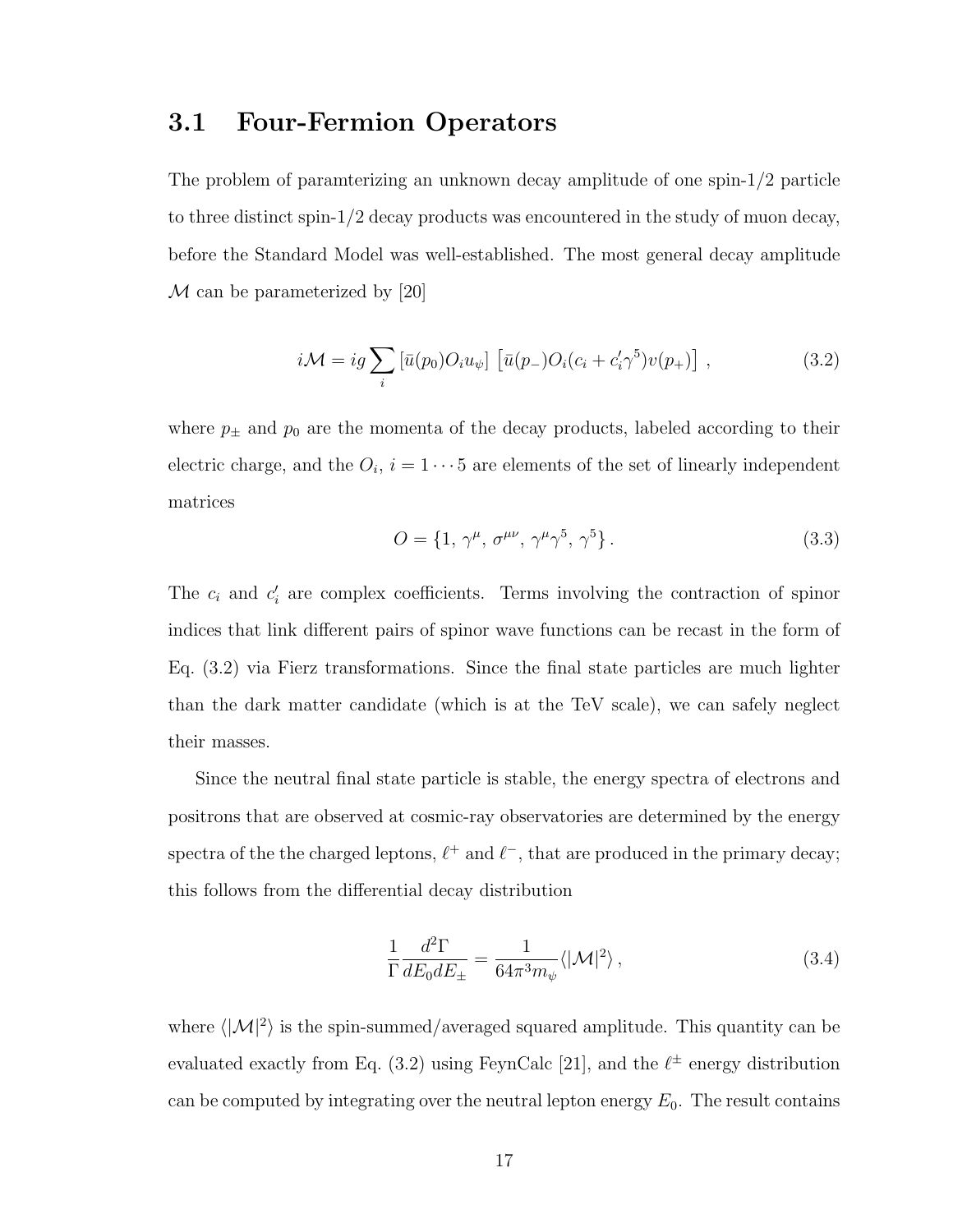terms quadratic and cubic in  $E_{\pm}$ ; however, since the distribution must be normalized to unity, the result has the following simple parametrization:

$$
\frac{1}{\Gamma} \frac{d\Gamma}{dE_{\pm}} = \frac{1}{m_{\psi}} \frac{E_{\pm}^2}{m_{\psi}^2} \left[ \xi_{\pm} + \left( 64 - \frac{8}{3} \xi_{\pm} \right) \frac{E_{\pm}}{m_{\psi}} \right] . \tag{3.5}
$$

Similarly, the neutrino energy distribution is given by

$$
\frac{1}{\Gamma} \frac{d\Gamma}{dE_0} = \frac{1}{m_{\psi}} \frac{E_0^2}{m_{\psi}^2} \left[ \xi_0 + \left( 64 - \frac{8}{3} \xi_0 \right) \frac{E_0}{m_{\psi}} \right].
$$
\n(3.6)

The requirement that these expressions remain positive over the kinematically accessible range  $0 \le E_i \le m_{\psi}/2$  restricts the parameters  $\xi_+$ ,  $\xi_-$  and  $\xi_0$  to fall within the range

$$
0 \le \xi_i \le 96. \tag{3.7}
$$

The parameters  $\xi_{\pm}$  and  $\xi_0$  may be expressed in terms of the operator coefficients  $c_i$ and  $c_i'$  defined in Eq.  $(3.2)$ :

$$
\xi_j = 48 \frac{\mathbf{c}^\dagger N_j \mathbf{c} + \mathbf{c'}^\dagger N_j \mathbf{c'}}{\mathbf{c}^\dagger D \mathbf{c} + \mathbf{c'}^\dagger D \mathbf{c'}},\tag{3.8}
$$

where  $j = \pm, 0$ ,  $\mathbf{c} = [c_1, c_2, c_3, c_4, c_5]^T$  and  $\mathbf{c}' = [c'_1, c'_2, c'_3, c'_4, c'_5]^T$ . The five-by-five matrices  $N_j$  and D are given by

$$
N_{\pm} = \begin{pmatrix} 1 & 0 & \mp 2 & 0 & 0 \\ 0 & 6 & 0 & \pm 2 & 0 \\ \mp 2 & 0 & 40 & 0 & \mp 2 \\ 0 & \pm 2 & 0 & 6 & 0 \\ 0 & 0 & \mp 2 & 0 & 1 \end{pmatrix},
$$
(3.9)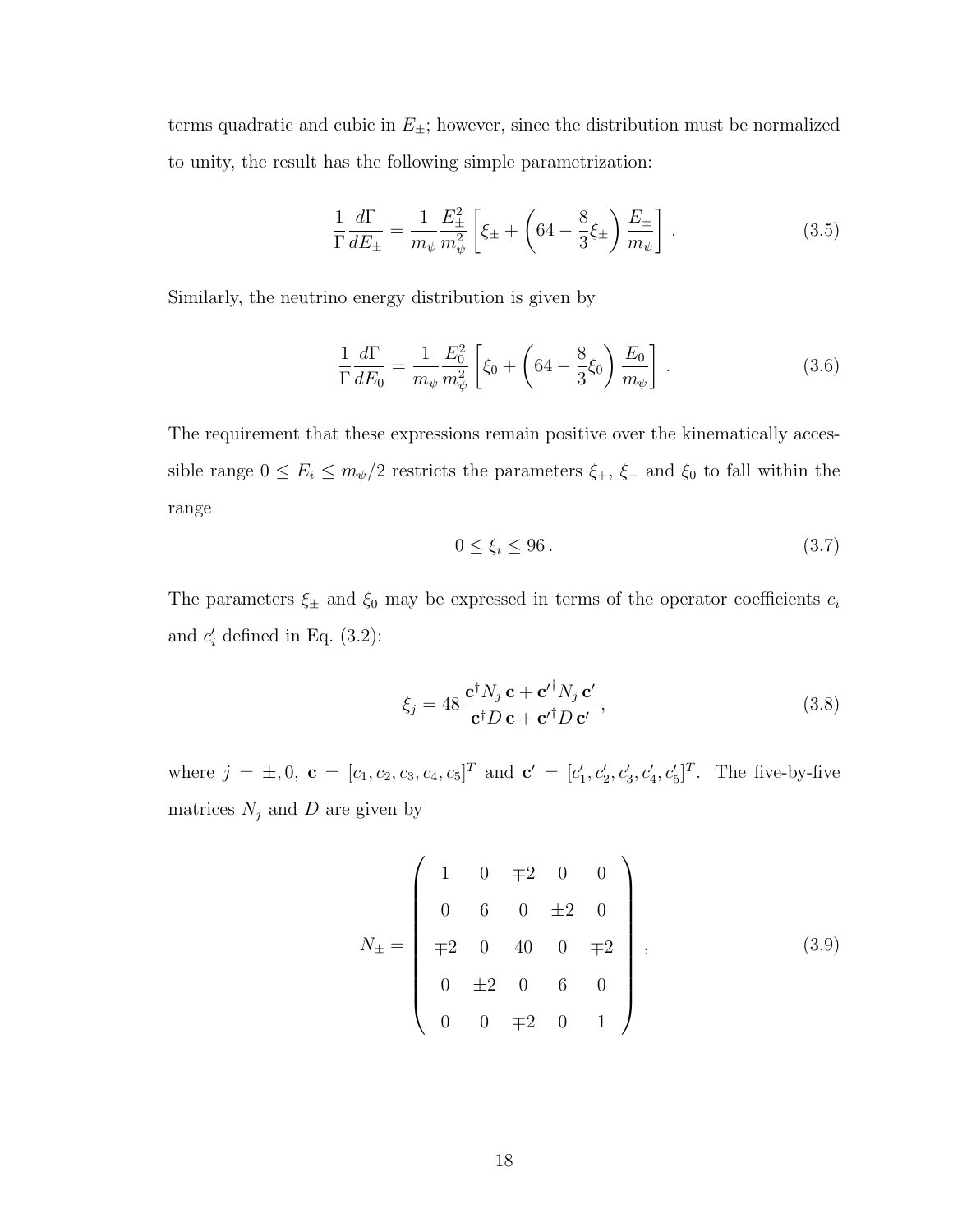$$
N_0 = \begin{pmatrix} 2 & 0 & 0 & 0 & 0 \\ 0 & 4 & 0 & 0 & 0 \\ 0 & 0 & 16 & 0 & 0 \\ 0 & 0 & 0 & 4 & 0 \\ 0 & 0 & 0 & 0 & 2 \end{pmatrix}
$$
(3.10)

and

$$
D = \begin{pmatrix} 1 & 0 & 0 & 0 & 0 \\ 0 & 4 & 0 & 0 & 0 \\ 0 & 0 & 24 & 0 & 0 \\ 0 & 0 & 0 & 4 & 0 \\ 0 & 0 & 0 & 0 & 1 \end{pmatrix}.
$$
 (3.11)

#### 3.2 Single Differential Decay Distributions

Since we have a relatively simple expression, Eq. (3.5), for the most general decay distributions for the charged leptons in the decay  $\psi \rightarrow \ell_i^+$  $i^+ \ell_j^ \bar{j}\nu$ , it would be preferable to work in terms of these single-differential decay distributions as opposed to the double-differential decay distributions given by Eq. (3.4). In this section we will prove that the energy spectra of electrons, positrons, neutrinos, antineutrinos and photons created in the decay shower can be expressed solely in terms of single-differential decay distributions. From a phenomenological point of view, then, there is no need to bother with the double differential of Eq. (3.4); the decay is entirely characterized by the single differentials

$$
\frac{1}{\Gamma} \frac{d\Gamma}{dE_k},\tag{3.12}
$$

where k runs over the three decay products.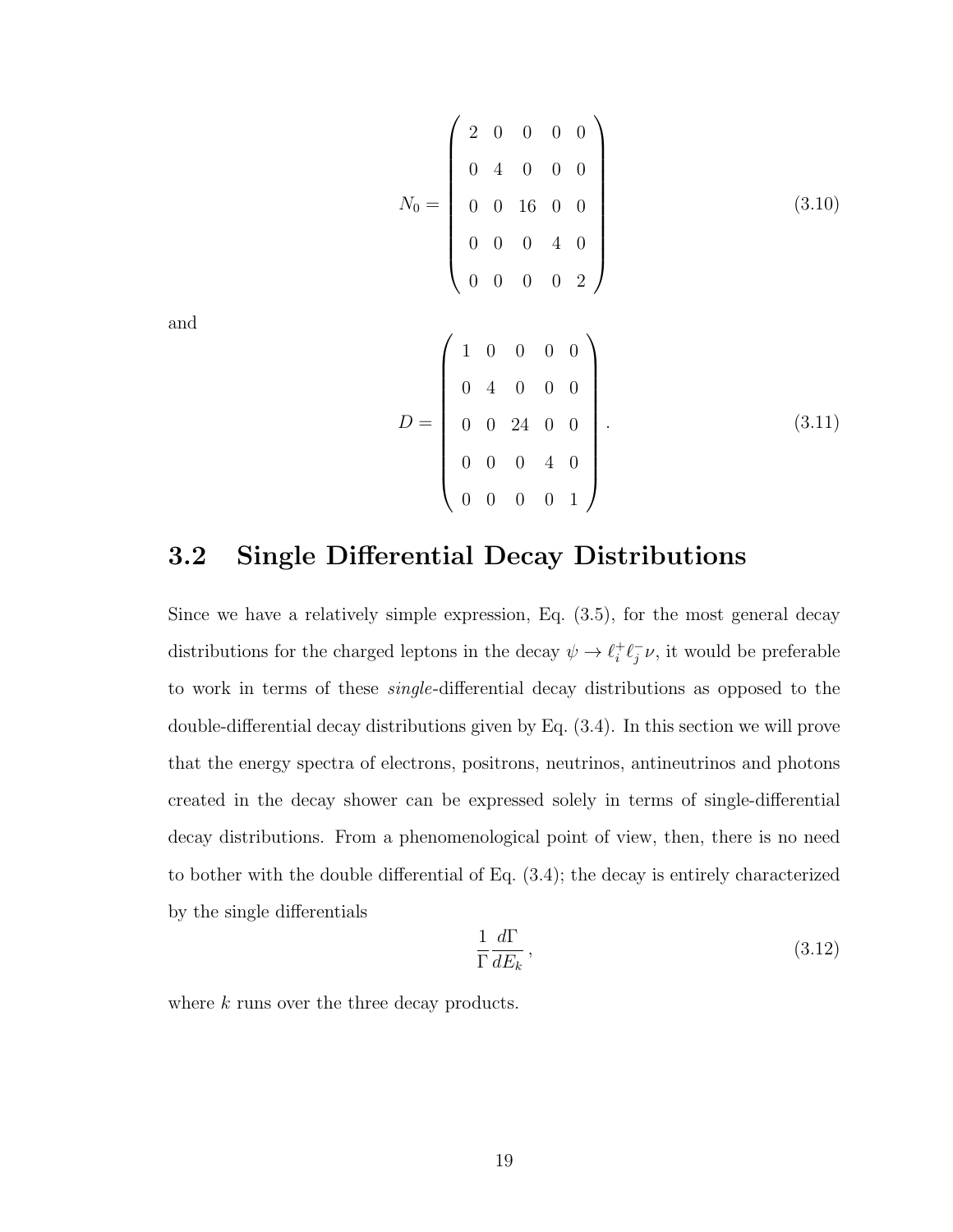The decay is completely characterized by the double-differential decay distribution

$$
\frac{1}{\Gamma} \frac{\partial^2 \Gamma}{\partial E_{\ell_i^+} \partial E_{\nu}},\tag{3.13}
$$

where  $E_{\ell_i^+}$  is the energy of the  $\ell_i^+$  particle in the initial three-body decay – not the energy of any  $\ell_i^+$  particles created in the ensuing shower – and  $E_{\nu}$  is the energy of the neutrino in the initial three-body decay – not the energy of any neutrinos created in the ensuing shower. For any  $E_{\ell_i^+}$  and  $E_{\nu}$ , let

$$
\frac{dn\left(E_{\ell_i^+}, E_\nu\right)}{dE_{e^+}}\tag{3.14}
$$

be the energy spectrum of positrons for that particular set of  $\ell_i^+$  $i^+, \ell_j^ \bar{j}$  and  $\nu$  energies. Note that  $E_{\ell_j^-} = M_{\psi} - (E_{\ell_i^+} + E_{\nu}),$  so it is only necessary to specify two of the three energies. There is implicit  $E_{e^+}$  dependence in Eq. (3.14). The total positron energy spectrum is then given by

$$
\frac{dN}{dE_{e^+}} = \iint dE_{\ell_i^+} dE_{\nu} \frac{1}{\Gamma} \frac{\partial^2 \Gamma}{\partial E_{\ell_i^+} \partial E_{\nu}} \frac{dn\left(E_{\ell_i^+}, E_{\nu}\right)}{dE_{e^+}},\tag{3.15}
$$

where the integrations run over all kinematically allowed values of  $E_{\ell_i^+}$  and  $E_{\nu}$ .

The double differential given in Eq. (3.13) above is a function of  $E_{\ell_i^+}$  and  $E_{\nu}$ . This is a vestige of the tendency to integrate out the  $E_{\ell_j^-}$  dependence first when evaluating Γ. But we could just as well characterize the decay by the double differential

$$
\frac{1}{\Gamma} \frac{\partial^2 \Gamma}{\partial E_{\ell_i^+} \partial E_{\ell_j^-}}.
$$
\n(3.16)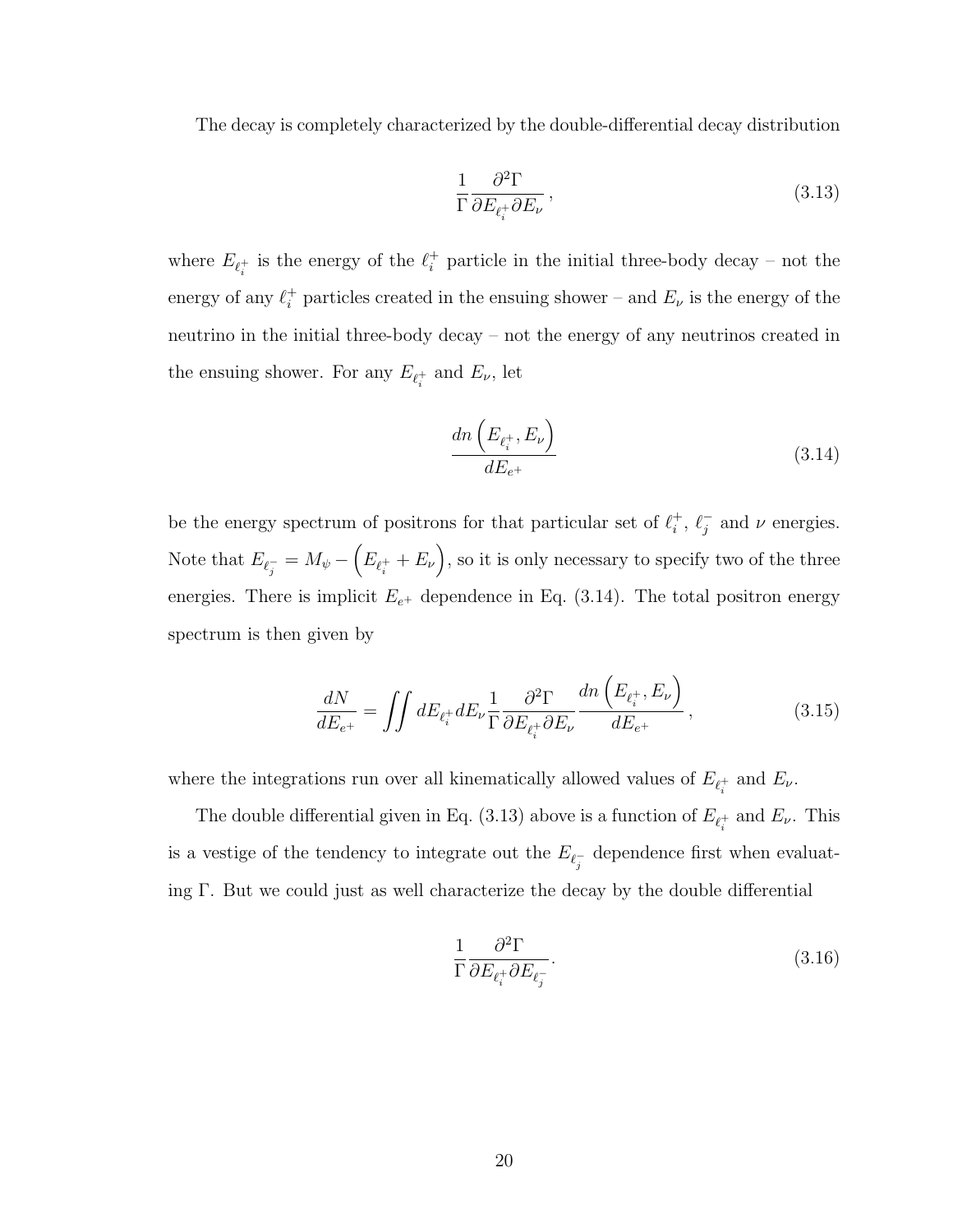Then, for any  $E_{\ell_i^+}$  and  $E_{\ell_j^-}$ , we can define

$$
\frac{d\tilde{n}\left(E_{\ell_i^+}, E_{\ell_j^-}\right)}{dE_{e^+}}\tag{3.17}
$$

to be the positron energy spectrum for that particular set of  $\ell_i^+$  $\ell_i^+$ ,  $\ell_j^ \overline{j}$  and  $\nu$  energies. And so, echoing Eq. (3.15), the total positron energy spectrum is given by

$$
\frac{dN}{dE_{e^+}} = \iint dE_{\ell_i^+} dE_{\ell_j^-} \frac{1}{\Gamma} \frac{\partial^2 \Gamma}{\partial E_{\ell_i^+} \partial E_{\ell_j^-}} \frac{d\tilde{n} \left( E_{\ell_i^+}, E_{\ell_j^-} \right)}{dE_{e^+}},
$$
\n(3.18)

where the integrations run, as above, over all kinematically allowed values of  $E_{\ell_i^+}$ and  $E_{\ell_j^-}$ .

Now,

$$
\frac{d\tilde{n}\left(E_{\ell_i^+}, E_{\ell_j^-}\right)}{dE_{e^+}}\tag{3.19}
$$

is the energy spectrum of positrons created in the decays of an  $\ell_i^+$  with energy  $E_{\ell_i^+}$ , an  $\ell_j^-$  with energy  $E_{\ell_j^-}$  and a  $\nu$  with energy  $E_{\nu} = M_{\psi} - \left(E_{\ell_i^+} + E_{\ell_j^-}\right)$  . This is the same as the sum of the energy spectra of the  $\ell_i^+$  decay, the  $\ell_j^-$  decay and the  $\nu$  decay. That is, once we have fixed the energies of the  $\ell_i^+$  $i^+$ , the  $\ell_j^$  $j$  and the  $\nu$ , we can consider their decays independently. We then have

$$
\frac{d\tilde{n}\left(E_{\ell_{i}^{+}},E_{\ell_{j}^{-}}\right)}{dE_{e^{+}}} = \frac{d\tilde{n}_{\ell_{i}^{+}}\left(E_{\ell_{i}^{+}}\right)}{dE_{e^{+}}} + \frac{d\tilde{n}_{\ell_{j}^{-}}\left(E_{\ell_{j}^{-}}\right)}{dE_{e^{+}}} + \frac{d\tilde{n}_{\nu}\left(E_{\nu}\right)}{dE_{e^{+}}},\tag{3.20}
$$

where the terms with only one argument are the positron energy spectra for the decays of each individual particle at a particular energy. Note that

$$
\frac{d\tilde{n}_{\nu}\left(E_{\nu}\right)}{dE_{e^{+}}} = 0\,,\tag{3.21}
$$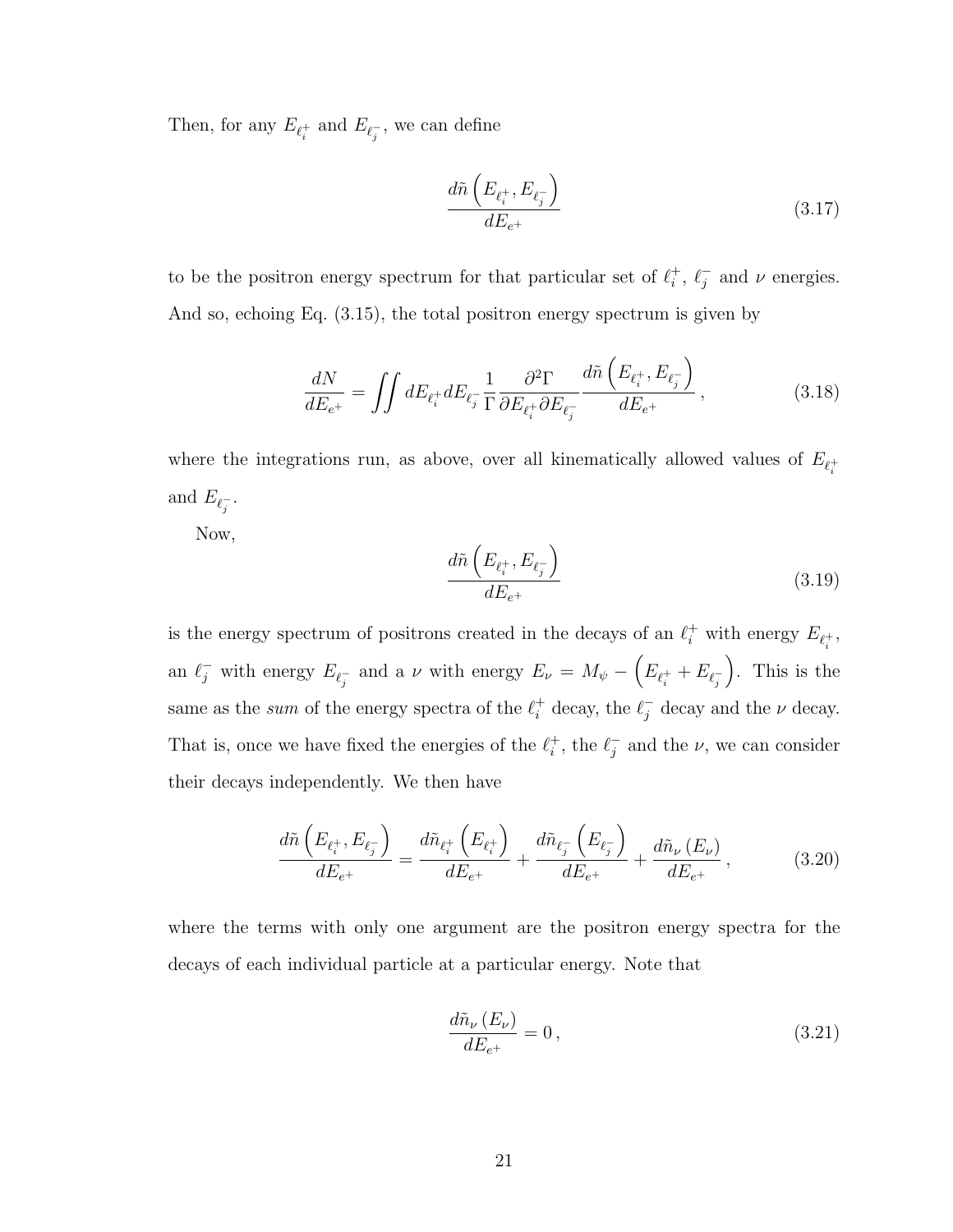so

$$
\frac{d\tilde{n}\left(E_{\ell_i^+}, E_{\ell_j^-}\right)}{dE_{e^+}} = \frac{d\tilde{n}_{\ell_i^+}\left(E_{\ell_i^+}\right)}{dE_{e^+}} + \frac{d\tilde{n}_{\ell_j^-}\left(E_{\ell_j^-}\right)}{dE_{e^+}}.
$$
\n(3.22)

Now we substitute Eq.  $(3.22)$  into the double integral [Eq.  $(3.18)$ ] to obtain

$$
\frac{dN}{dE_{e^+}} = \iint dE_{\ell_i^+} dE_{\ell_j^-} \frac{1}{\Gamma} \frac{\partial^2 \Gamma}{\partial E_{\ell_i^+} \partial E_{\ell_j^-}} \left[ \frac{d\tilde{n}_{\ell_i^+} \left( E_{\ell_i^+} \right)}{dE_{e^+}} + \frac{d\tilde{n}_{\ell_j^-} \left( E_{\ell_j^-} \right)}{dE_{e^+}} \right],\tag{3.23}
$$

where, as above, the integral runs over all kinematically allowed values of  $E_{\ell_i^+}$  and  $E_{\ell_j^-}$ . Then we can break the integral into two parts and choose a different order of integration for each term. This gives

$$
\frac{dN}{dE_{e^{+}}} = \int_{0}^{M_{\psi}/2} \int_{M_{\psi}/2 - E_{\ell_{i}^{+}}}^{M_{\psi}/2} dE_{\ell_{j}^{-}} dE_{\ell_{i}^{+}} \frac{1}{\Gamma} \frac{\partial^{2} \Gamma}{\partial E_{\ell_{i}^{+}} \partial E_{\ell_{j}^{-}}} \frac{d\tilde{n}_{\ell_{i}^{+}}(E_{\ell_{i}^{+}})}{dE_{e^{+}}}
$$
\n
$$
+ \int_{0}^{M_{\psi}/2} \int_{M_{\psi}/2 - E_{\ell_{i}^{-}}}^{M_{\psi}/2} dE_{\ell_{i}^{+}} dE_{\ell_{j}^{-}} \frac{1}{\Gamma} \frac{\partial^{2} \Gamma}{\partial E_{\ell_{i}^{+}} \partial E_{\ell_{j}^{-}}} \frac{d\tilde{n}_{\ell_{j}^{-}}(E_{\ell_{j}^{-}})}{dE_{e^{+}}}.
$$
\n(3.24)

Note that, in the integrand of the first term, the dependence on  $E_{\ell_j^-}$  comes entirely from the double-differential decay distribution. Similarly, in the integrand of the second term, the dependence on  $E_{\ell_i^+}$  comes entirely from the double-differential decay distribution. This was the motivation for the different orders of integration. It is now easy to see that the inner integrations (over  $E_{\ell_j^-}$  in the first term on the right and over  $E_{\ell_i^+}$  in the second term) simply turn the double-differential decay distributions into single-differential decay distributions; this gives

$$
\frac{dN}{dE_{e^+}} = \int_0^{M_{\psi}/2} dE_{\ell_i^+} \frac{1}{\Gamma} \frac{d\Gamma}{dE_{\ell_i^+}} \frac{d\tilde{n}_{\ell_i^+} \left( E_{\ell_i^+} \right)}{dE_{e^+}} + \int_0^{M_{\psi}/2} dE_{\ell_j^-} \frac{1}{\Gamma} \frac{d\Gamma}{dE_{\ell_j^-}} \frac{d\tilde{n}_{\ell_j^-} \left( E_{\ell_j^-} \right)}{dE_{e^+}}.
$$
 (3.25)

The first term on the right is the positron energy spectrum due to the decays of  $\ell_i^+$ i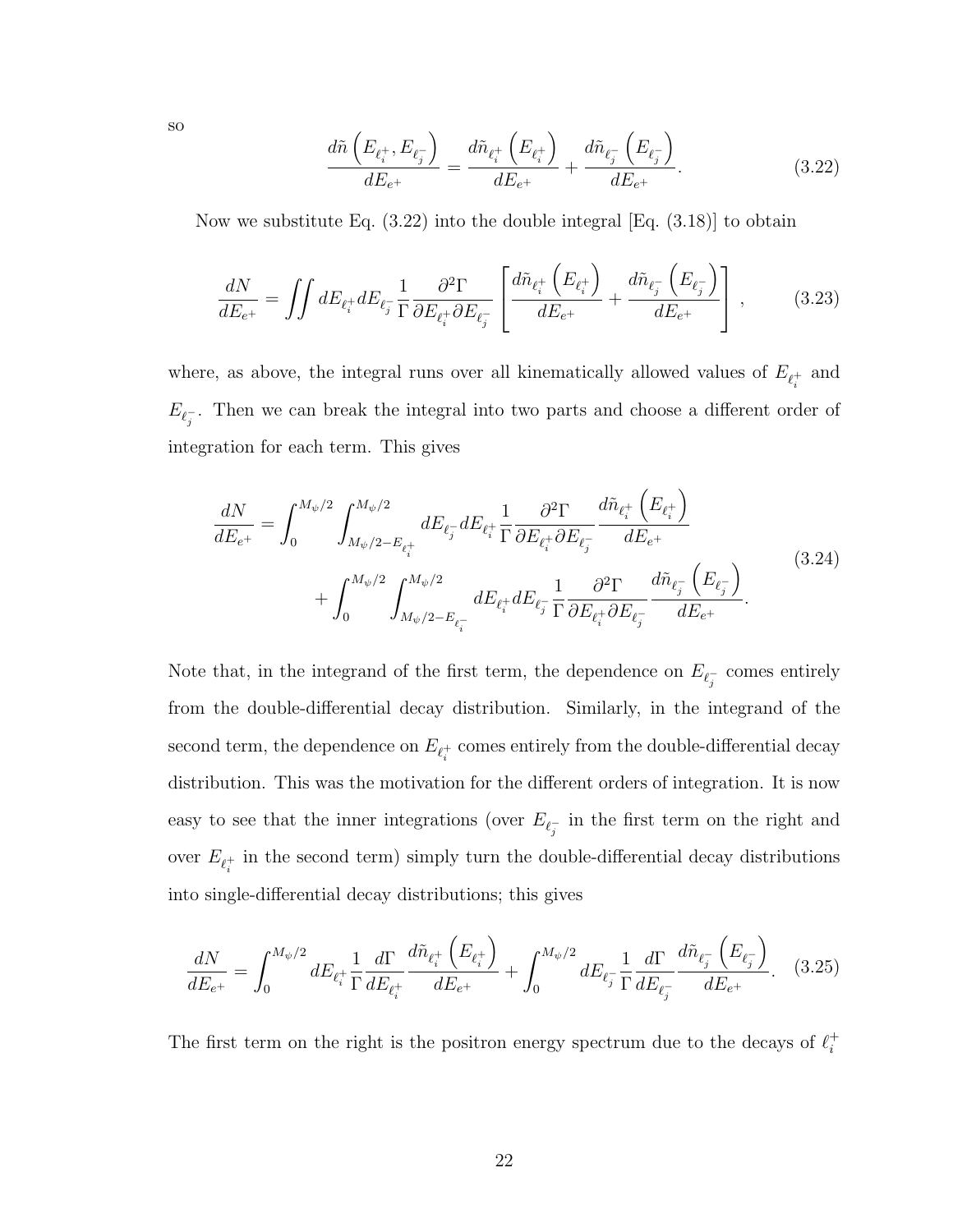particles with an energy distribution given by

$$
\frac{1}{\Gamma} \frac{d\Gamma}{dE_{\ell_i^+}},\tag{3.26}
$$

and the second term on the right is the positron energy spectrum due to the decays  $\ell_j^-$  particles with an energy distribution given by

$$
\frac{1}{\Gamma} \frac{d\Gamma}{dE_{\ell_j^-}}.\tag{3.27}
$$

Therefore, given expressions for Eq. (3.26) and Eq. (3.27), we can compute  $dN/dE_{e^+}$ without any reference to the underlying double differential, Eq. (3.4).

The analysis is obviously identical for the electron energy spectrum. For photons, it will also be the same, since the  $\nu$  is stable and, hence, Eqs. (3.21) and (3.25) still holds with  $e^+ \to \gamma$ . If we assume that  $\nu$  is a neutrino (as opposed to an antineutrino), then the antineutrino energy spectrum,  $dN/dE_{\bar{\nu}}$ , will similarly be given by Eq. (3.25) with  $e^+ \to \bar{\nu}$ . For neutrinos, the analog of Eq. (3.21) is

$$
\frac{d\tilde{n}_{\nu}\left(E_{\nu}'\right)}{dE_{\nu}} = \delta\left(E_{\nu} - E_{\nu}'\right). \tag{3.28}
$$

Then, by a similar analysis, the analog of Eq. (3.25) is

$$
\frac{dN}{dE_{\nu}} = \int_{0}^{M_{\psi}/2} dE_{\ell_{i}^{+}} \frac{1}{\Gamma} \frac{d\Gamma}{dE_{\ell_{i}^{+}}} \frac{d\tilde{n}_{\ell_{i}^{+}}(E_{\ell_{i}^{+}})}{dE_{\nu}} + \int_{0}^{M_{\psi}/2} dE_{\ell_{j}^{-}} \frac{1}{\Gamma} \frac{d\Gamma}{dE_{\ell_{j}^{-}}} \frac{d\tilde{n}_{\ell_{j}^{-}}(E_{\ell_{j}^{-}})}{dE_{\nu}} + \frac{1}{\Gamma} \frac{d\Gamma}{dE_{\nu}}.
$$
\n(3.29)

Once again, we see that the single differentials completely characterize the energy spectrum. The only difference is that we must now pay attention to the singledifferential decay distribution of the  $\nu$ .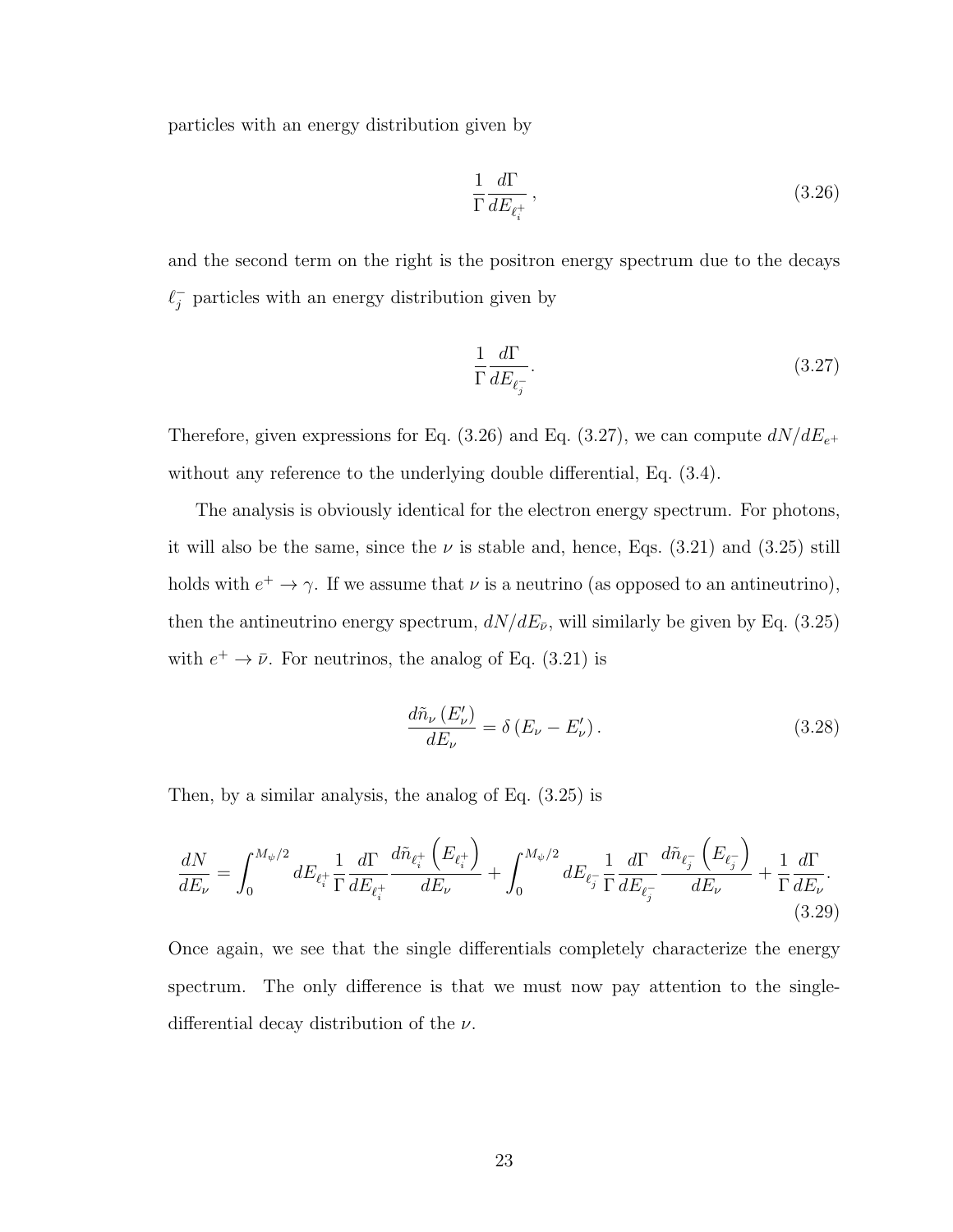### Chapter 4

### Results

We consider dark-matter decays of the form  $\psi \to \ell_i^+$  $i^+ \ell_j^ \bar{j} \nu$  where  $\ell_i^{\pm}$  $\frac{1}{i}$  is a charged lepton of the *i*th generation and  $\nu$  is a neutrino. We will not specify a neutrino flavor, since, as we will see below, it is of little significance. For each decay, we used PYTHIA [22] to simulate the shower of decays down to stable particles. It is then a simple matter to extract the energy spectra of electrons, positrons, neutrinos, antineutrinos and photons created in the process as a whole.

There are nine  $(3 \times 3)$  possible decay channels, and we require

$$
\sum_{i,j} B(\ell_i^+ \ell_j^- \nu) = 1, \qquad (4.1)
$$

where  $B(\ell_i^+$  $i^+ \ell_j^ (\overline{y}, \overline{\nu})$  is the branching fraction for  $\psi \to \ell_i^+$  $i^+ \ell_j^ \bar{j}\nu$ . Then we have

$$
\frac{dN_{e^{\pm}}}{dE} = \sum_{i,j} B(\ell_i^+ \ell_j^- \nu) \left(\frac{dN_{e^{\pm}}}{dE}\right)_{ij},\tag{4.2}
$$

where  $(dN_{e^{\pm}}/dE)_{ij}$  is the electron/positron energy spectrum for  $\psi \to \ell_i^+$  $i^+ \ell_j^ \frac{1}{j}\nu$ . The energy spectra of neutrinos, antineutrinos and photons are given by similar expressions.

In Sec. 3.1, we showed that the energy spectra of the leptons in the decay  $\psi \rightarrow$  $\ell_i^+$  $i^+ \ell_j^ _{j}^{-}\nu$  are characterized by the ordered triplet  $(\xi_{+}, \xi_{-}, \xi_{0})$ , where  $0 \leq \xi_{i} \leq 96$ . In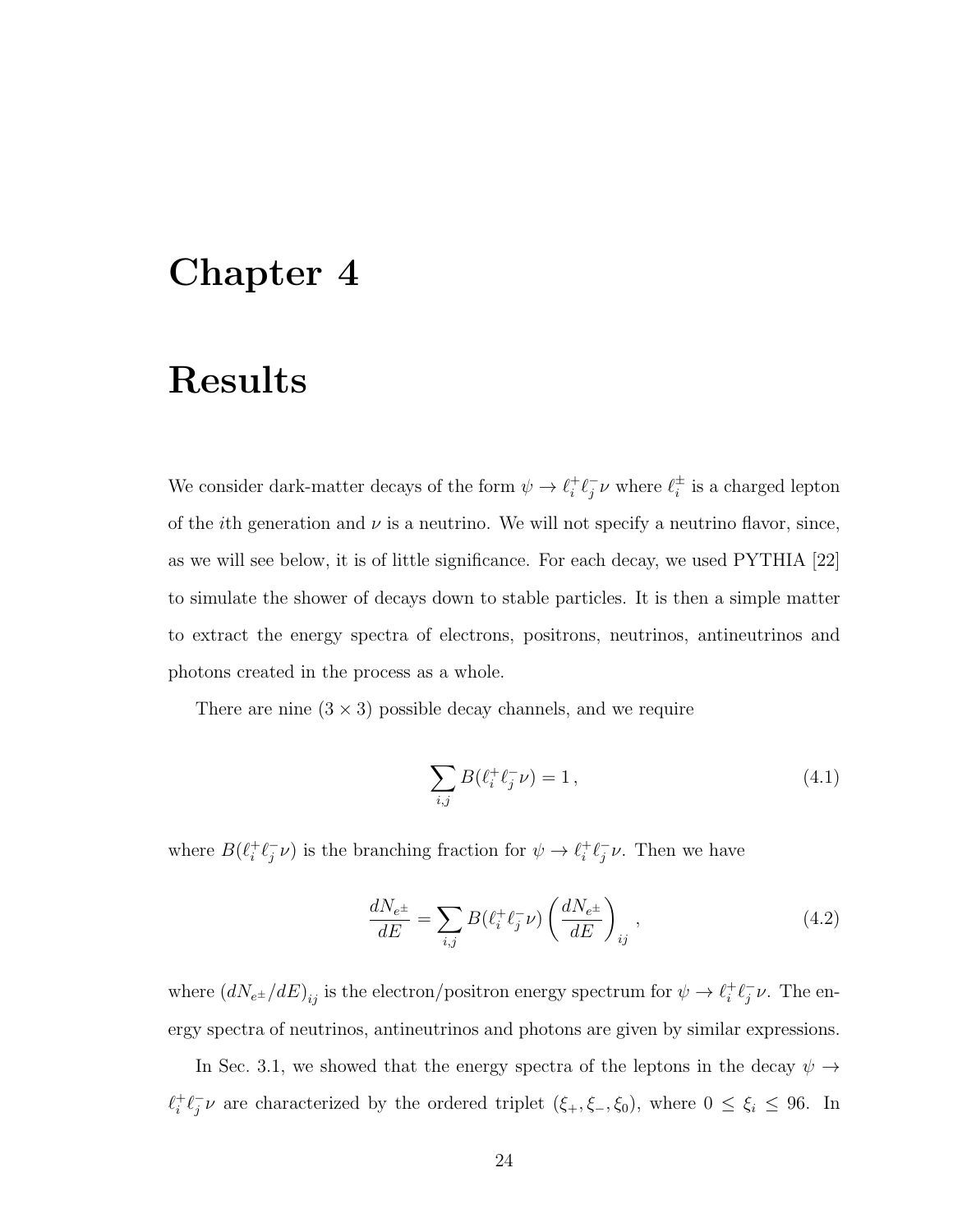Sec. 3.2, we showed that  $(dN_{e^{\pm}}/dE)_{ij}$ ,  $(dN_{\bar{\nu}}/dE)_{ij}$ , and  $(dN_{\gamma}/dE)_{ij}$  are entirely determined by  $m_{\psi}$  and the ordered *pair* ( $\xi_{+}, \xi_{-}$ ). For  $(dN_{\nu}/dE)_{ij}$ , we also need to know  $\xi_0$ . For decays involving more than one channel (e.g.,  $\psi \to e^+ \mu^- \nu$  and  $\psi \to \mu^+ \tau^- \nu$ ), we assume a constant  $(\xi_+, \xi_-, \xi_0)$ . Then, since the branching fractions are subject to Eq. (4.1), we can determine all of the  $dN/dE$  by specifying  $m_{\psi}$ ,  $\xi_{+}$ ,  $\xi_{-}$ ,  $\xi_{0}$  and eight of the nine branching fractions.

To summarize, when we use the cosmic-ray propagation models described in Ch. 2, the resulting electron, positron, neutrino, antineutrino and photon fluxes measured at the top of the Earth's atmosphere are determined by 12 parameters:  $m_{\psi}$ ,  $\xi_{+}$ ,  $\xi_{-}$ ,  $\xi_0$  and eight of the nine branching fractions.

#### 4.1 Electron-Positron Flux

For the  $e^{\pm}$  fluxes,  $\xi_0$  is irrelevant, since  $\nu$  is stable. So rather than talking about the triplet  $(\xi_+,\xi_-,\xi_0)$ , we need only concern ourselves with the *pair*  $(\xi_+,\xi_-)$ .

For each of the decay scenarios considered below, we fixed  $(\xi_+, \xi_-)$  and the branching fractions and then performed a  $\chi^2$  fit to the PAMELA, Fermi LAT, H.E.S.S. 2008 and H.E.S.S. 2009 data with  $m_{\psi}$  and  $\tau_{\psi}$  as fitting parameters. We allowed  $m_{\psi}$  to vary in increments of 500 GeV, and we allowed  $\tau_{\psi}$  to vary in increments of  $0.1 \times 10^{26}$  s. We consider the range  $E > 10 \,\text{GeV}$ , where the effects of a TeV-scale dark-matter candidate are relevant. Where the high-energy and low-energy Fermi LAT data overlap, we have plotted only the high-energy data. We omit from our figures the H.E.S.S. bands of systematic uncertainty.

Leaving  $m_{\psi}$  and  $\tau_{\psi}$  as free variables, we find that the results are relatively insensitive to the choice of  $(\xi_+,\xi_-)$ . This is demonstrated for the pure decay  $\psi \to \tau^+\tau^-\nu$ in Fig. 4.1 where the envelope of possible cosmic-ray spectra is shown; that is, when the  $(\xi_+,\xi_-)$  parameter space is sampled, all of the resulting curves fall between those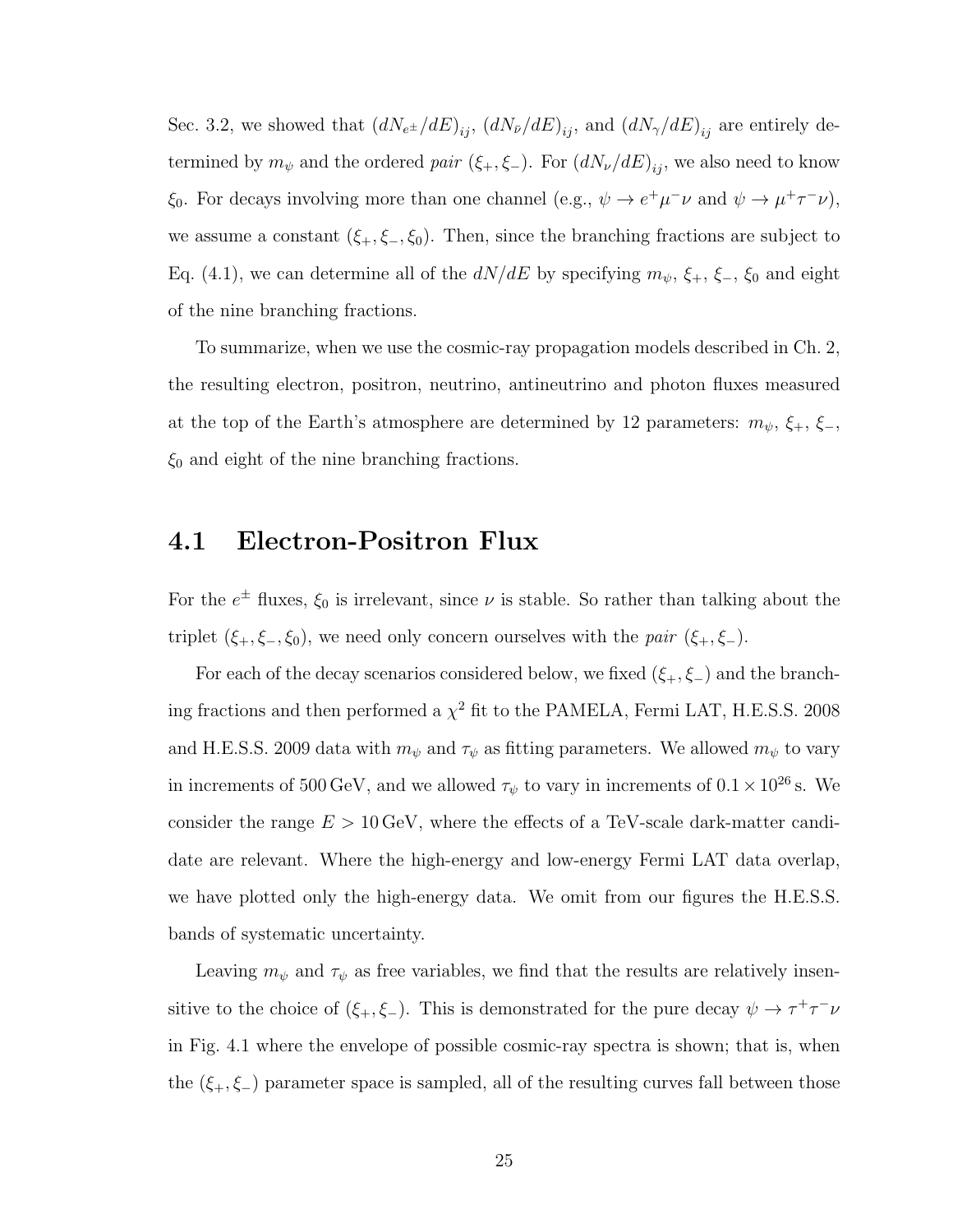

Figure 4.1: The envelope of possible cosmic-ray spectra for  $\psi \to \tau^+\tau^-\nu$ . Ranges of the fit parameters are given in the text.

plotted in Fig. 4.1. For the example shown,  $m_{\psi}$  varies between 6.5 and 8.5 TeV while  $\tau_{\psi}$  varies between  $0.5 \times 10^{26}$  s and  $0.7 \times 10^{26}$  s; the  $\chi^2$  per degree of freedom  $(\chi^2/\text{d.o.f.})$  remains between 0.5 and 0.6. We performed the same analysis on the other decay scenarios discussed below and found a similar behavior. As such, we take  $(\xi_+,\xi_-) = (48, 48)$  for the remaining results that we present.

As a starting point, we show the cosmic-ray spectra for some charged-leptonflavor-conserving decays in Fig. 4.2. We consider the pure decays  $\psi \to \mu^+ \mu^- \nu$  and  $\psi \to \tau^+ \tau^- \nu$ , and we also consider the flavor-democratic decay for which  $B(\ell_i^+$  $i^+ \ell_i^ \overline{i} \nu$ ) = 1/3 for all *i*. For  $\psi \to \mu^+\mu^-\nu$ , we have a  $\chi^2/\text{d.o.f.}$  of approximately 0.9. For  $\psi \to$  $\tau^+\tau^-\nu$ , we have  $\chi^2/\text{d.o.f.} \approx 0.6$ . And for the flavor-democratic  $\psi \to \ell^+\ell^-\nu$ , we have  $\chi^2/\text{d.o.f.} \approx 0.8$ . These are to be contrasted with the flavor-violating decays of Fig. 4.3.

We consider three classes of flavor-violating decays:

$$
\psi \to e^{\pm} \mu^{\mp} \nu, \qquad \psi \to e^{\pm} \tau^{\mp} \nu \qquad \text{and} \qquad \psi \to \mu^{\pm} \tau^{\mp} \nu. \tag{4.3}
$$

Each class contains two decay channels (e.g.,  $\psi \to e^+ \mu^- \nu$  and  $\psi \to e^- \mu^+ \nu$ ). We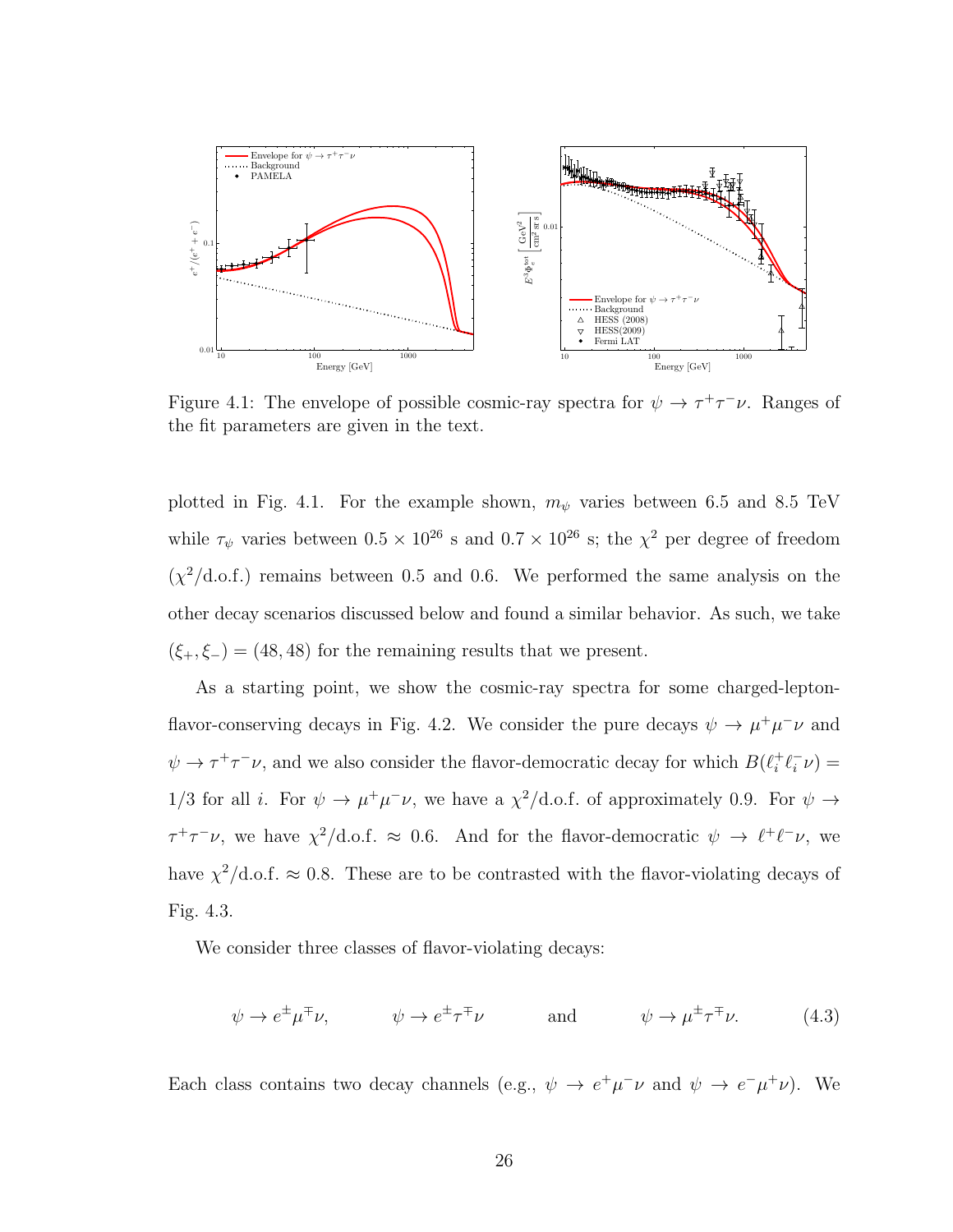

Figure 4.2: Positron fraction and total electron-positron flux for some charged-leptonflavor-conserving decays. Best fits are shown, corresponding to the following masses and lifetimes: for  $\psi \to \mu^+ \mu^- \nu$ ,  $m_{\psi} = 3.5$  TeV and  $\tau_{\psi} = 1.5 \times 10^{26}$  s; for  $\psi \to \tau^+ \tau^- \nu$ ,  $m_{\psi} = 7.5$  TeV and  $\tau_{\psi} = 0.6 \times 10^{26}$  s; for the flavor-democratic decay  $\psi \to \ell^+ \ell^- \nu$ ,  $m_\psi = 2.5$  TeV and  $\tau_\psi = 1.9 \times 10^{26}$  s.

consider all six of the pure decays, i.e., decays involving only one channel. We also consider mixtures of decay channels belonging to the same class; some representative choices are shown in Fig. 4.3. Note that, for fixed  $m_{\psi}$  and  $\tau_{\psi}$ , the total electronpositron flux – which does not distinguish between the two electric charges – is the same for any two decays belonging to the same class. For this reason, we require only one plot of the total flux in Fig. 4.3. We find that the  $\chi^2$  is relatively flat as a function of the branching fraction within each class of decays: over the range of possible branching fractions, we find that the  $\chi^2/\text{d.o.f.}$  varies by no more than  $10\%$ from 1.2, 1.1 and 0.6, for  $\psi \to e^{\pm} \mu^{\mp} \nu$ ,  $\psi \to e^{\pm} \tau^{\mp} \nu$ , and  $\psi \to \mu^{\pm} \tau^{\mp} \nu$ , respectively. Different choices than the ones shown for the branching fraction within a given class describe the existing data well but provide different predicted spectra that interpolate between the curves shown. Note that the distinctive dip in the  $\mu^+e^-\nu$  and  $\tau^+e^-\nu$ positron fractions around 1 TeV is due to the hard electron produced in the initial decay; this greatly enhances the electron to positron ratio in the high energy bins, leading to a suppression in the positron fraction for fixed total flux.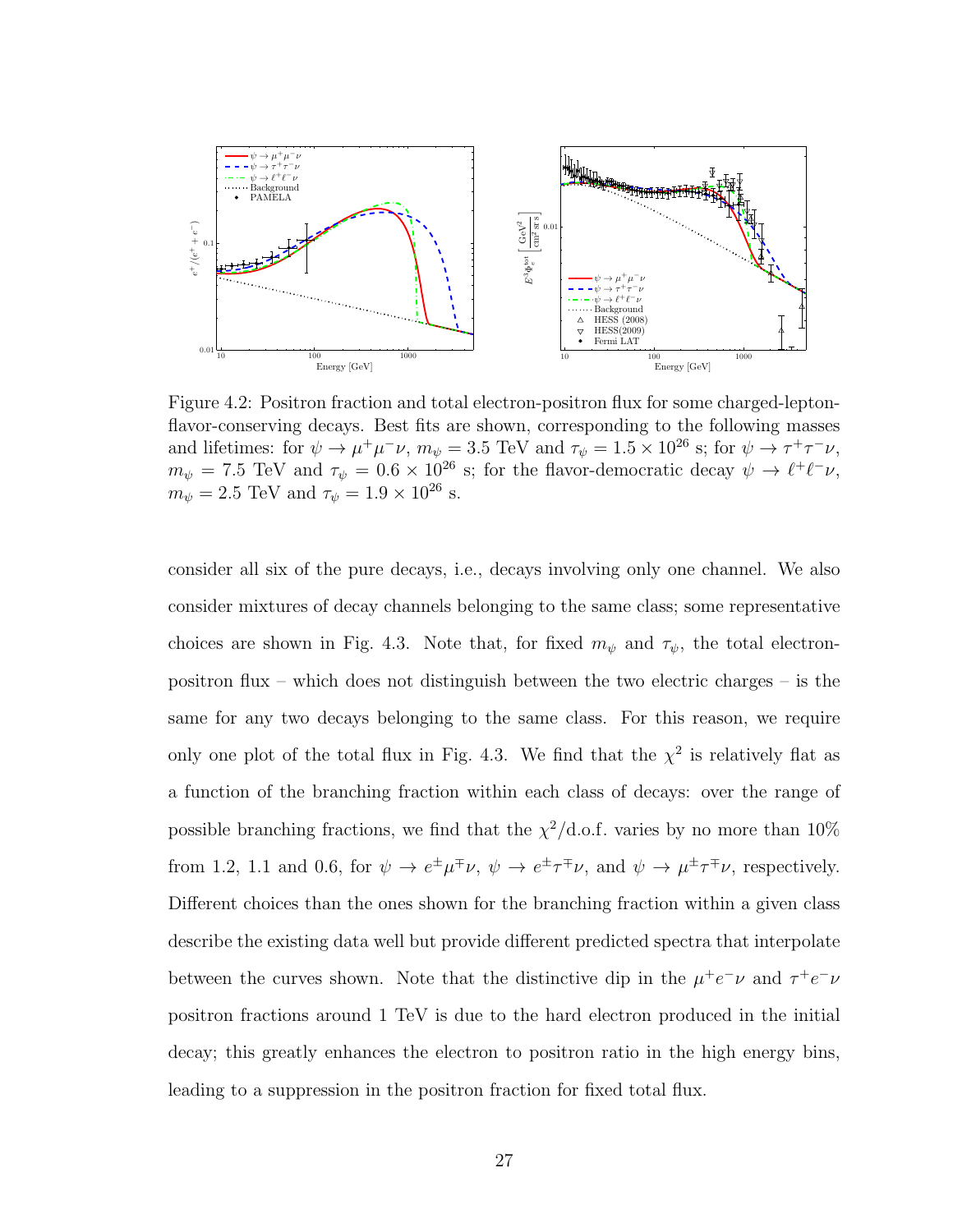

Figure 4.3: Positron fraction and total electron-positron flux for some charged-leptonflavor-violating decays with various sets of branching fractions. Best fits are shown, corresponding to the following masses and lifetimes: for  $\psi \to e^{\pm} \mu^{\mp} \nu$ ,  $m_{\psi} = 2.0$  TeV and  $\tau_{\psi} = 2.9 \times 10^{26}$  s; for  $\psi \to e^{\pm} \tau^{\mp} \nu$ ,  $m_{\psi} = 2.0$  TeV and  $\tau_{\psi} = 2.4 \times 10^{26}$  s; for  $\psi \rightarrow \mu^{\pm} \tau^{\mp} \nu$ ,  $m_{\psi} = 4.5 \text{ TeV}$  and  $\tau_{\psi} = 1.0 \times 10^{26} \text{ s}.$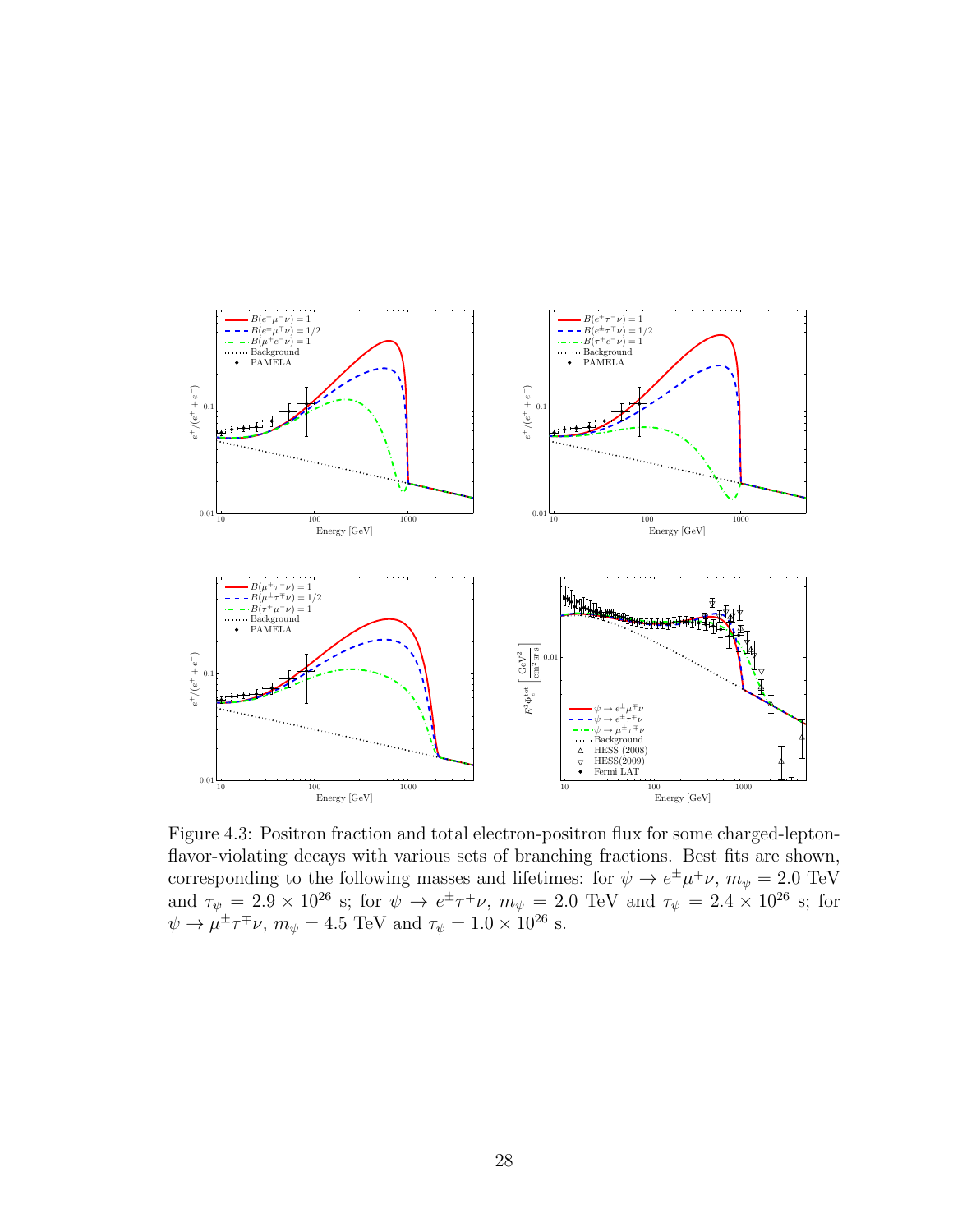The results presented in this section show that a variety of possible lepton-flavorviolating decay modes for a spin-1/2, charge-asymmetric dark-matter candidate can describe existing data well, as quantified by the  $\chi^2$  per degree of freedom for the best fits to the data. Significantly, the results for the predicted positron fraction differ substantially for energies above  $\sim 100 \,\text{GeV}$ , the maximum for which the PAMELA experiment is sensitive. In some cases, more precise measurement of the total electronpositron flux around 1 TeV may also provide a means of distinguishing these scenarios. Future data from experiments like AMS-02 [18], which can probe these energy ranges of the predicted spectra, may determine whether the possibilities discussed in this section present viable descriptions of the cosmic-ray spectrum.

#### 4.2 Gamma-Ray Flux

We compute the extragalactic gamma-ray flux due to dark-matter decays by using the prescription given in Sec. 2.3. This is to be compared to the Fermi LAT extragalactic gamma-ray background (EGB) data [39]. Contributions to this background may include active galactic nuclei, starburst galaxies and gamma-ray bursts. Since there is no widely accepted model for the extragalactic gamma-ray background, our goal in this section is not to fit the data but simply to place an upper bound on the gamma-ray flux from dark-matter decay.

In Fig. 4.4, we have plotted the gamma-ray fluxes for several decays discussed in Sec. 4.1 together with the Fermi LAT extragalactic gamma-ray background data. In each case, we have used the best-fit values for  $m_{\psi}$  and  $\tau_{\psi}$ . Note that the photon flux from  $\psi \to \ell_i^+$  $i^+ \ell_j^ \bar{j} \nu$  is the same as the photon flux from  $\psi \to \ell_j^+$  $j^+ \ell_i^$  $i \nu$ . We have also separated the gamma-ray flux from dark matter into its two components: prompt (i.e., local) gamma-rays and gamma-rays from inverse Compton scattering. We see that inverse Compton scattering dominates at lower energies while the prompt gamma-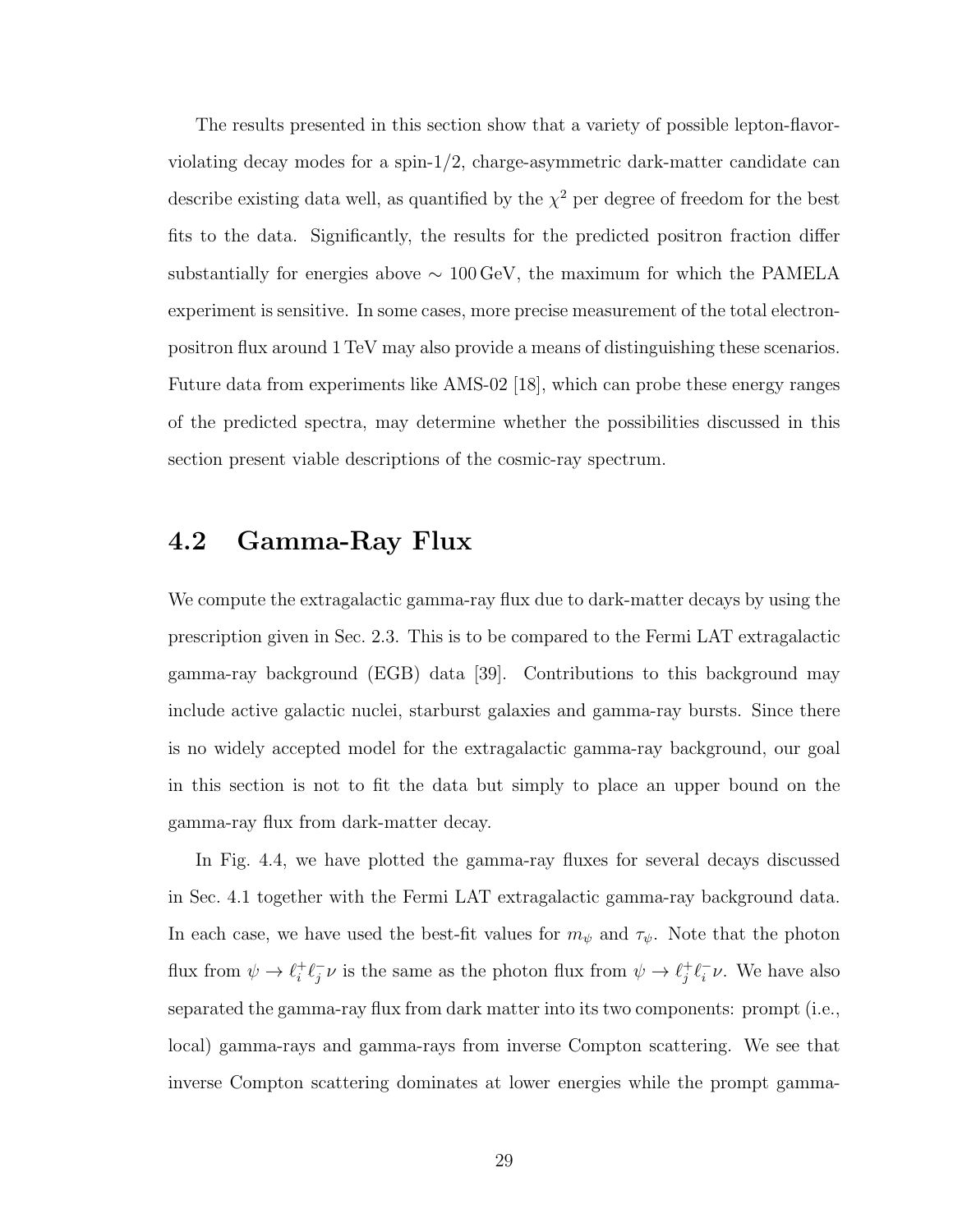

Figure 4.4: Gamma-ray flux for some flavor-conserving and flavor-violating decays. The values for  $m_\psi$  and  $\tau_\psi$  are the same as those given in Figs. 4.2 and 4.3.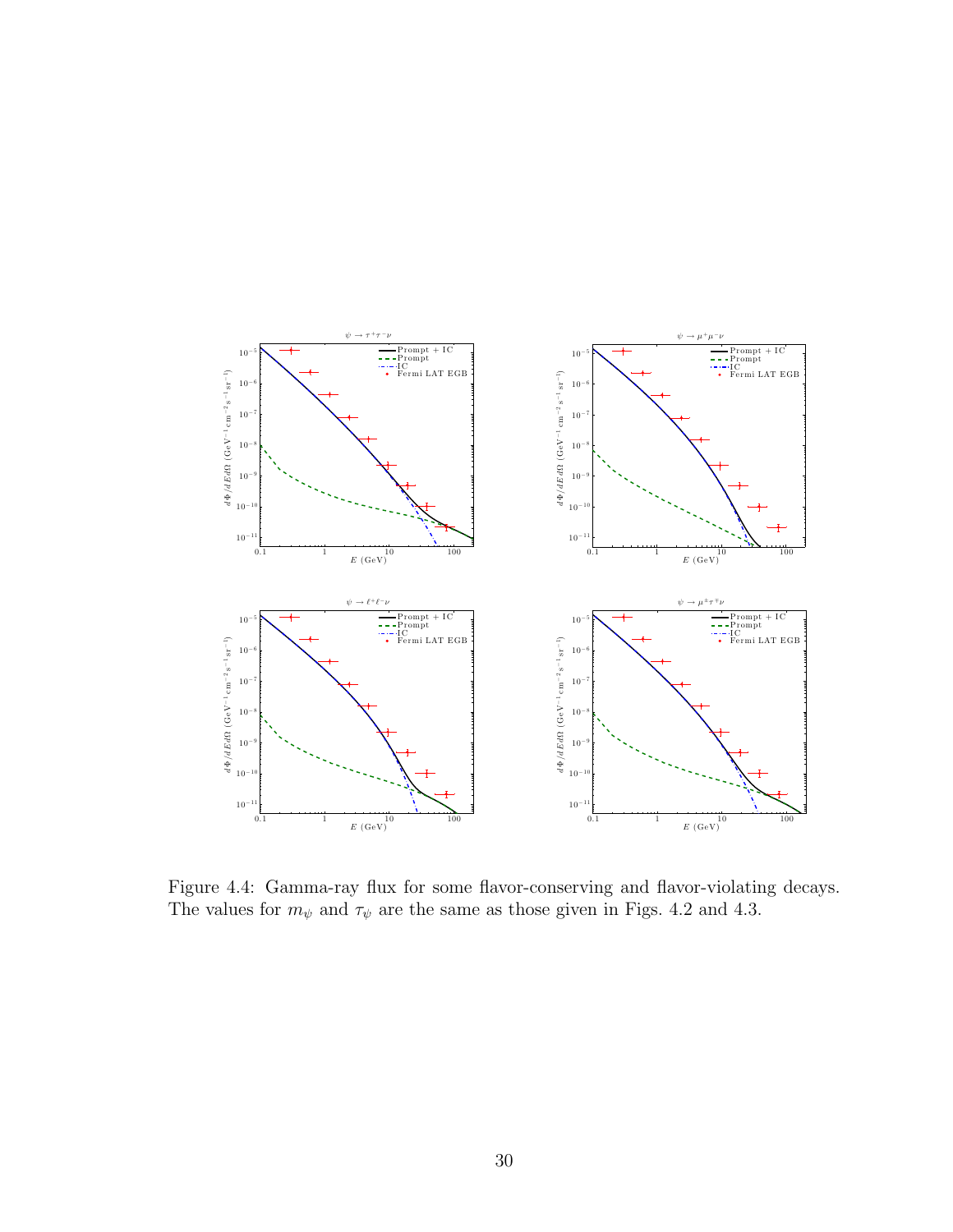rays dominate at higher energies. Crucially, we see no contradiction with the Fermi LAT data; the fluxes from dark matter are nowhere in excess of the fluxes observed by the Fermi collaboration.

Of course, it is possible that dark-matter decays occur but are not solely responsible for the  $e^{\pm}$  excesses observed by PAMELA and Fermi LAT. In this case, we can use the Fermi LAT gamma-ray data to exclude regions of the parameter space. In Sec. 4.3, we show exclusion plots for a representative sample of decays. These plots show the regions of the parameter space spanned by  $m_{\psi}$  and  $\tau_{\psi}$  that are in conflict with the Fermi gamma-ray data at a statistical significance of  $3\sigma$  or more.

#### 4.3 Neutrino Flux

Following Ref. [35], we compute the predicted number of neutrino events from galactic dark-matter decay seen at IceCube/DeepCore after 5 years of running. For a given dark-matter mass, we find the lifetime below which IceCube/DeepCore would provide a  $2\sigma$  exclusion or a  $5\sigma$  discovery. We consider the  $\nu_\mu + \bar{\nu}_\mu$  flux. Since the neutrinos from dark-matter decay will have traveled a variety of large distances, we assume that the ratio of flavors if 1 : 1 : 1 upon arrival at the Earth due to neutrino oscillations. For this reason, the flavor of the  $\nu$  in the initial three-body final state is of no significance; there is equal probability that this  $\nu$  will oscillate into any of the three flavors as it travels to the Earth. The same is true of all the neutrinos created in the decay showers of the charged leptons  $\ell_i^+$  $i^+$  and  $\ell_j^ _{j}^{-}$ . We can, therefore, take

$$
\frac{dN_{\nu_{\mu}}}{dE} = \frac{1}{3} \sum_{i} \frac{dN_{\nu_{i}}}{dE}
$$
\n(4.4)

and

$$
\frac{dN_{\bar{\nu}_{\mu}}}{dE} = \frac{1}{3} \sum_{i} \frac{dN_{\bar{\nu}_{i}}}{dE}.
$$
\n(4.5)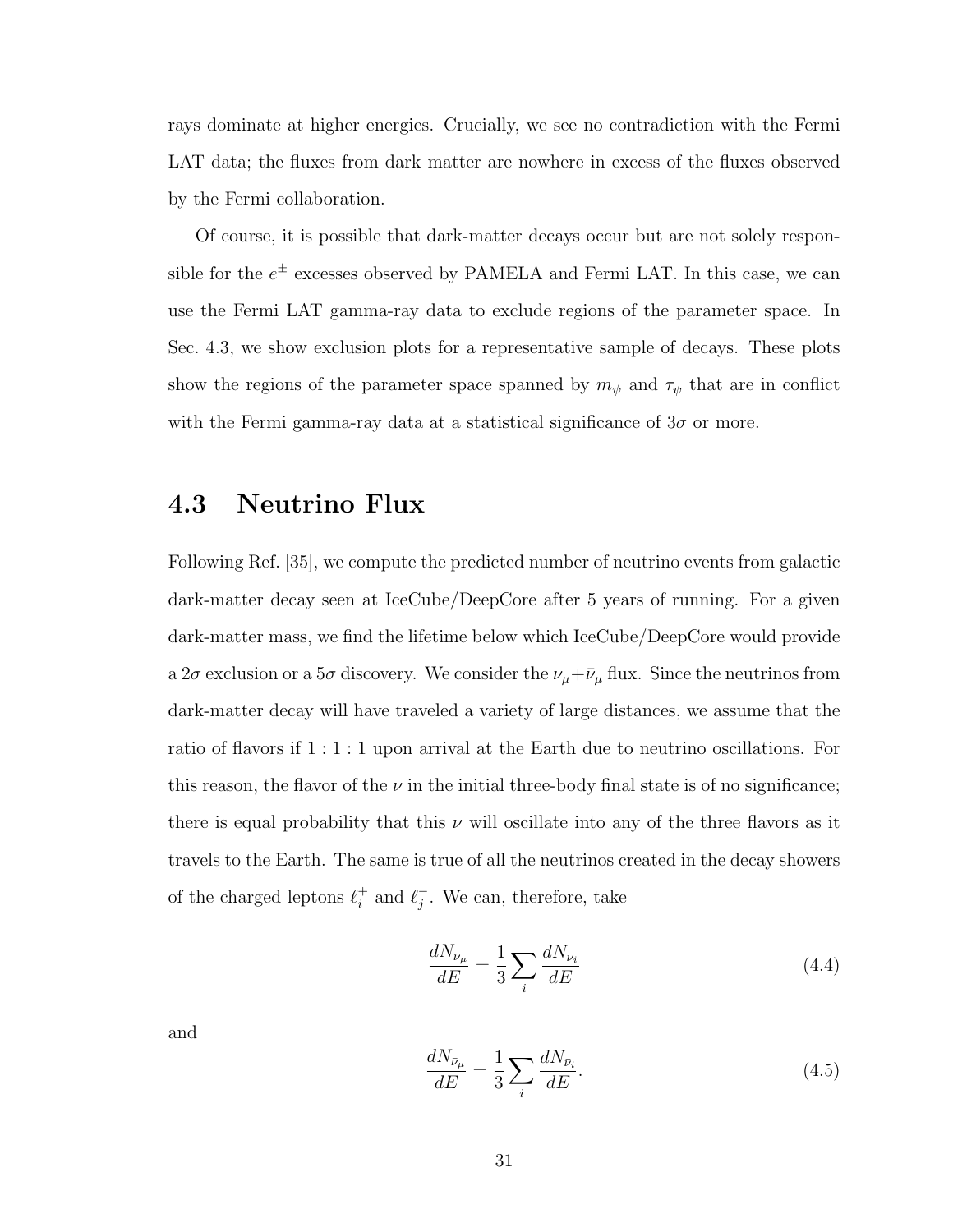| GeV<br>$m_{\psi}$ | (GeV)<br>$E_{\rm min.}$ | $^{\prime}$ GeV<br>$E_{\rm max.}$ |
|-------------------|-------------------------|-----------------------------------|
| 1000              | 150                     | 800                               |
| 2000              | 300                     | 1500                              |
| 10000             | 1500                    |                                   |

Table 4.1: Energy bins for the neutrino flux.

IceCube/DeepCore has a limited energy resolution. In keeping with Ref. [35], we use the energies bins shown in Table 4.1.

Some results for charged-lepton-flavor-conserving decays are shown in Fig. 4.5; some results for charged-lepton-flavor-violating decays are shown in Fig. 4.6. We have actually combined the neutrino exclusion plots with the gamma-ray exclusion plots. Additionally, we have plotted the points which provide good fits to the PAMELA and Fermi LAT  $e^{\pm}$  data as discussed in Sec. 4.1.

The "kinks" that appear at  $M_{\psi} = 2000 \,\text{GeV}$  come as a result of following the analysis of Ref. [35] in which no masses between 1000 GeV and 2000 GeV nor between 2000 GeV and 10000 GeV are considered. In order to compare our results to those of Ref. [35], we only calculate the bounds for the masses given in Table. 4.1. We have connected these points in Figs. 4.5 and 4.6 so as to give some indication of the shape of the exclusion line over the range  $1000 \,\text{GeV} \leq M_{\psi} \leq 10000 \,\text{GeV}$ . Note, however, that the exclusion line is not uniquely defined since there is a dependence on the energy bins ( $E_{\text{min}}$  and  $E_{\text{max}}$  as in Table. 4.1); we use the energy bins given in Ref. [35].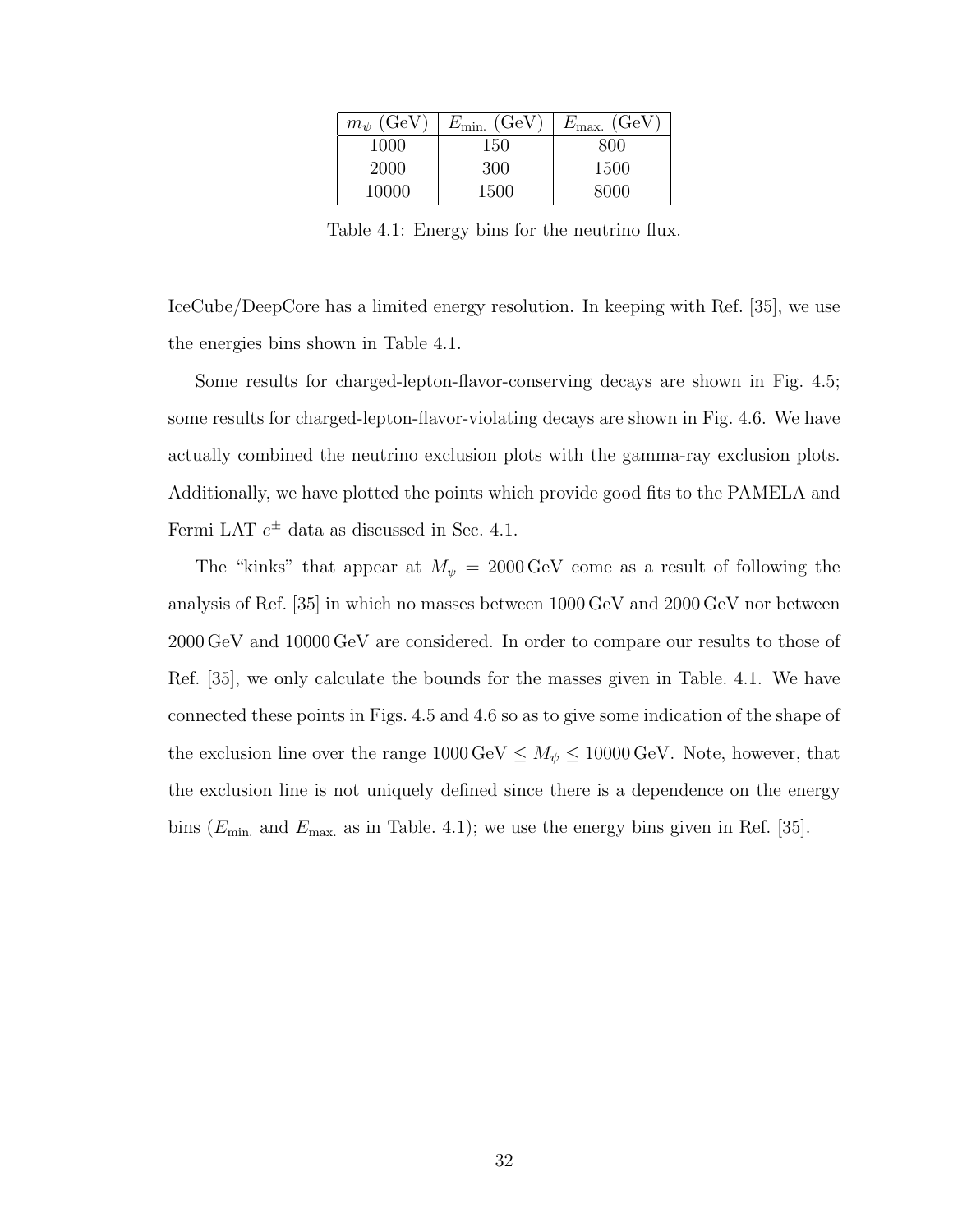

Figure 4.5: Exclusion/detection plots for some flavor-conserving decays. The exclusion/detection regions are *below* the curves. The solid line is the  $3\sigma$  exclusion line from Fermi LAT gamma-ray data. The dashed line is the potential  $2\sigma$  exclusion line from IceCube after 5 years of running, and the dot-dashed line is the potential  $5\sigma$ discovery line from IceCube after 5 years of running. See the text for an explanation of any "kinks" that appear.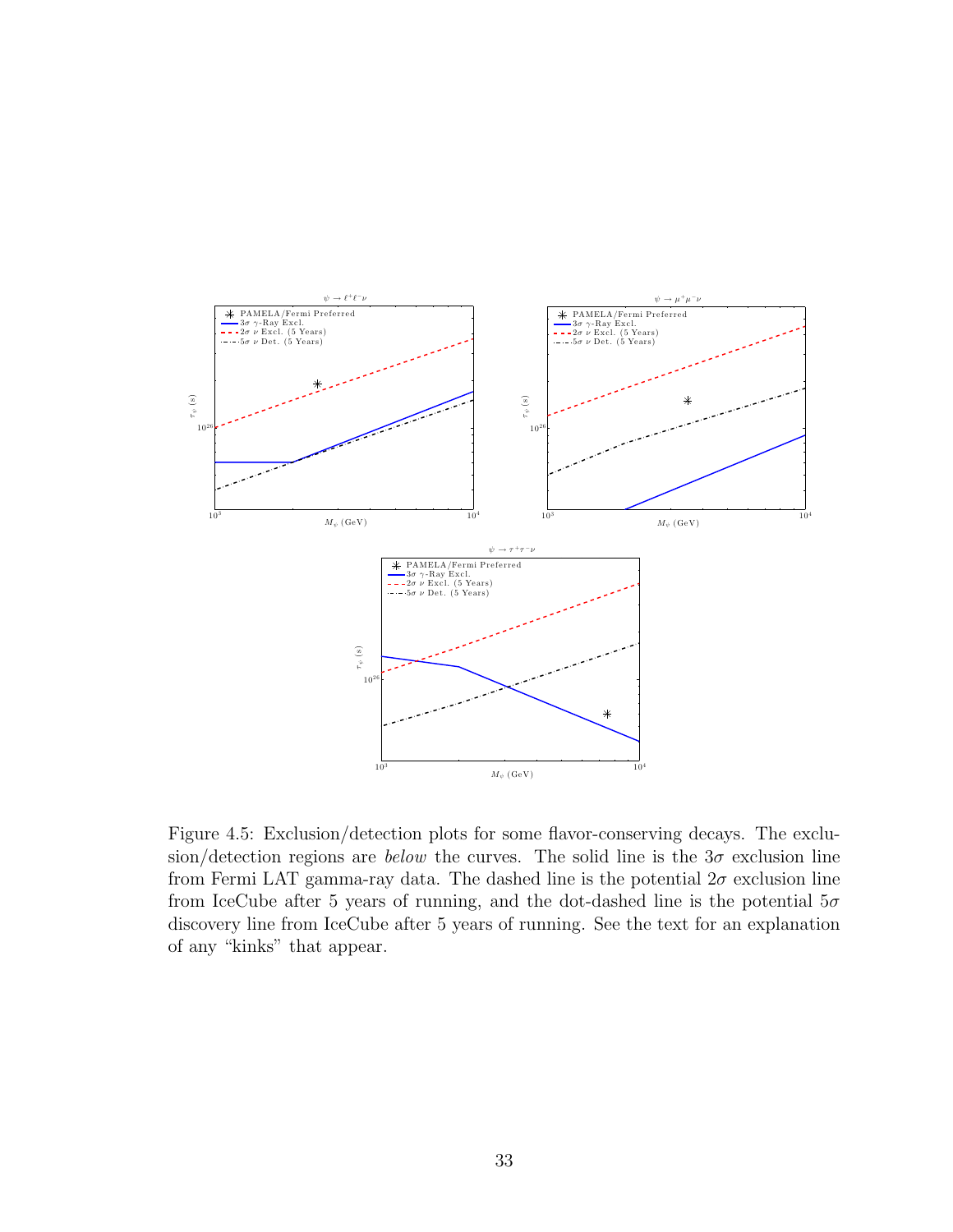

Figure 4.6: Exclusion/detection plots for some flavor-violating decays. Same as Fig. 4.5.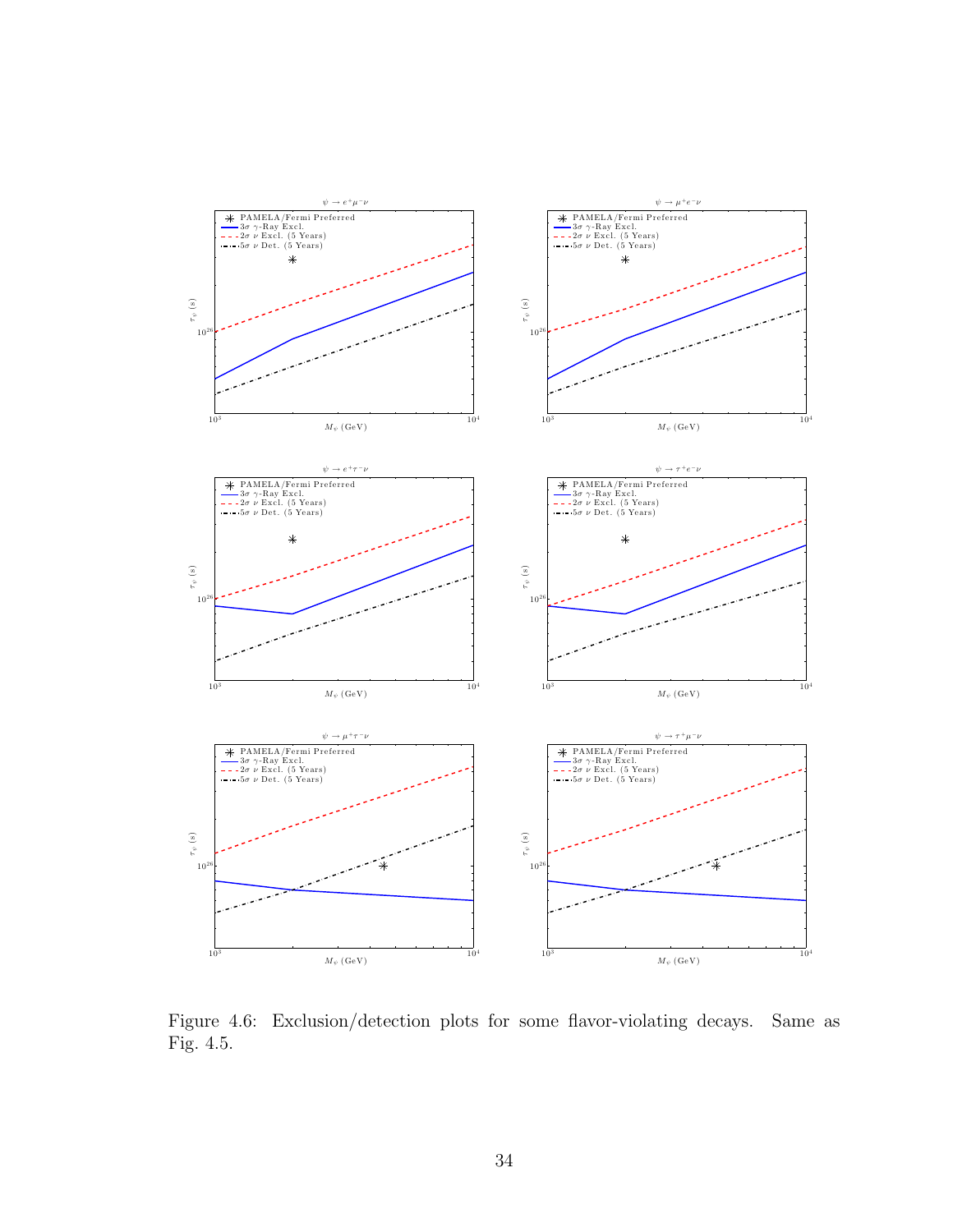### Chapter 5

### Conclusion

We have analyzed the cosmic-ray signals of possible three-body dark-matter decays as a response to the electron-positron excess observed by the PAMELA and Fermi LAT collaborations. We assumed decays of the form  $\psi \to \ell_i^+$  $i^+ \ell_j^ \bar{j} \nu$  where  $\ell_i^{\pm}$  $\frac{1}{i}$  is a charged lepton of the *i*th generation and  $\nu$  is a neutrino (as opposed to an antineutrino).

We showed that the  $e^{\pm}$  energy spectra resulting from these dark-matter decays can be characterized by two parameters:  $\xi_+$  and  $\xi_-$  with  $0 \leq \xi_{\pm} \leq 96$ . We scanned the  $\xi_{\pm}$  parameter space and found that it is always possible to obtain good fits to the PAMELA and Fermi LAT by a suitable choice of the dark-matter mass,  $m_{\psi}$ , and lifetime,  $\tau_{\psi}$ .

We also showed that the  $\nu$  energy spectra resulting from these dark-matter decays can be characterized by three parameters:  $\xi_{+}$ ,  $\xi_{-}$  and  $\xi_{0}$ . We argued that the flavor of the hard  $\nu$  produced in the initial dark-matter decay is of no consequence since there is roughly equal probability that it will oscillate into any other flavor as it travels through the Milky Way Galaxy to the Earth. We then calculated the expected  $\nu_\mu + \bar{\nu}_\mu$ flux from dark-matter decay and determined whether IceCube/DeepCore would be able to detect or exclude this flux after five years of running.

Finally, we computed the expected gamma-ray flux from dark-matter decays.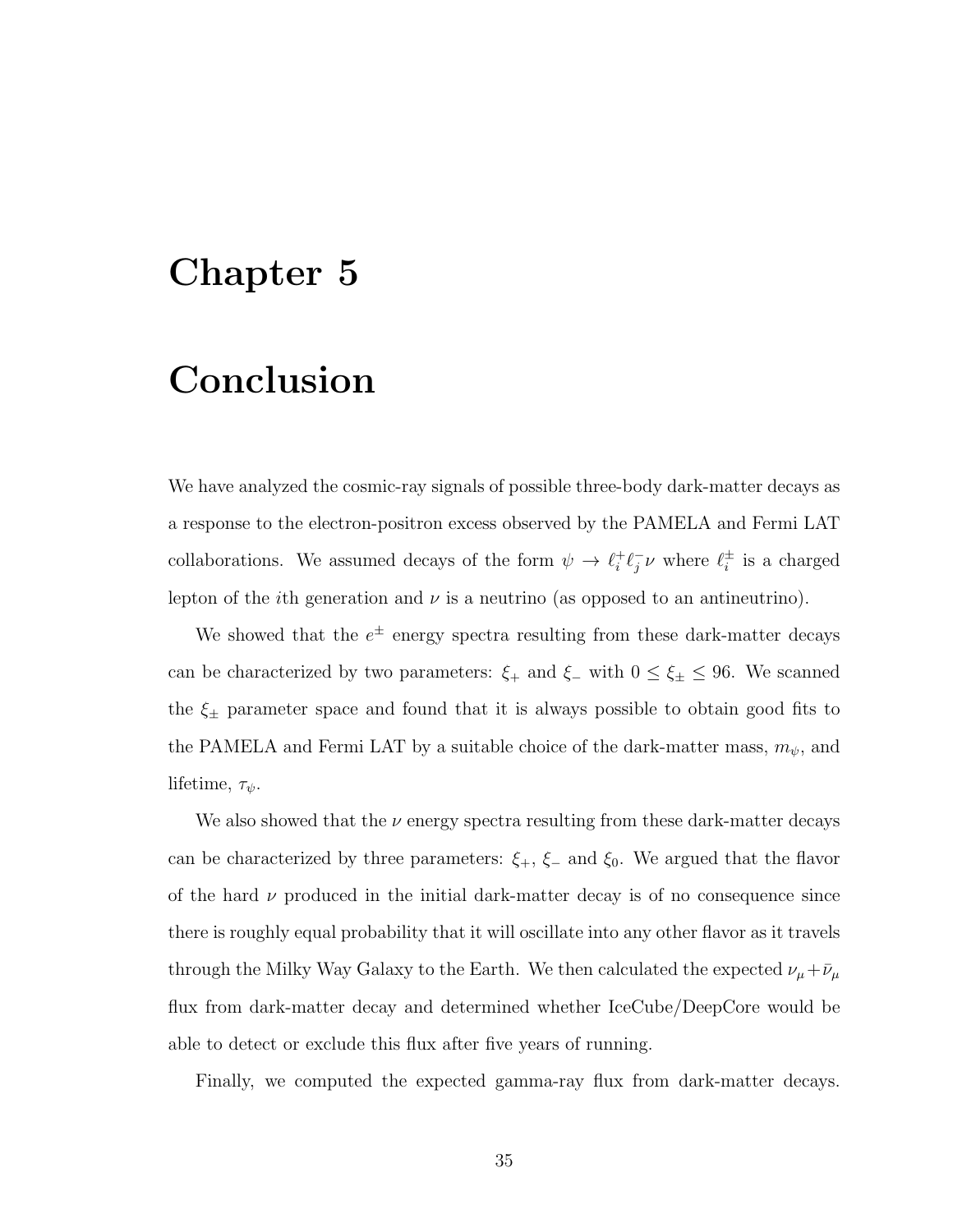Since the hard  $\nu$  is stable, the  $\gamma$  flux is characterized by  $\xi_+$  and  $\xi_-$  only. There are two main contributions to this flux. The first comes from gamma rays produced in the dark-matter decay chain. Now, the electrons and positrons created in the decay chain can also contribute to the gamma-ray flux by undergoing inverse Compton scattering off of ambient photons. This is the second contribution to the gamma-ray flux. We computed the isotropic extragalactic gamma-ray flux due to dark-matter decays and compared it to measurements made by the Fermi LAT collaboration. We find that the flux from dark-matter decays does not conflict with the Fermi LAT data.

In conclusion, three-body dark-matter decays of the form  $\psi \to \ell_i^+$  $i^+ \ell_j^ \bar{j}\nu$  constitute a possible explanation for the electron-positron excess observed by the PAMELA and Fermi LAT collaborations.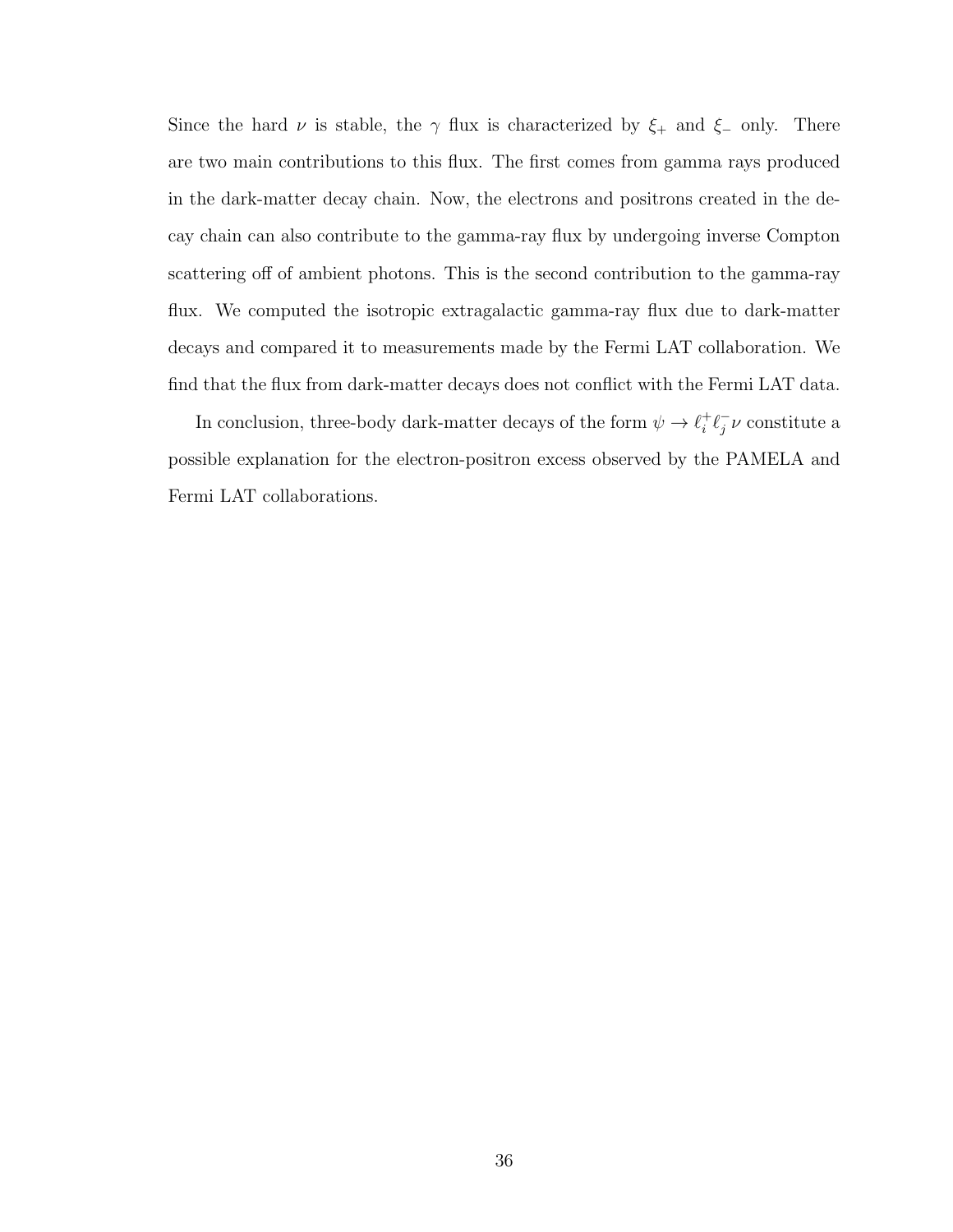### Appendix A

### PYTHIA 8.1 Code

Below is a sample program for the generation of electron-positron energy spectra coming from decays involving muons. The program is written in  $C++$  and uses the PYTHIA 8.1 package [22]. This particular program generates positron and electron spectra for the decay of an antimuon with a single-differential decay distribution that goes as  $E<sup>2</sup>$  (with the appropriate normalization coefficient). There is a complementary program that does the same for a decay distribution that goes as  $E^3$ . These two spectra can then be used to form linear combinations corresponding to any choice for  $\xi$ . The spectra of electrons and positrons due to the decay of a muon (as opposed to an antimuon) can be found by charge symmetry; in this case, the linear combinations correspond to a choice for  $\xi$ -. Similar programs were written for the decays of positrons and antitaus and also for the energy spectra of neutrinos and photons.

 //Create a dark matter particle with a given mass and allow it to decay to electrons and positrons. //Generate a large number of events and create a histogram of electron and positron energies. //Normalize this histogram to the number of events and export to a text file. //There is a .cmnd file which sets the center of mass energy 8 and the allowed decays. //We use a Generic Resonance to simulate the dark matter particle.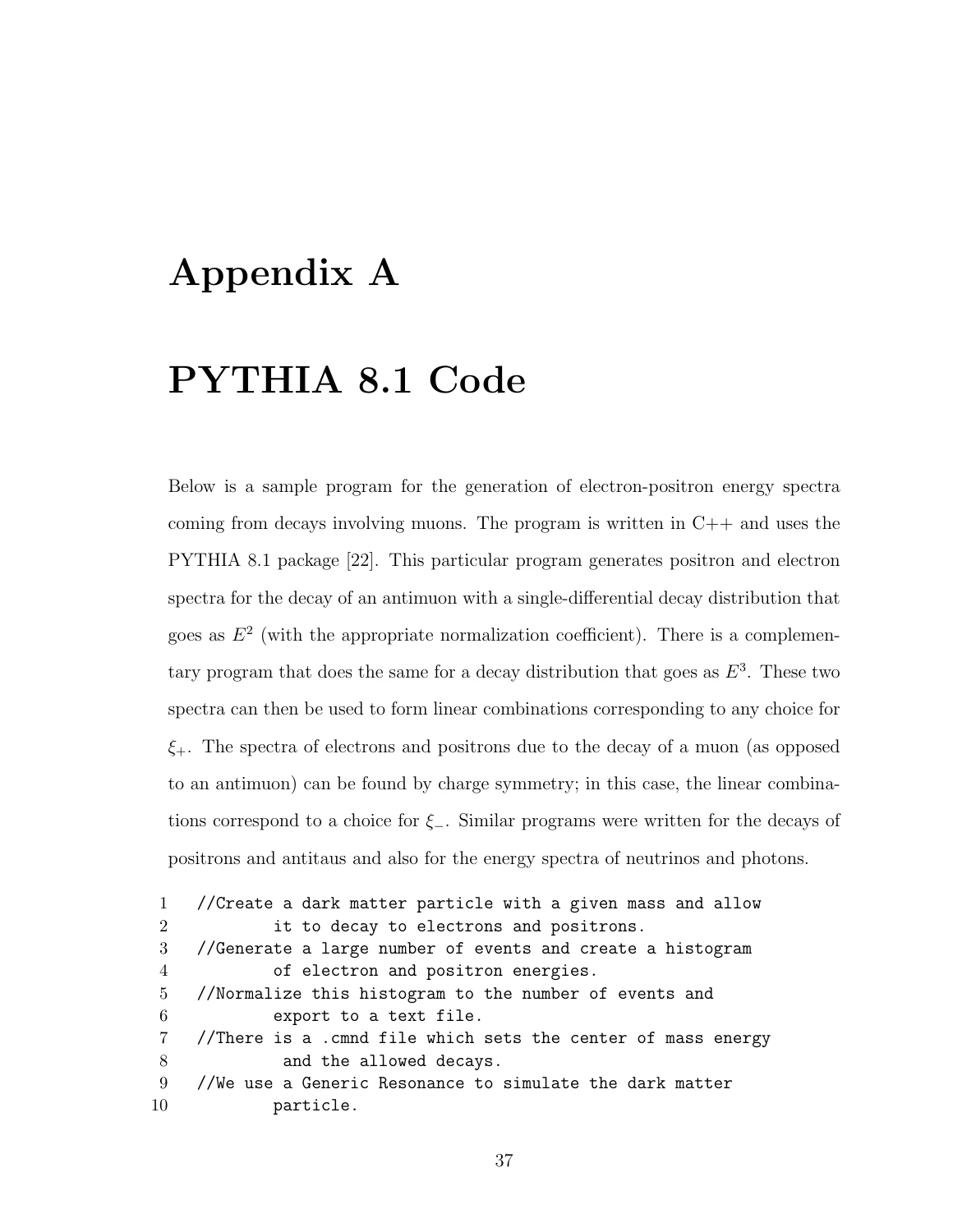```
11
12 //The decay can have different energy spectra depending on
13 the model chosen.
14 //Since the single-differential decay distributions are
15 11 linear combinations of E<sup>\textdegree2 and E\textdegree3, we generate</sup>
16 electron-positron energy spectra for E<sup>2</sup> (Gen1) and E<sup>3</sup>
17 (Gen2) separately. Outside of PYTHIA, one can take linear
18 combinations to get the desired energy spectra.
19
20 //We generate two energy spectra: positrons created by the
21 antilepton and electrons created by the antilepton. The
22 electrons/positrons created by the lepton can be
23 determined by symmetry.
24
25
26 #include "Pythia.h"
27 #include <fstream>
28
29 using namespace Pythia8;
30
31 //=========================================================
32
33
34 // A derived class for (e+ e- ->) GenericResonance ->
35 various final states.
36
37 class Sigma1GenRes : public Sigma1Process {
38
39 public:
40
41 // Constructor.
42 Sigma1GenRes() {}
43
44 // Evaluate sigmaHat(sHat): dummy unit cross section.
45 virtual double sigmaHat() {return 1.;}
46
47 // Select flavour. No colour or anticolour.
48 virtual void setIdColAcol() {setId( -11, 11, 999999);
49 setColAcol( 0, 0, 0, 0, 0, 0);}
50
51 // Info on the subprocess.
52 virtual string name() const {return "GenericResonance";}
53 virtual int code() const {return 9001;}
54 virtual string inFlux() const {return "ffbarSame";}
55
```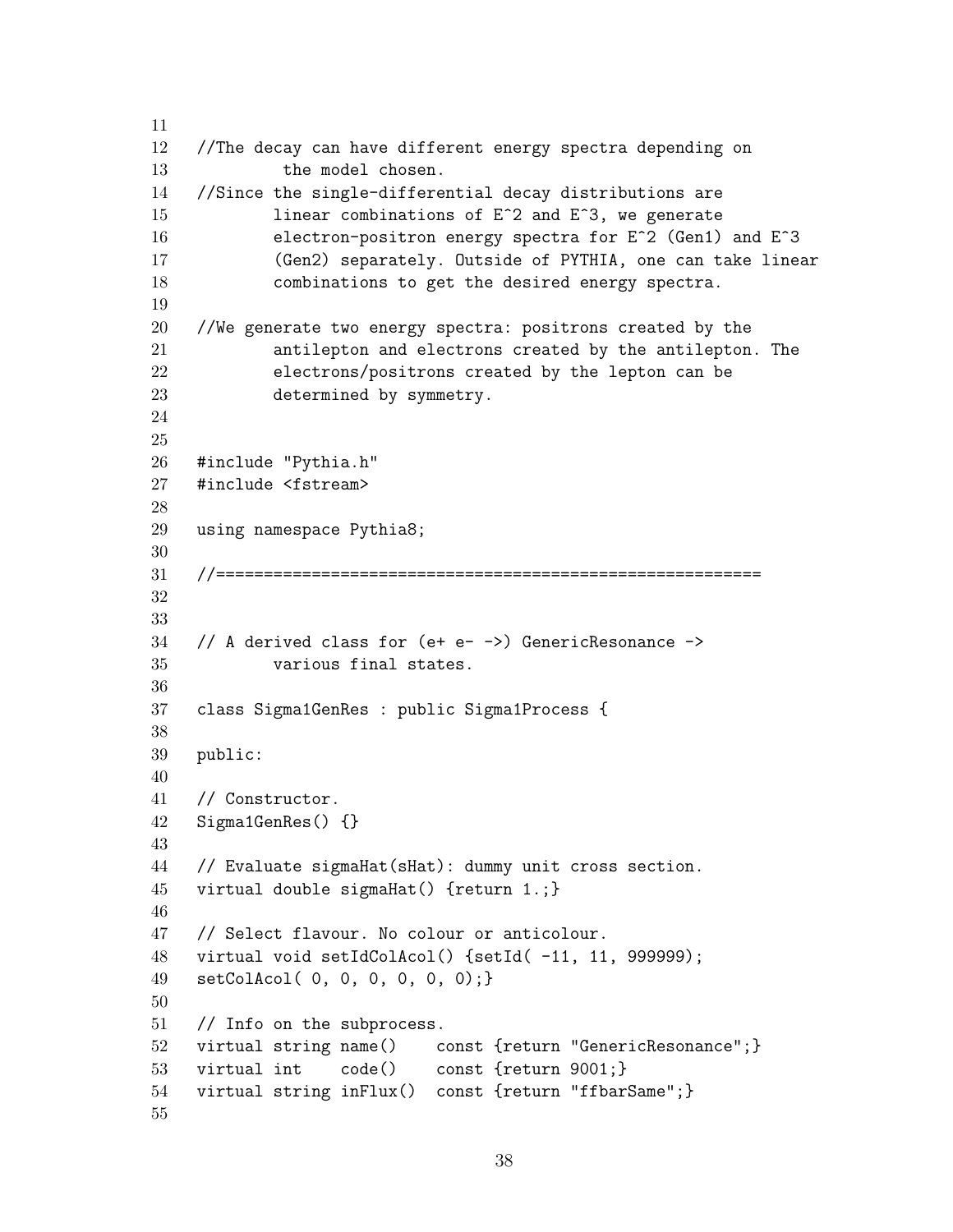```
56 };
57
58 //=========================================================
59
60
61
62 //Set up a command for exporting arrays to text files
63 void exportToFile(double counter1[], int counterSize, string
64 filename)
65 {
66 ofstream myfile;
67 myfile.open (filename.c_str());
68 for(int i = 0; i < counterSize; i++)
69 myfile \lt\lt counter1[i] \lt\lt "\n";
70 myfile.close();
71 }
72
73
74 //Set the center of mass energy -- make sure to coordinate
75 with the .cmnd file
76 #define eCM 3000
77 int halfeCM = 0.5*eCM;
78
79 //Choose the number of events to generate
80 #define nEvent 2000000
81
82 //Choose the desired number to be selected
83 #define nDesired 1000000
84
85 //Choose the size of each bin (in GeV) for the electron and
86 positron histograms
87 #define binSize 0.1
88
89
90
91 int main() {
92
93 // Pythia generator.
94 Pythia pythia;
95
96 // A class to generate the fictitious resonance initial
97 state.
98 SigmaProcess* sigma1GenRes = new Sigma1GenRes();
99
100 // Hand pointer to Pythia.
```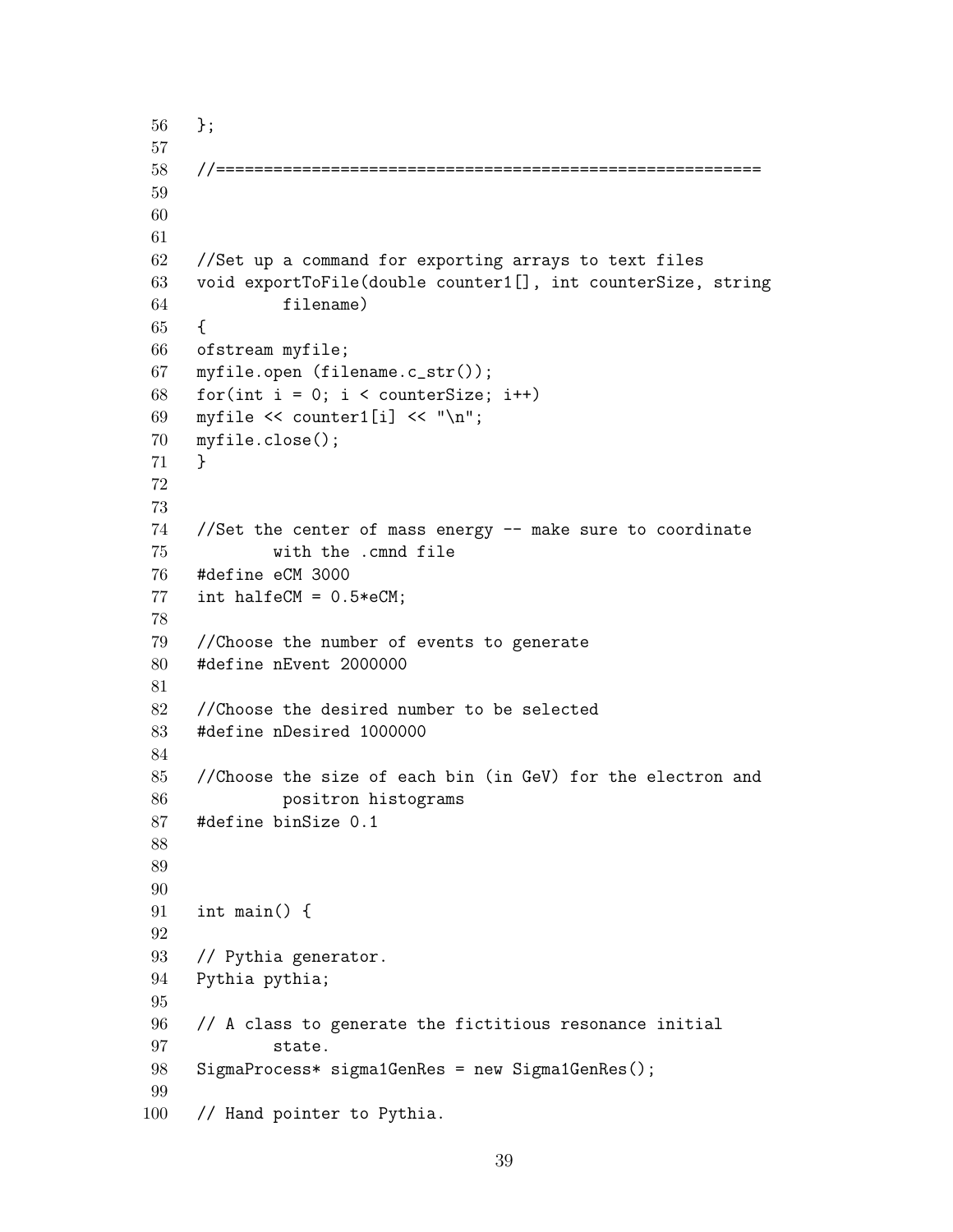```
101 pythia.setSigmaPtr( sigma1GenRes);
102
103 // Read in the rest of the settings and data from a
104 separate file.
105 pythia.readFile("psimu+mu-nu3000.cmnd");
106
107 // Initialization.
108 pythia.init();
109
110 // Extract settings to be used in the main program.
111 int nList = pythia.mode("Main:numberToList");
112 int nShow = pythia.mode("Main:timesToShow");
113 int nAbort = pythia.mode("Main:timesAllowErrors");
114
115
116 cout << " " << endl;
117 cout << " " << endl;
118
119
120
121 //Initialize the positron and electron histograms
122 //The histograms count positron and electron energies
123 between 0 GeV and halfeCM GeV with a bin size defined
124 above
125 int histSize = (halfeCM + 0.0)/binSize;
126 int posHist[histSize];
127 int elHist[histSize];
128 int muHist[histSize];
129 for (int n = 0; n < histSize; +n) {
130 posHist[n] = 0;
131 elHist[n] = 0;
132 muHist[n] = 0;133 }
134
135
136 //Initialize the mu+ counter and the mu+ energy spectrum vector.
137 int muCounter[histSize];
138 double Pmu[histSize];
139
140
141 //Set energy spectrum vector and mu+ counter
142 for (int n = 0; n < histSize; +n) {
143 muCounter[n] = 0;
144 double E1 = (n + 0.0)*binSize;145 double E2 = (n + 1)*binSize;
```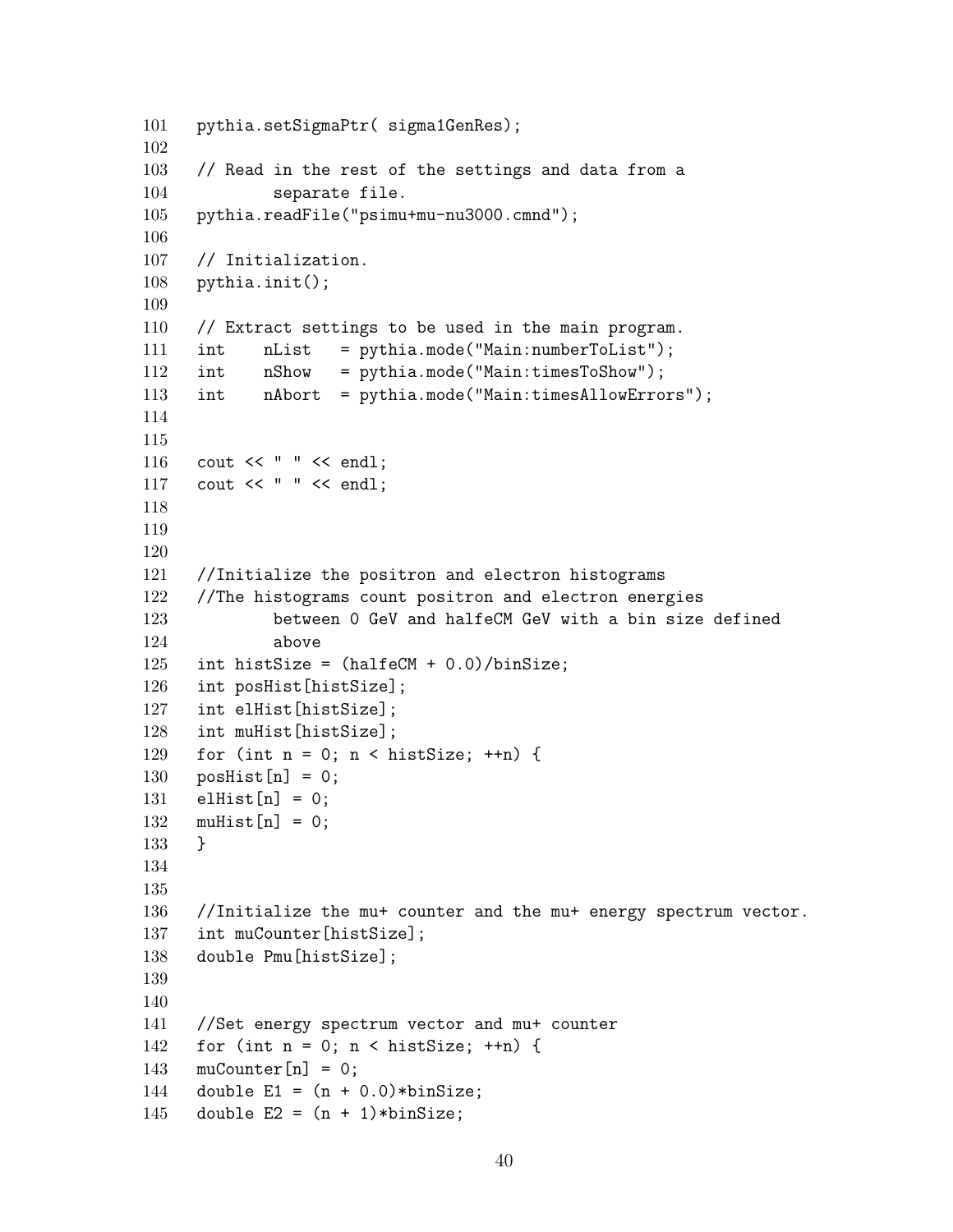```
146 Pmu[n] = (8/(pow(eCM,3)))*(pow(E2,3) - pow(E1,3));147 }
148
149
150 //Check that the energy spectrum vector is properly normalized
151 double PmuCheck = 0;
152 for (int i = 0; i < histSize; ++i) {
153 PmuCheck = PmuCheck + Pmu[i];
154 }
155 cout << " " << endl;
156 cout << "Check that energy spectrum is normalized: Sum
157 of probabilities = " << PmuCheck << endl;
158 cout << " " << endl;
159 cout << " " << endl;
160
161
162 //Number of events selected to contribute to the histograms
163 int nSelected = 0;
164
165 //Initialize the number of multiple-positron events listed
166 int multipleslist = 0;
167
168
169 //Begin event loop
170 int nPace = max(1, nEvent / max(1, nShow));
171 int iAbort = 0;
172 for (int iEvent = 0; iEvent < nEvent; ++iEvent) {
173 if (nSelected < nDesired) {
174 if (nShow > 0 & k iEvent%nPace == 0)
175 cout << " Now begin event " << iEvent << endl;
176
177 //Generate events. Quit if many failures.
178 if (!pythia.next()) {
179 if (++iAbort < nAbort) continue;
180 cout << " Event generation aborted prematurely, owing to
181 error! \n";
182 break;
183 }
184
185 //List first few events
186 if (iEvent < nList) {
187 cout << " Random Event " << iEvent + 1 << endl;
188 pythia.event.list();
189 cout << " " << endl;
190 cout << " " << endl;
```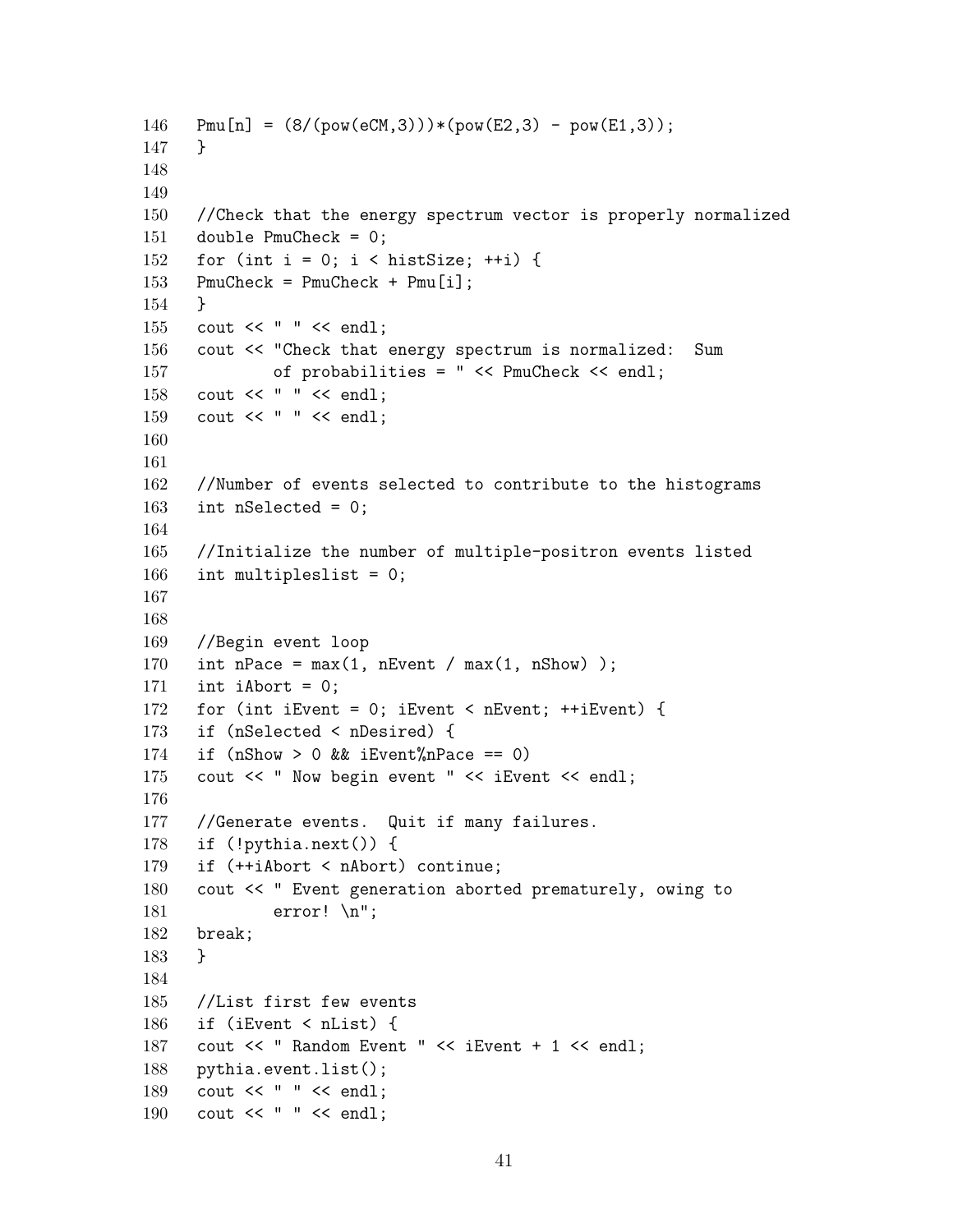```
191 cout << " " << endl;
192 cout << " " << endl;
193 }
194
195 //Initialize mu+ energy at a value not covered by the
196 energy spectrum vector;
197 //the positrons/electrons will not be counted unless this
198 value changes
199 int nEmu = (eCM + 1)/binSize;200
201 //Initialize the mu+ number (from the event record)
202 int muNo = 0;
203
204 //Pick out the mu+ energy
205 //This is the original mu+ -- NOT any produced in the
206 subsequent shower
207 for (int i = 0; i < pythia.event.size(); ++i) {
208 if (pythia.event[i].mother1() == 5) { //Only select
209 particles created by the Generic Resonance
210 if (pythia.event[i].id() == -13) { //mu+211 muNo = i; //Record mu+ number
212 double Emu = pythia.event[i] . e();
213 for (int n = 0; n < histSize; +n) {
214 if (Emu >= (n+0.0)*binSize && Emu < (n+1)*binSize) {
215 nEmu = n;
216 }
217 }
218 }
219 }
220 }
221
222 //Determine the number of positrons produced
223 int multiplescount = 0;
224 for (int i = 0; i < pythia.event.size(); ++i) {
225 if (pythia.event[i].isFinal() && pythia.event[i].id() == -11) {
226 multiplescount = multiplescount + 1;
227 }
228 }
229 int nMultiple = 6;
230 int listq = 0;
231 if (multiplescount == nMultiple && multipleslist < 1) {
232 multipleslist = multipleslist + 1;
233 pythia.event.list();
234 listq = 1;
235 }
```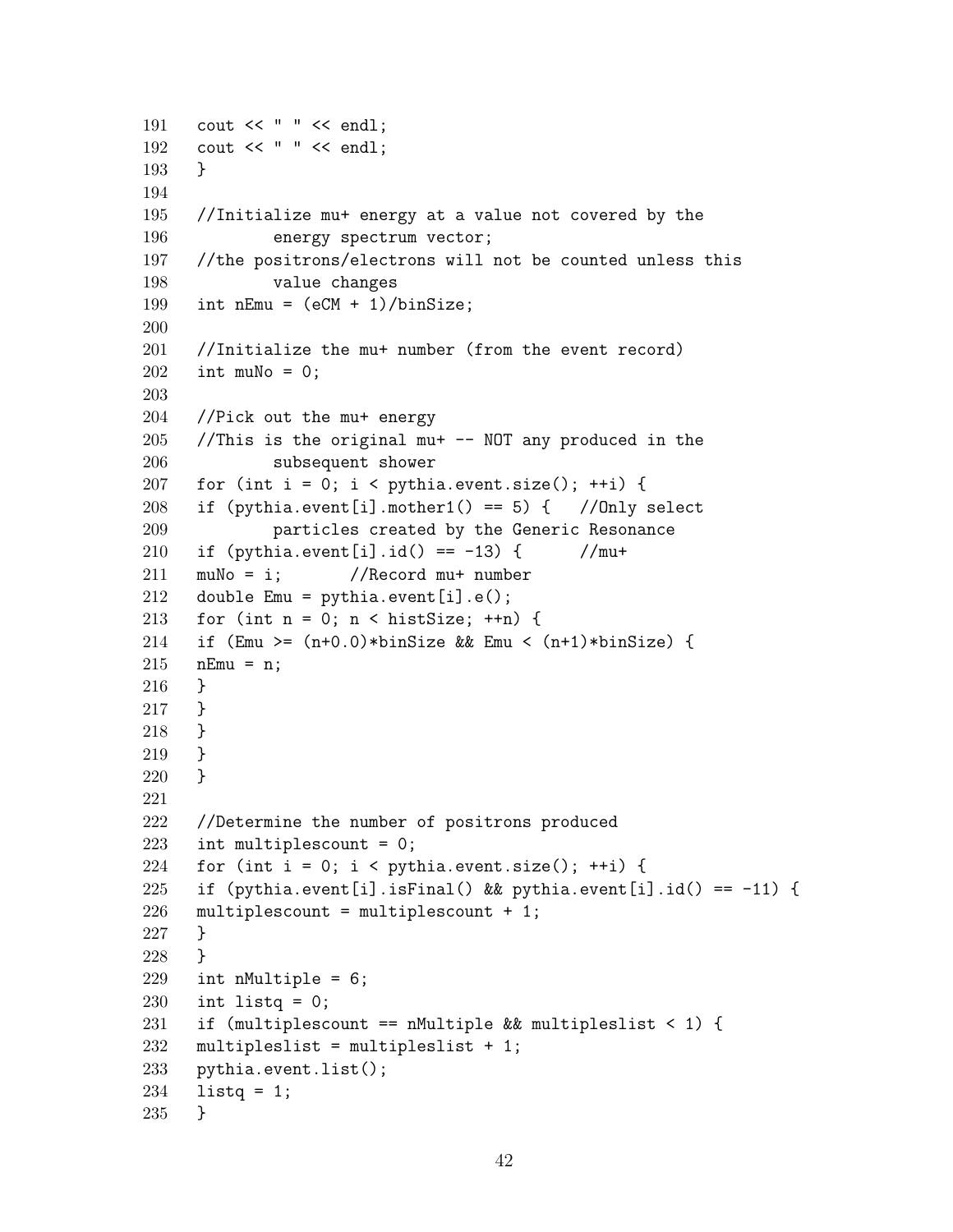```
237
238 //Pick out positron energy -- but only if the mu+ energy
239 was changed to an allowed value
240 if (nEmu < (eCM + 1)/binSize) {
241 if (muCounter[nEmu] < ((nDesired + 0.0)*Pmu[nEmu] - 0.5)) {
242 muHist [nEmu] = muHist [nEmu] + 1;
243 nSelected = nSelected + 1;
244 for (int i = 0; i < pythia.event.size(); ++i) {
245 if (pythia.event[i].isFinal()) { //only consider stable
246 particles
247 double eI = pythia.event[i].e();
248 if (pvthia.event[i].id() == -11) {249 int q = i; //Trace mothers until muNo
250 for (int j = 0; j < pythia.event.size(); ++j) {
251 if (q > muNo) {
252 q = pythia.event.motherList(q)[0];
253 }
254 }
255 if (multiplescount == nMultiple && listq == 1) {
256 cout << " Particle " << i << " originated from particle "
257 << q << endl;
258 }
259 if (q == muNo) { //Only consider positrons created by
260 the mu+
261 for (int n = 0; n < histSize; +n) {
262 //record positron energy in appropriate bin
263 if (eI >= (n + 0.0)*binSize& eI < (n + 1)*binSize {
264 posHist[n] = posHist[n] + 1;
265 }
266 }
267 }
268 }
269 if (pythia.event[i].id() == 11) { //e-270 int q = i; //Trace mothers until muNo
271 for (int j = 0; j < pythia.event.size(); ++j) {
272 if (q > muNo) {
273 q = pythia.event.motherList(q)[0];
274 }
275 }
276 if (multiplescount == nMultiple && listq == 1) {
277 cout << " Particle " << i << " originated from particle "
278 << q << endl;
279 }
280 if (q == muNo) { //Only consider electrons created by
```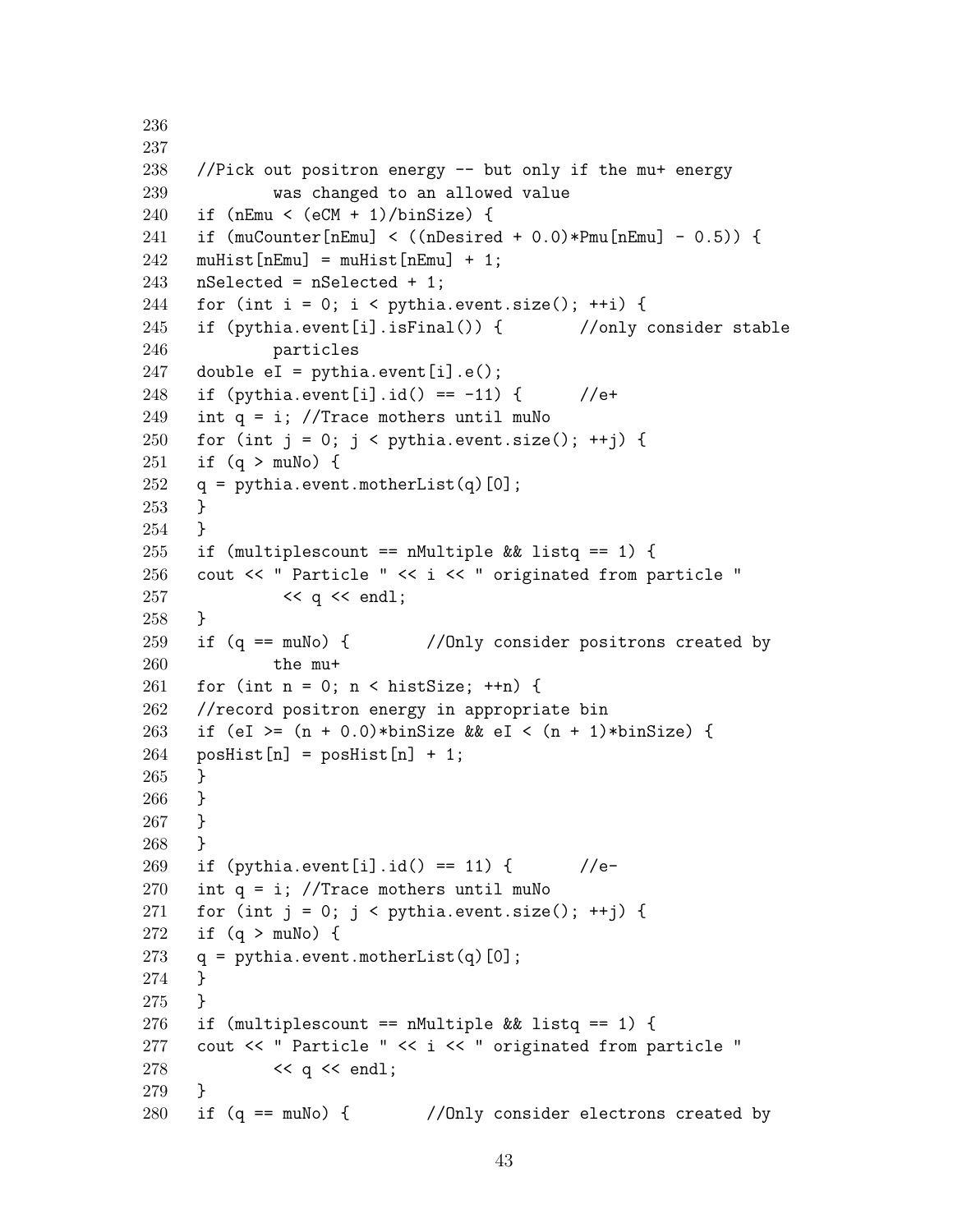```
281 the mu+
282 for (int n = 0; n < histSize; ++n) {
283 //record electron energy in appropriate bin
284 if (eI >= (n + 0.0)*binSize&& eI < (n + 1)*binSize) {
285 elHist[n] = elHist[n] + 1;
286 }
287 }
288 }
289 }
290 }
291 }
292 }
293 }
294
295 //Enter the event in the muCounter matrix
296 muCounter [nEmu] = muCounter [nEmu] + 1;
297 }
298 }
299
300
301 //Print a small section of the histogram
302 int nSampleMin = 0.0*(\text{halfeCM} + 0.0);303 int nSampleMax = nSampleMin + 5;
304 cout << " " << endl;
305 cout << " " << endl;
306 cout << "----Sample Section of Histogram (" << nSampleMin
307 << " GeV <= E <= " << nSampleMax << " GeV)" << end1;
308 cout << " " << endl;
309 cout << left << setw(15) << "Energy (GeV)" << "No. e+" << endl;
310 cout << " " << endl;
311 for (int n = (nSampleMin + 0.0)/binSize; n < (nSampleMax +312 0.0)/binSize; ++n) {
313 cout \leq left \leq setw(17) \leq (n + 0.5)*binSize \leq eHist[n]
314 << endl;
315 }
316
317
318 //Check that each muCounter entry is maxed out
319 int muCheck = 0;
320 for (int n = 0; n < histSize; +n) {
321 if (muCounter[n] <= nDesired*Pmu[n] - 0.5) {
322 muCheck = muCheck + 1;
323 }
324 }
325
```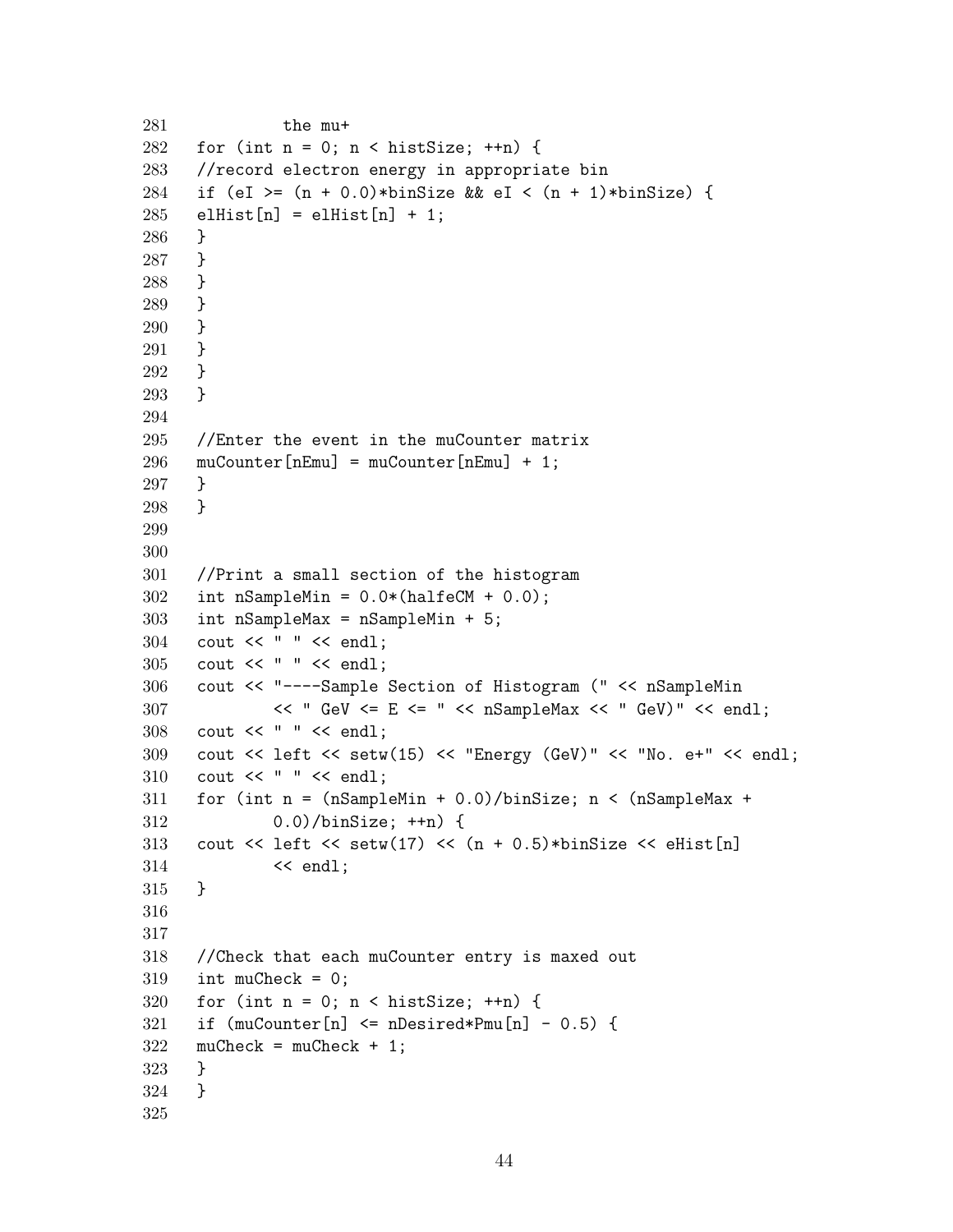```
326
327 //Print the number of generated and selected events
328 cout << " " << endl;
329 cout << " " << endl;
330 cout << " Number of Events Generated: " << nEvent << endl;
331 cout << " Number of Events Desired: " << nDesired << endl;
332 cout << " Number of Events Selected: " << nSelected << endl;
333 cout << " Number of muCounter entries NOT at maximum capacity:
334 " << muCheck << "/" << histSize << endl;
335
336
337 //Normalize e histograms to the bin size and the number of
338 selected events
339 double elHistNormalized[histSize];
340 double posHistNormalized[histSize];
341 for (int n = 0; n < histSize; +n) {
342 elHistNormalized[n] = (elHist[n] + 0.0)/((nDesired +
343 0.0)*binSize);
344 posHistNormalized[n] = (posHist[n] + 0.0)/((nDesired +345 0.0)*binSize);
346 }
347
348
349 //Send normalized histograms to external text files
350 exportToFile(posHistNormalized, histSize, "mu+Pos3000Gen1.txt");
351 exportToFile(elHistNormalized, histSize, "mu+El3000Gen1.txt");
352
353
354 return 0;
355 }
```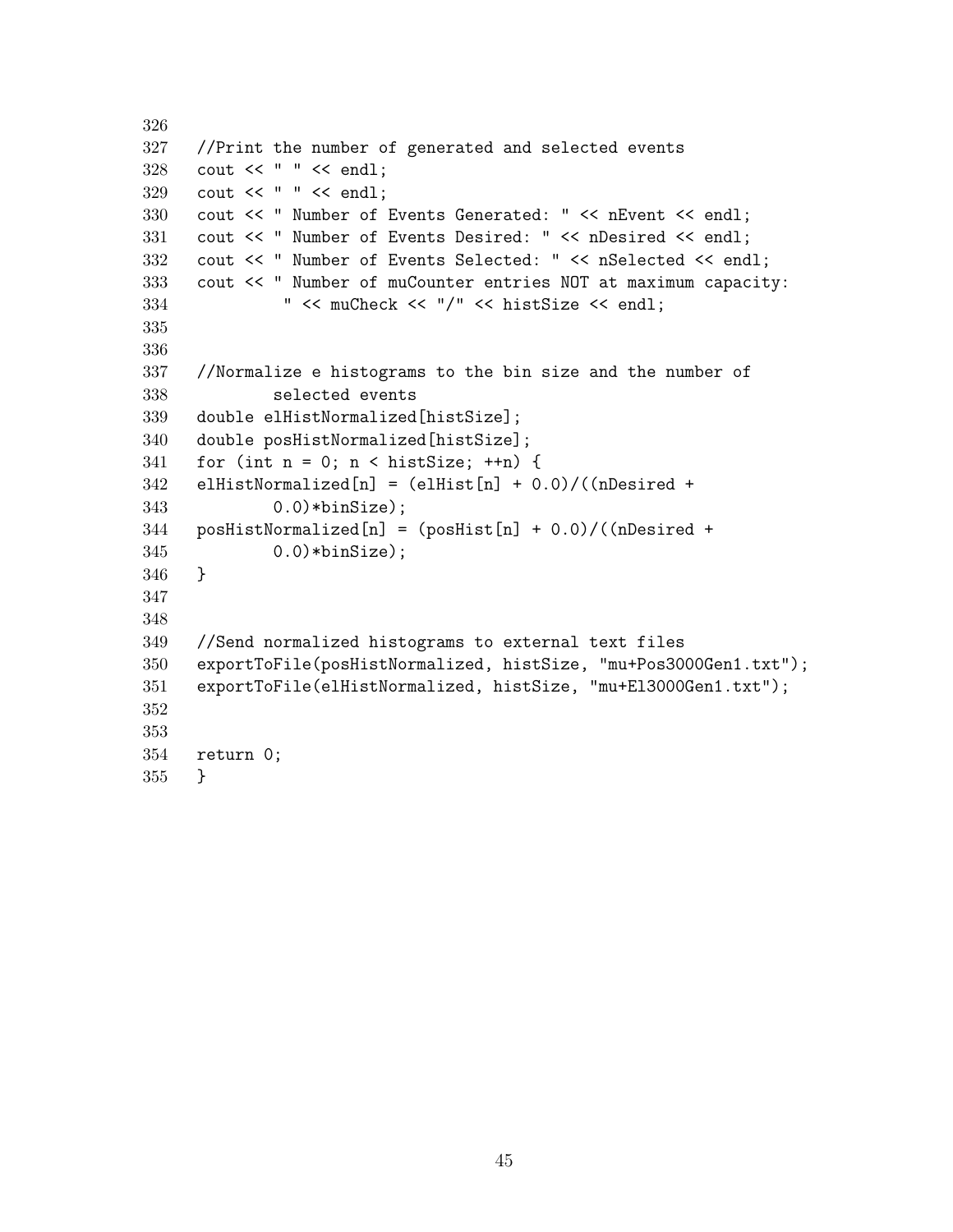### Bibliography

- [1] O. Adriani et al. [PAMELA Collaboration], Nature 458, 607-609 (2009). [arXiv:0810.4995 [astro-ph]].
- [2] A. A. Abdo *et al.* [The Fermi LAT Collaboration], Phys. Rev. Lett.  $102$ , 181101 (2009). [arXiv:0905.0025 [astro-ph.HE]].
- [3] F. Aharonian et al. [H.E.S.S. Collaboration], Astron. Astrophys. 508, 561 (2009). [arXiv:0905.0105 [astro-ph.HE]].
- [4] D. Hooper, P. Blasi, P. D. Serpico, JCAP 0901, 025 (2009). [arXiv:0810.1527 [astro-ph]].
- [5] H. Yuksel, M. D. Kistler, T. Stanev, Phys. Rev. Lett. 103, 051101 (2009). [arXiv:0810.2784 [astro-ph]].
- [6] I. Cholis, L. Goodenough, D. Hooper, M. Simet, N. Weiner, Phys. Rev. D80, 123511 (2009). [arXiv:0809.1683 [hep-ph]].
- [7] M. Cirelli, M. Kadastik, M. Raidal, A. Strumia, Nucl. Phys. B813, 1-21 (2009). [arXiv:0809.2409 [hep-ph]].
- [8] E. Nardi, F. Sannino, A. Strumia, JCAP 0901, 043 (2009). [arXiv:0811.4153 [hep-ph]].
- [9] Y. Z. Fan, B. Zhang and J. Chang, Int. J. Mod. Phys. D 19, 2011 (2010) [arXiv:1008.4646 [astro-ph.HE]].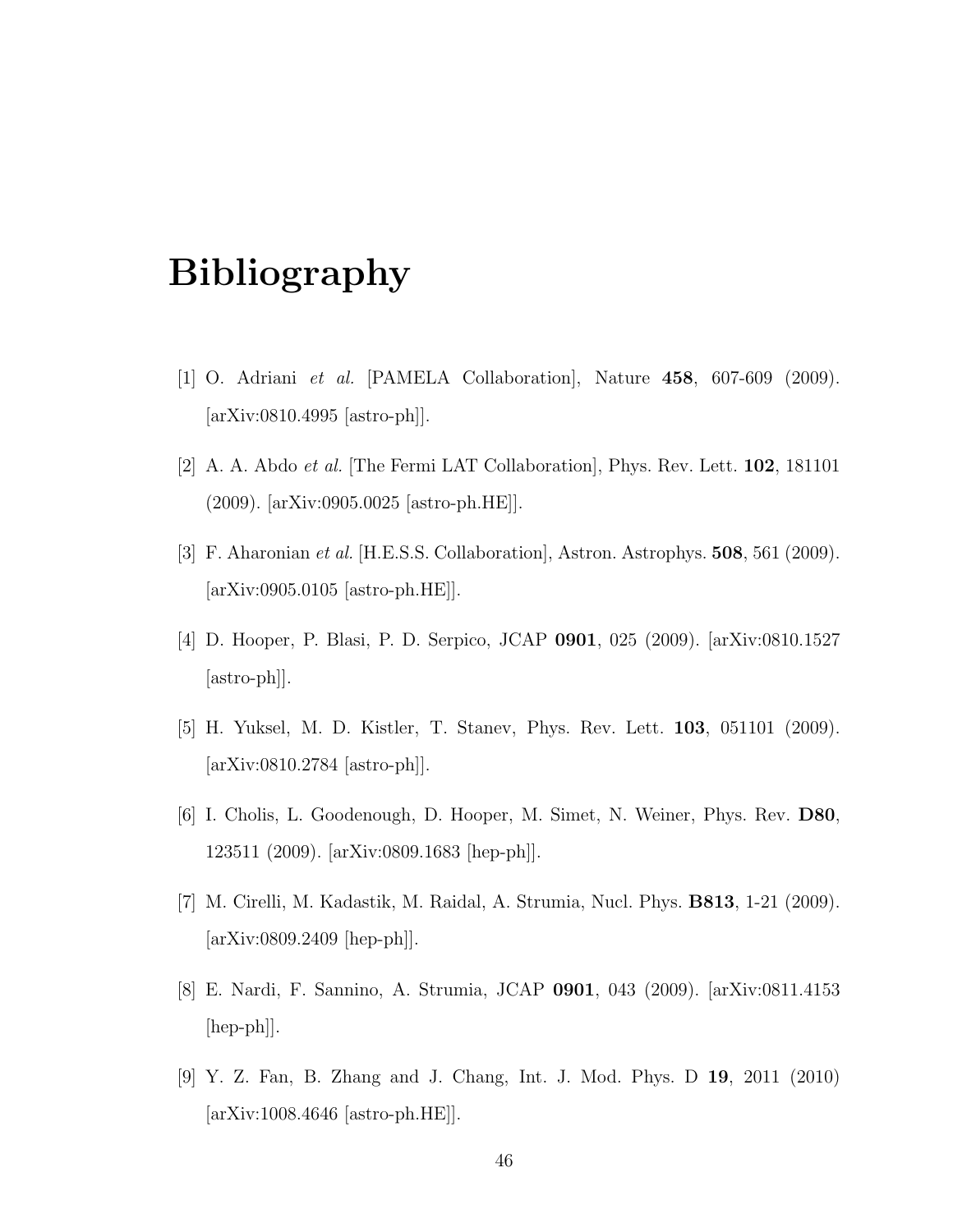- [10] D. E. Kaplan, M. A. Luty, K. M. Zurek, Phys. Rev. D79, 115016 (2009). [arXiv:0901.4117 [hep-ph]].
- [11] M. R. Buckley, L. Randall, [arXiv:1009.0270 [hep-ph]].
- [12] J. Shelton, K. M. Zurek, Phys. Rev. D82, 123512 (2010). [arXiv:1008.1997 [hep $ph$ .
- [13] A. Falkowski, J. T. Ruderman, T. Volansky, JHEP 1105, 106 (2011). [arXiv:1101.4936 [hep-ph]].
- [14] M. T. Frandsen, I. Masina, F. Sannino, Phys. Rev. D83, 127301 (2011).  $\arXiv:1011.0013$   $\vert \text{hep-ph} \vert \vert$ .
- [15] S. Chang, L. Goodenough, [arXiv:1105.3976 [hep-ph]].
- [16] I. Masina, F. Sannino, [arXiv:1106.3353 [hep-ph]].
- [17] J. T. Ruderman, T. Volansky, [arXiv:0907.4373 [hep-ph]]; A. Falkowski, J. Juknevich, J. Shelton, [arXiv:0908.1790 [hep-ph]].
- [18] A. Kounine, [arXiv:1009.5349 [astro-ph.HE]].
- [19] H. -C. Cheng, W. -C. Huang, I. Low, A. Menon, JHEP 1103, 019 (2011). [arXiv:1012.5300 [hep-ph]].
- [20] E. D. Commins, P. H. Bucksbaum, "Weak Interactions Of Leptons And Quarks," Cambridge University Press, (1983) 484p.
- [21] R. Mertig, M. Bohm, A. Denner, Comput. Phys. Commun. 64, 345-359 (1991).
- [22] T. Sjostrand, S. Mrenna, P. Z. Skands, JHEP 0605, 026 (2006). [hepph/0603175].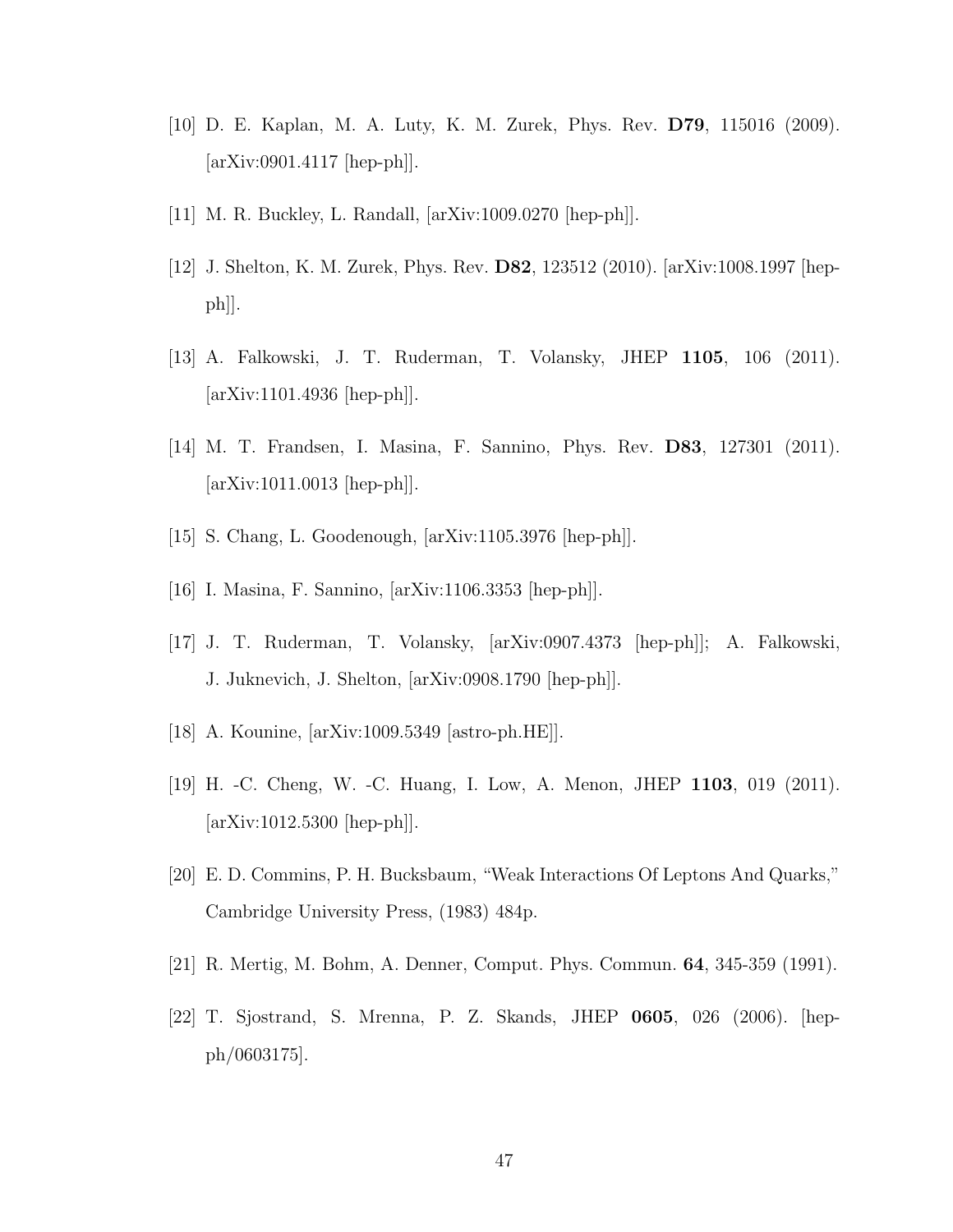- [23] J. F. Navarro, C. S. Frenk, S. D. M. White, Astrophys. J. 462, 563-575 (1996). [astro-ph/9508025].
- [24] D. Hooper, J. Silk, Phys. Rev. D71, 083503 (2005). [hep-ph/0409104]; E. A. Baltz, J. Edsjo, Phys. Rev. D59, 023511 (1998). [astro-ph/9808243].
- [25] T. Delahaye, R. Lineros, F. Donato, N. Fornengo, P. Salati, Phys. Rev. D77, 063527 (2008). [arXiv:0712.2312 [astro-ph]]; F. Donato, N. Fornengo, D. Maurin, P. Salati, Phys. Rev. D69, 063501 (2004). [astro-ph/0306207].
- [26] A. Ibarra, D. Tran, JCAP 0807, 002 (2008). [arXiv:0804.4596 [astro-ph]].
- [27] D. Grasso et al. [FERMI-LAT Collaboration], Astropart. Phys. 32, 140-151 (2009). [arXiv:0905.0636 [astro-ph.HE]].
- [28] A. Ibarra, D. Tran, C. Weniger, JCAP 1001, 009 (2010). [arXiv:0906.1571 [hep $ph$ .
- [29] R. Gandhi, C. Quigg, M. H. Reno, I. Sarcevic, Phys. Rev. D58, 093009 (1998). [hep-ph/9807264].
- [30] E. Resconi, f. t. I. Collaboration, Nucl. Instrum. Meth. A602, 7-13 (2009). [arXiv:0807.3891 [astro-ph]].
- [31] J. G. Learned, K. Mannheim, Ann. Rev. Nucl. Part. Sci. 50, 679-749 (2000).
- [32] M. Honda, T. Kajita, K. Kasahara, S. Midorikawa and T. Sanuki, Phys. Rev. D 75, 043006 (2007) [astro-ph/0611418].
- [33] C. -R. Chen, S. K. Mandal, F. Takahashi, JCAP 1001, 023 (2010). [arXiv:0910.2639 [hep-ph]].
- [34] A. Ibarra, D. Tran, Phys. Rev. Lett. 100, 061301 (2008). [arXiv:0709.4593 [astroph]].